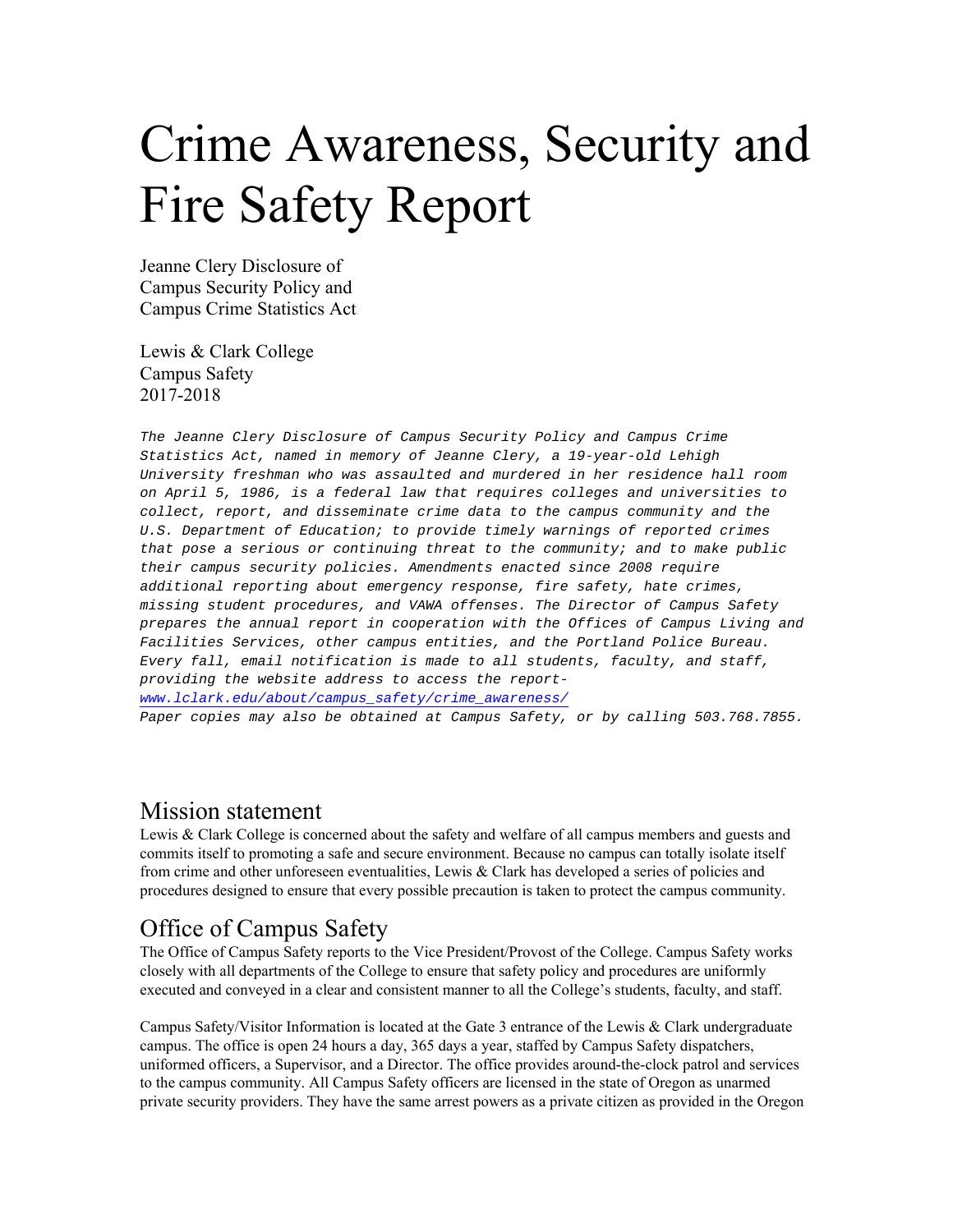Revised Statutes 133.225.

Campus Safety officers are responsible for a full range of safety services to the Lewis & Clark community, including most property crime investigations, medical emergencies, fire emergencies, traffic accidents, and enforcement of all College policies, including those relating to alcohol use, drug use, and weapons possession.

Any member or guest of the Lewis & Clark community is encouraged to promptly report all criminal activity, including Clery crimes, suspicious activity, and other emergencies on campus directly to the Office of Campus Safety. Witnesses are encouraged to make reports about criminal acts of which they have awareness when a victim is unable to do so. Please dial extension 7777 for all emergency calls, 24 hours a day. Campus Safety officers will meet persons anywhere on campus to investigate and inquire about any of these events. Please call extension 7855 for all non-emergency business calls. From off campus, call 503- 768-7777 to connect to Campus Safety emergency, and call 503-768-7855 for non-emergency matters. Criminal activity on campus may also be reported directly to the Portland Police Bureau by calling 911 in an emergency, or 503-823-3333 for non-emergency matters.

### College relationship with law enforcement

Lewis & Clark College is located within the city of Portland, the county of Multnomah, and the state of Oregon, and is under the jurisdiction of the Portland Police Bureau. The college has a long-standing and positive relationship with the local police. Campus Safety personnel call upon the police for assistance when the limited resources of the Office of Campus Safety and its staff are not adequate to meet the needs of the college response to a major crime or incident on campus. The Portland Police Bureau will typically respond to the campus when a major felony crime has occurred and will assist the Office of Campus Safety in its investigation.

All members of the Lewis  $& Clark College community are encouraged to report any criminal activity on$ campus to either the Office of Campus Safety or the Portland Police Bureau. The Office of Campus Safety submits all criminal investigation reports to the Portland Police Bureau, where they automatically become part of its record-keeping system. All serial numbers of property stolen from campus are then reported through the Portland Police Bureau to the Law Enforcement Data System (LEDS) and the National Crime Information Center (NCIC).

The College has a formalized, detailed "Partnership Agreement" with the Portland Police Bureau, the Multnomah County District Attorney's Office, the Oregon Liquor Control Commission and Portland's Southwest Crime Prevention Office. The purpose of this agreement is to assure a smooth and efficient working relationship between the local criminal justice system and the college. This agreement enhances and supports the College in its responsibility to provide a safe and secure environment for all members of the Lewis & Clark College community.

The federal Campus Sex Crimes Prevention Act, was enacted on October 28, 2000. The law requires institutions of higher education to issue a statement advising the campus community where law enforcement agency information provided by a State concerning registered sex offenders may be obtained. That information is available through the Oregon State Police at "http://egov.oregon.gov/OSP". The Office of Campus Safety is more than willing to assist any member of the Lewis & Clark College community in accessing this information.

### Emergency response and evacuations

Lewis & Clark has contracted with Blackboard Connect to provide emergency notification to all community members in the event of a natural or human caused emergency. As soon as the Office of Campus Safety receives a credible report of a significant emergency or dangerous situation involving an immediate threat to the health or safety of community members, staff will initiate the Blackboard Connect emergency notification system's use, and scripted messages, including, when necessary, directions to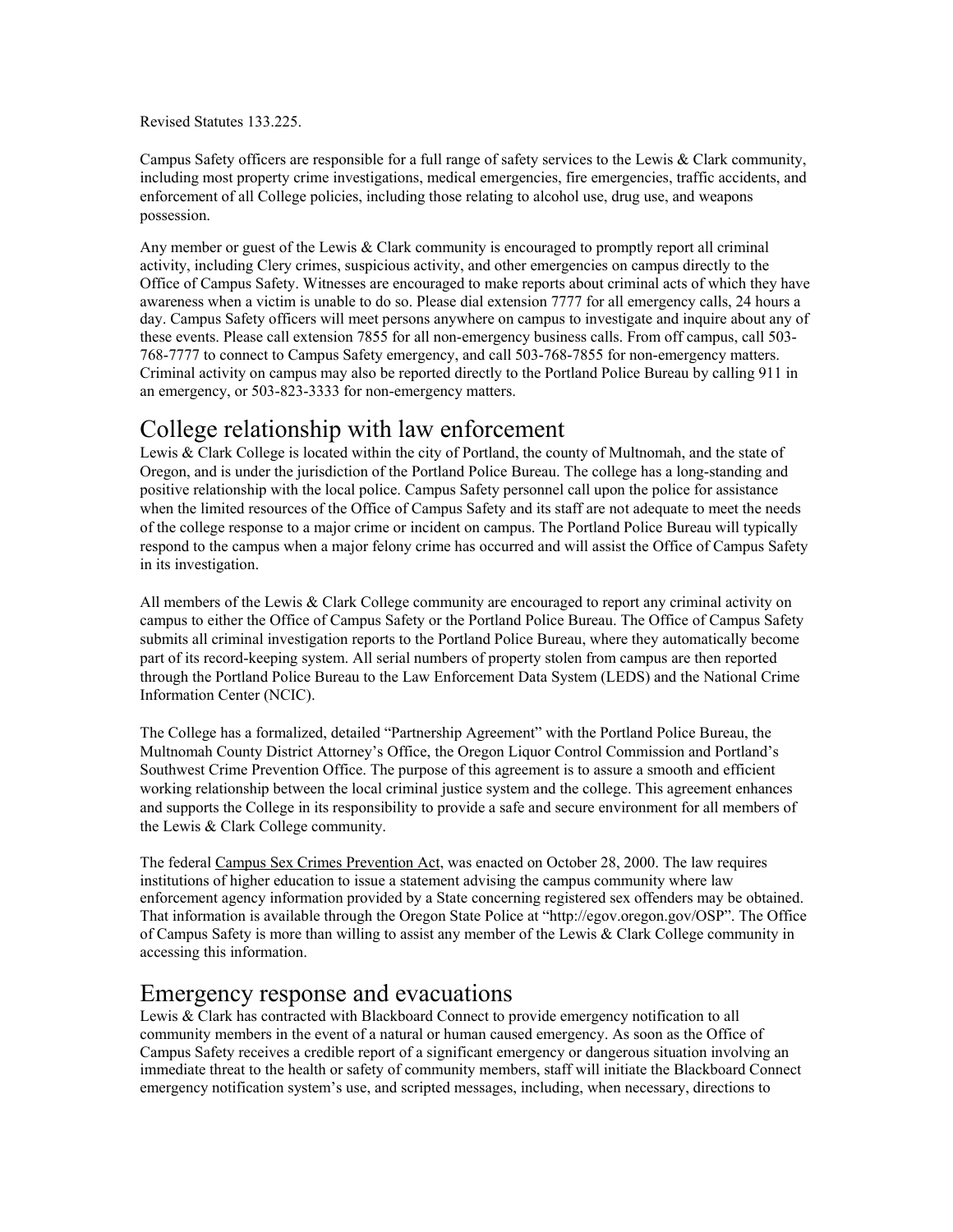evacuate, are then delivered via text message, cell phone, office phone, home phone, college email, other email, or any combination of the above.

 In making a determination that such an emergency or dangerous situation exists, Campus Safety personnel, Emergency Management Steering Committee members, emergency personnel, and any credible sources will be consulted as necessary. After ascertaining who needs to be notified, a member of the Campus Safety staff will, without delay, and taking into account the safety of the community, determine the content of the notification and initiate emergency notification, unless the notification will, in the professional judgment of the responsible authorities, compromise efforts to assist victims or to contain, respond to, or otherwise mitigate the emergency.

The Director of Campus Safety, or designee, is authorized to initiate the use of the Blackboard Connect emergency notification system, and the Director, the Campus Safety Supervisor, and all Campus Safety dispatch personnel are trained to carry out the notification process. Follow up messaging may also be delivered via the emergency notification system.

Information about the emergency notification system, including the sign up process, is publicized several times a year via multiple avenues, including the Source (on-line news for faculty and staff) and announcements to students on all three campuses. The information is also posted on the Campus Safety web site.

Additional emergency information will be disseminated to the larger community via the Lewis & Clark web site (www.lclark.edu), serving as a central source for authoritative, up-to-date information, and the Lewis & Clark snow line—503-768-SNOW (7669) carries a recorded message that is updated, as needed, during an emergency. Any additional notifications to the local community would be made at the discretion of the Incident Commander, and in coordination with the Public Information Officer.

Due to the recently heightened understanding of the potential for devastating seismic events in the region, the College offered a series of 12 earthquake awareness/preparedness seminars for members during September 2016 in advance of participation in the Great Oregon Shakeout. The Oregon Shakeout, which is part of a nationwide initiative to increase citizen resilience to seismic events, was performed by students, faculty, and staff on October 20, 2016. Community members were instructed to follow established protocol for survival during an earthquake (drop, cover, hold) for 60 seconds following a broadcast on the Emergency Notification System (ENS), then discuss evacuation plans. The drill was followed by a panel presentation with local experts in the field of seismology and emergency management, as well as a survey sent to all participants to gauge various aspects of individual earthquake preparedness and the ENS. The objectives for the exercise were to:

Raise campus earthquake resilience by implementing best practices for preparedness, event survival, and subsequent survival activities

- Test the ENS for effectiveness and timeliness across all delivery modes (email, text, phone)
- Inform the community of local, state, and national preparedness, response, and recovery challenges

The post-exercise survey and debrief highlighted the following achieved objectives:

- A high level of interest and awareness among community members regarding the need for long-term personal and institutional preparedness

Excellent participation rate in the College's Emergency Notification System

- A demonstrated proficiency in the drop, cover, hold method for life safety, as well as knowledge of evacuation procedures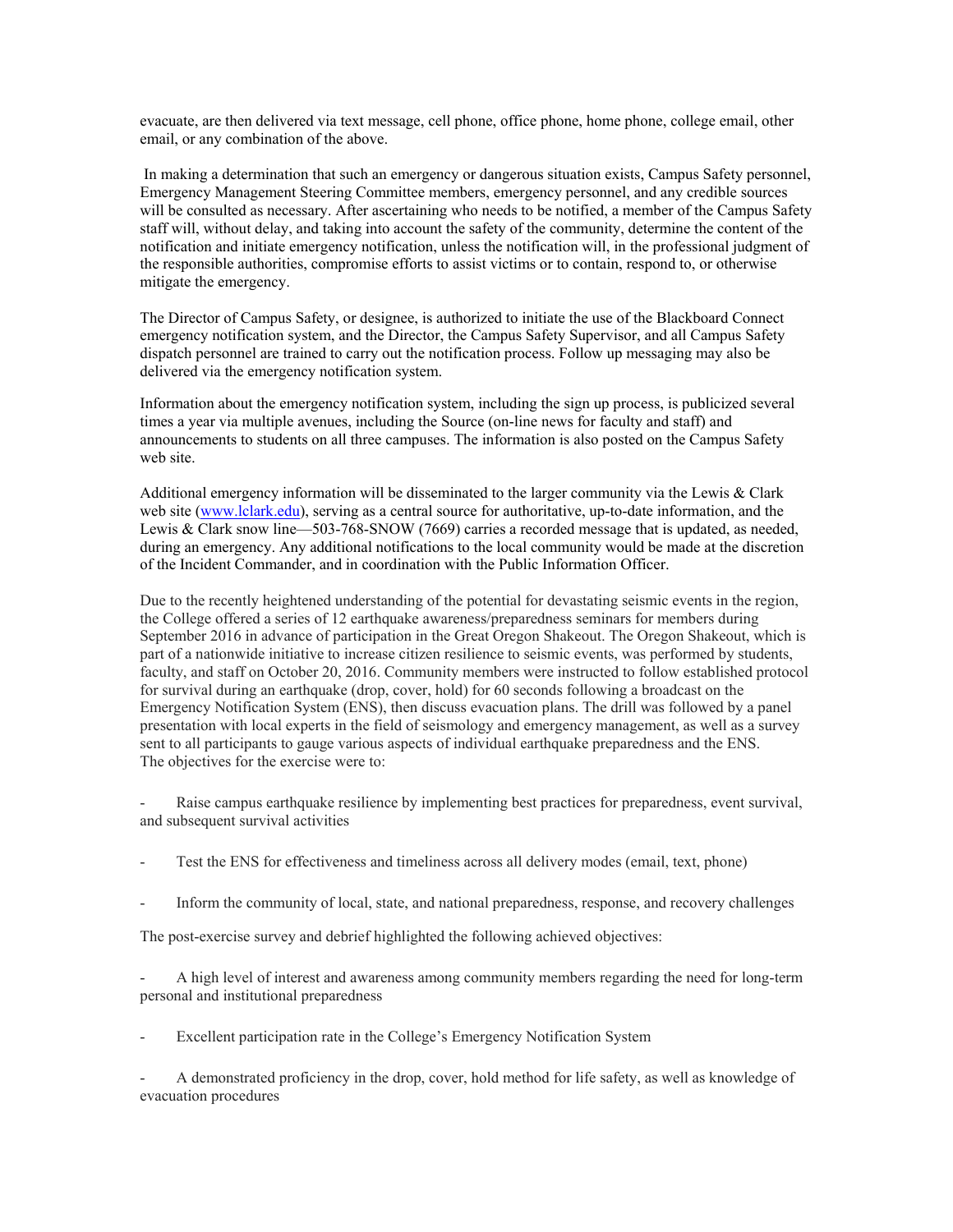Areas for improvement include:

A demonstrated need for more timely two-way transmission of ENS messages via mobile delivery modes than is currently provided

Better communication of institutional readiness initiatives and employee responsibilities in a postearthquake environment

To address the threat and vulnerability of the College to an Active Shooter/Hostile Event incident, the Campus Safety, Emergency Management, and Public Communications departments performed a tabletop drill on March 15, 2017. This drill simulated the first two hours of a hostile event, using prescribed arrival estimates for municipal responders. The exercise effectively established and/or affirmed the roles and responsibilities of personnel in the participating departments, while also highlighting the need for increased clarification of plan implementation ahead of municipal response. An assessment completed afterwards concluded that the exercise met its major goals, providing increased clarity and operational proficiency in the following areas:

The dynamic and malleable roles and responsibilities fulfilled by key personnel in an emergency, including the transfer of authority to municipal responders.

- Steps necessary to establish an Emergency Operations Center and Joint Information Center, using the Incident Command System, to develop comprehensive communications and operational plans.

Post-disaster restoration activities, including continuity and recovery processes that need to be taken to achieve timely recovery of essential business functions.

Lewis & Clark's emergency procedures are available both as printed "In case of emergency" posters and on the Campus Safety web site. Detailed instruction, including evacuation procedures is included.

### Community member responsibilities

The cooperation and involvement of all community members in a campus safety program is absolutely essential. Persons must assume responsibility for their own personal safety, as well as the safety of others, and the security of personal property by taking simple, commonsense precautions. For example, although the campus is well lighted, persons—male or female—may feel more comfortable using the Campus Safety escort program when crossing campus late at night. Exterior residence hall and other building doors should never be left propped open, and community members should not allow entry by persons unknown to them into secure areas. Residence hall room doors should be locked at night and whenever rooms are unoccupied. Valuable items such as smart phones, cameras, laptop computers, touchpads, and backpacks should never be left unattended. Serial numbers of such items should be recorded, and the items themselves may be marked with engraving instruments provided by the Office of Campus Safety at no charge. Sturdy locking mechanisms, such as a hardened steel chain with a strong padlock or a kryptonite U-Lock should always secure bicycles. Persons having cars on campus should keep them locked at all times and should never leave unattended valuables inside the vehicles. Persons should promptly report any suspicious looking individuals, who they feel do not belong in their residence halls, buildings, or on the campus, to the Office of Campus Safety at extension 7777.

### Crime prevention and safety programs

The Office of Campus Safety works closely with the Office of Campus Living to provide up-to-date and meaningful presentations to the residential community about crime, and crime prevention strategies, on the Lewis & Clark campus. Every year, Campus Safety officers make presentations in residence halls on a variety of topics, including crime prevention, personal safety, fire safety, and the importance of not compromising the security of residence halls. The Director of Campus Safety routinely analyzes crime on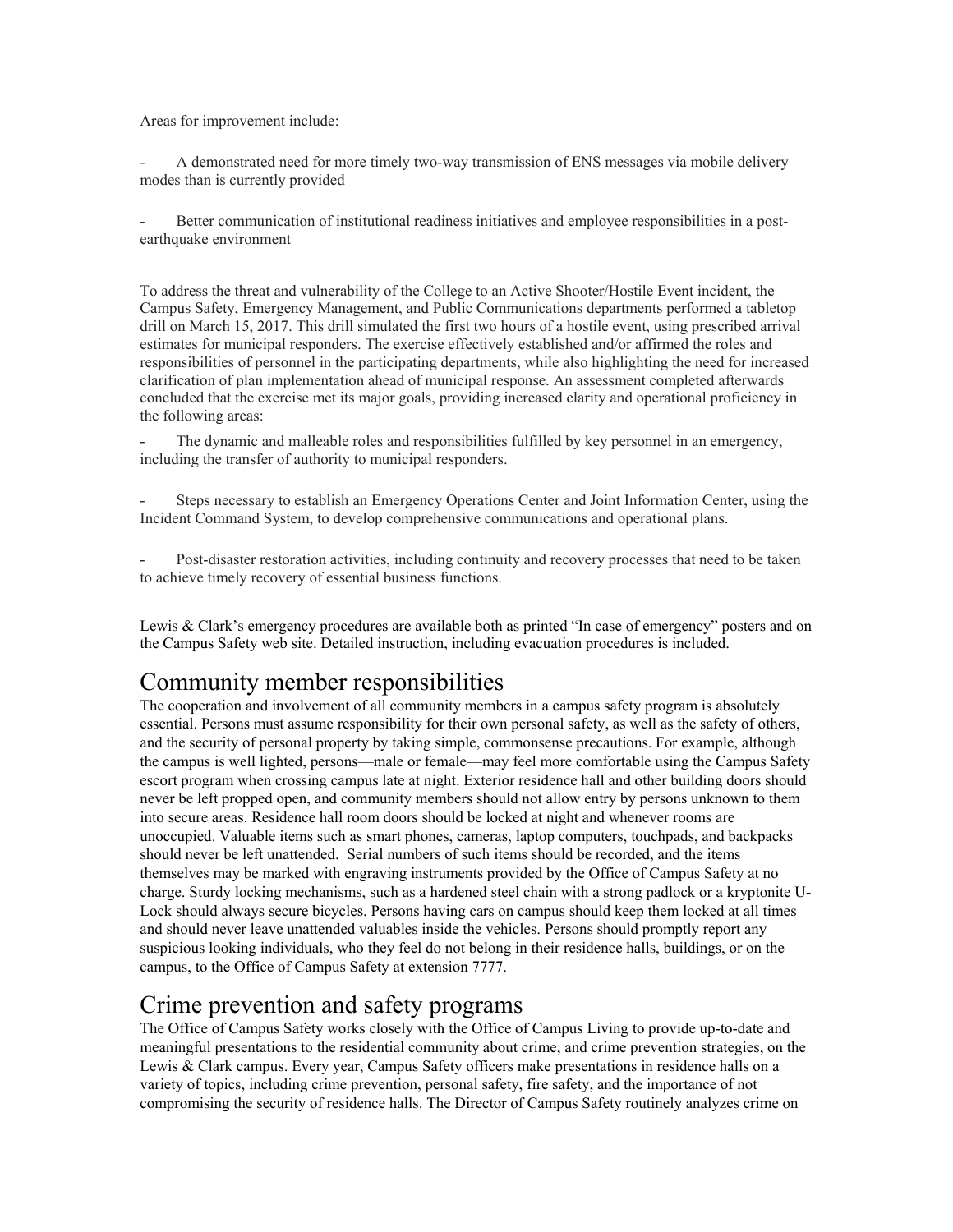campus and, according to the results of that analysis, modifies patrols and presentations to people living in high-report areas.

New employees, as part of their orientation, receive information from the Director of Campus Safety about Campus Safety services, crime on campus, personal safety and crime prevention, including theft reduction strategies.

New employees also receive information from the Director of Campus Safety about the College's Welfare Intervention Network, a multidisciplinary team of staff and faculty who share information and plan appropriate outreach efforts to support students, faculty, and staff who may be a risk to themselves or others.

When crimes occur on campus, faculty, staff, and students are informed of the number and type of crimes. This information is furnished to the student-run newspaper, the Pioneer Log, and is documented on the Campus Safety web site so individuals can take precautions and avoid becoming victims.

Officers will answer requests for escorts to ensure the safety of anyone walking alone at night on campus. Dial extension 7777, and an officer will meet you anywhere on campus.

The Office of Facilities Services maintains College buildings and grounds with a concern for safety and security. Staff inspect campus facilities regularly, promptly make repairs affecting safety and security, and respond to reports of potential safety and security hazards such as broken windows and locks. The grounds crew of the Office of Facilities Services regularly monitors and responds to problems in landscaped areas of campus that may cause a safety hazard. For example, in the fall, the grounds crew cuts back shrubbery that impedes lighting.

In December of each year, the Risk Management Coordinator in Facilities Services conducts safety walks on campus. The purpose of these walks is to identify areas of campus that need better lighting at night and to assess the safety of campus walkways.

The Office of Campus Safety assists Facilities Services personnel by reporting potential safety and security hazards. Students, as well as faculty and staff, may also call Facilities Services at extension 7845 to report any safety or security hazard.

The College has installed over thirty security cameras at various campus locations to assist crime prevention efforts and provide valuable historical data for any crime investigation process.

The College has also installed twenty five well-placed blue light emergency telephones on campus that automatically dial in to the Office of Campus Safety. Campus Safety officers test these telephones regularly, and necessary repairs are effected whenever problems are noted. Information about the location of all blue light emergency telephones is available on the Campus Safety website.

Twenty five automated external defibrillators (AEDs) are placed across the College at all three campuses and in each of the Campus Safety vehicles. Campus Safety officers are trained in using AEDs should a medical emergency require it. Information about the location of all AEDs is available on the Campus Safety website.

During business hours, access to the College (excluding the residence halls) by students, employees, faculty, and their guests is not restricted. During non-business hours, access may be limited due to a formal lock/unlock schedule established by the administration and facilitated by the Office of Campus Safety and the Office of Information Technology in cooperation with other campus departments. During holiday breaks, access is extremely limited and only available by calling the Office of Campus Safety at extension 7855.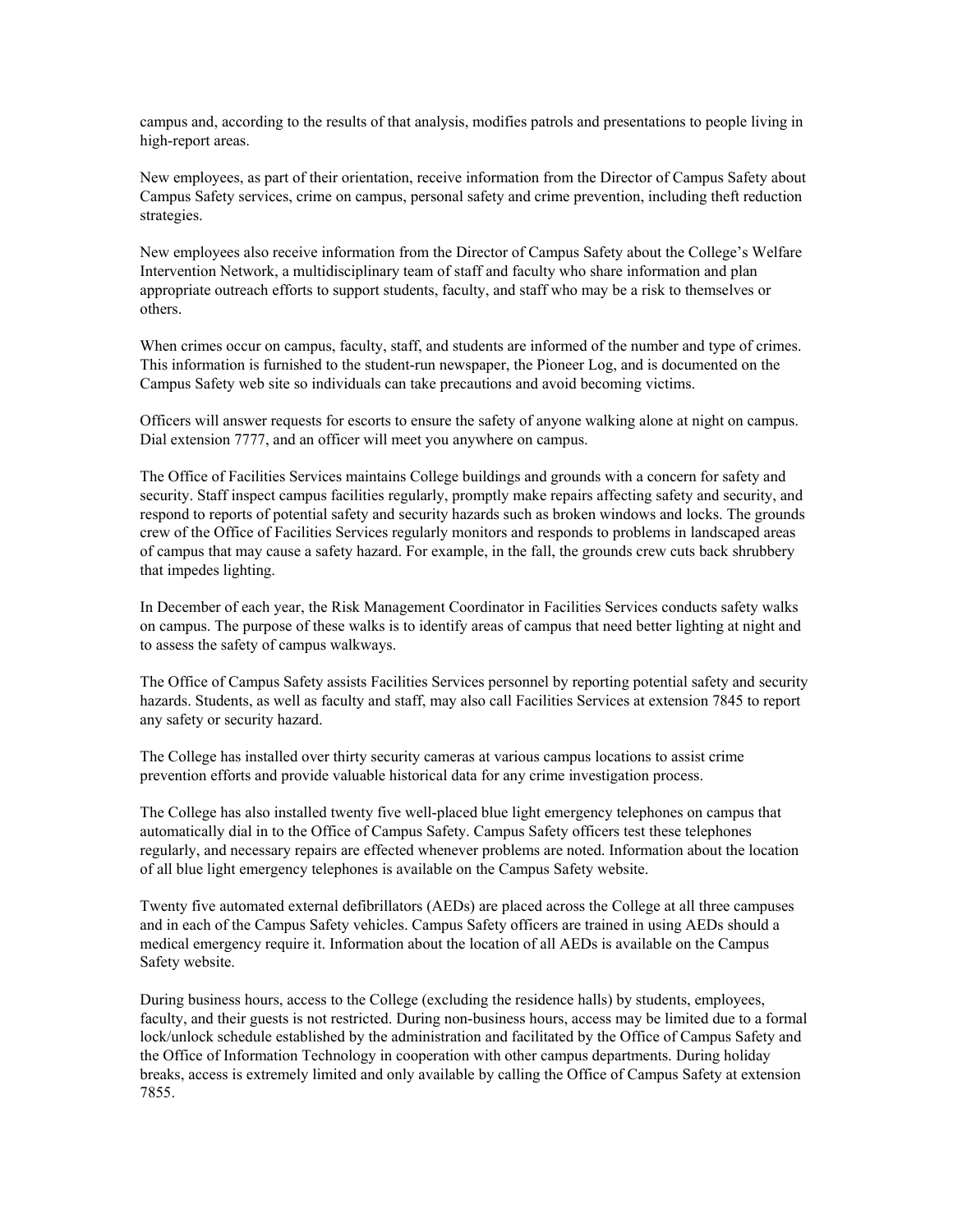**Residence halls are locked 24 hours a day, seven days a week. Students gain entry to the residence halls by a card access system that closely monitors access of all people in these areas. All residence halls are equipped with alarms that sound when exterior doors are left open for more than 30 seconds. The Office of Campus Safety monitors these alarms. Campus Safety issues access cards; problems or questions should be directed to the office at extension 7855.** 

### Crime Alerts and "Timely Warnings"

Lewis & Clark believes that communicating with members of its college community is essential to maintaining a safe, secure and crime-free environment. The College, from time to time when it is appropriate, will issue "Crime Alerts" to its community members. These alerts will contain pertinent information about criminal events and/or criminal suspects that may impact the life of the college community. These "Crime Alerts" will normally be communicated through the email system of the college. Depending on the circumstances however, there may also be other more appropriate avenues of communication initiated such as the emergency notification system, voicemail, flyers, Campus Safety Twitter "Tweets", etc. The Director of Campus Safety, or designee, will organize and be responsible for the dispensing of this information.

"Timely Warnings" are required for any Clery Act crime that occurs on the College's "Clery geography", is reported to campus security authorities or local police agencies, and is considered by the institution to represent a serious or continuing threat to students and employees.

With the aim of preventing similar crimes, "Timely Warnings", having the same general format as the above described Crime Alerts, will be issued by Lewis & Clark as soon as the pertinent information is available. The Director of Campus Safety, or designee, will be responsible for disseminating this information, and the College will use any/all avenues of communication deemed appropriate, including, but not limited to, the Blackboard Connect emergency notification system, campus wide emails to all community members, and Campus Safety vehicle loudspeakers.

### Missing student procedures

Any student, employee, or other community member who has reason to believe that a Lewis & Clark undergraduate student has been missing for 24 hours should report that information to the Office of Campus Safety.

If a person reports to another college official - such as a member of the Campus Living staff - that they have reason to believe that an undergraduate student has been missing for 24 hours, that official should immediately contact Campus Safety.

Colleague, a college database, maintains emergency contact information for each undergraduate student. All undergraduate students are required to take the opportunity to identify a contact person or persons who the College shall notify if, at the time the student is determined missing, said student is registered for classes. As with all emergency contact information, it will remain confidential, be accessible only to authorized campus officials, and will not be disclosed, except to law enforcement personnel in furtherance of a missing person investigation.

In the case of a reported missing student who resides on campus, Lewis & Clark will coordinate on campus efforts to locate the student. Campus Safety has the responsibility to make the determination whether the student is missing. If a resident student is determined to be missing, the Portland Police Bureau shall be notified immediately.

In the case of a reported missing student who resides off campus, Campus Safety will assist the law enforcement department having jurisdiction, working together in an effort to locate the student. The law enforcement department having jurisdiction has the responsibility to make the determination whether the student is missing.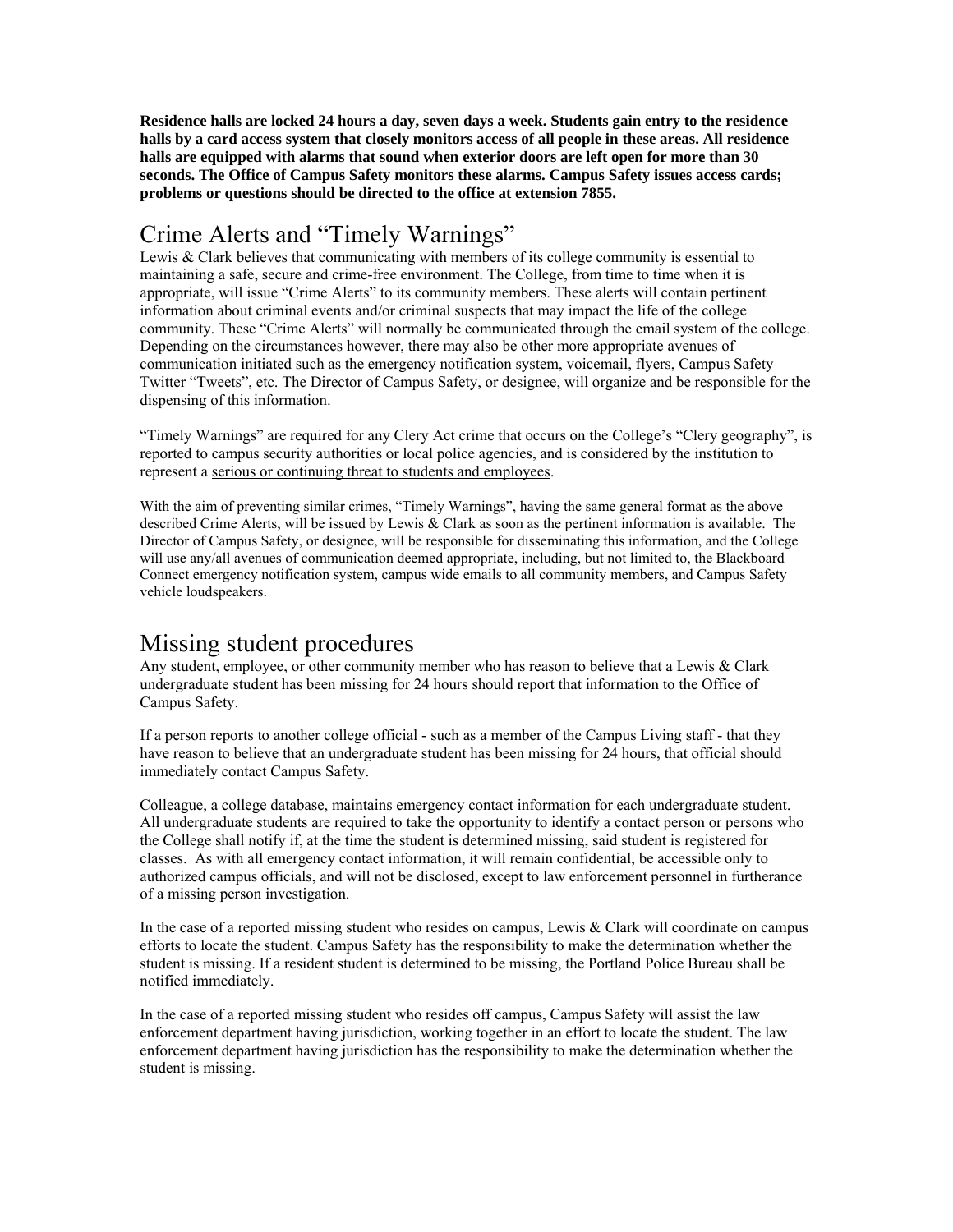Once an undergraduate student has been determined missing, Lewis & Clark will, within 24 hours, notify that student's designated contact person or persons.

For all undergraduate students who are under the age of 18 and not emancipated, a custodial parent or guardian will be notified within 24 hours of the determination that the student is missing, in addition to any additional contact person or persons designated by the student.

### Sexual Misconduct Resources and Support Policy

Policies & Procedures

Members of the college community, guests, and visitors have the right to be free from sexual misconduct.

Lewis & Clark College Sexual Misconduct Policy

Applies to sexual and gender-based harassment, sexual violence, stalking and intimate partner violence

#### **1. Introduction: Institutional Values and Community Expectations**

Sets forth the College's values and expectations for community members

#### **2. Policy Statement: Scope of Policy**

States the College Policy and its scope of coverage.

#### **3. Oversight and Enforcement Responsibility**

Outlines protected classes and protections under Title IX

#### **4. Privacy v. Confidentiality**

Delineates the difference between confidential resources and those that will maintain an individual's privacy

#### **5. Definitions of Consent and Prohibited Conduct**

Provides specific definitions for sexual harassment and other forms of prohibited conduct, consent, force and incapacitation; also outlines policy on prohibited relationships by persons in authority

#### **6. Resources**

Outlines on and off campus resources, including confidential resources

#### **7. Reporting**

Provides emergency, campus, anonymous and law enforcement reporting options, timeframes, and provisions for amnesty, retaliation and mandatory reporting of suspected child abuse

#### **8. Interim Measures, Remedies, and Protections**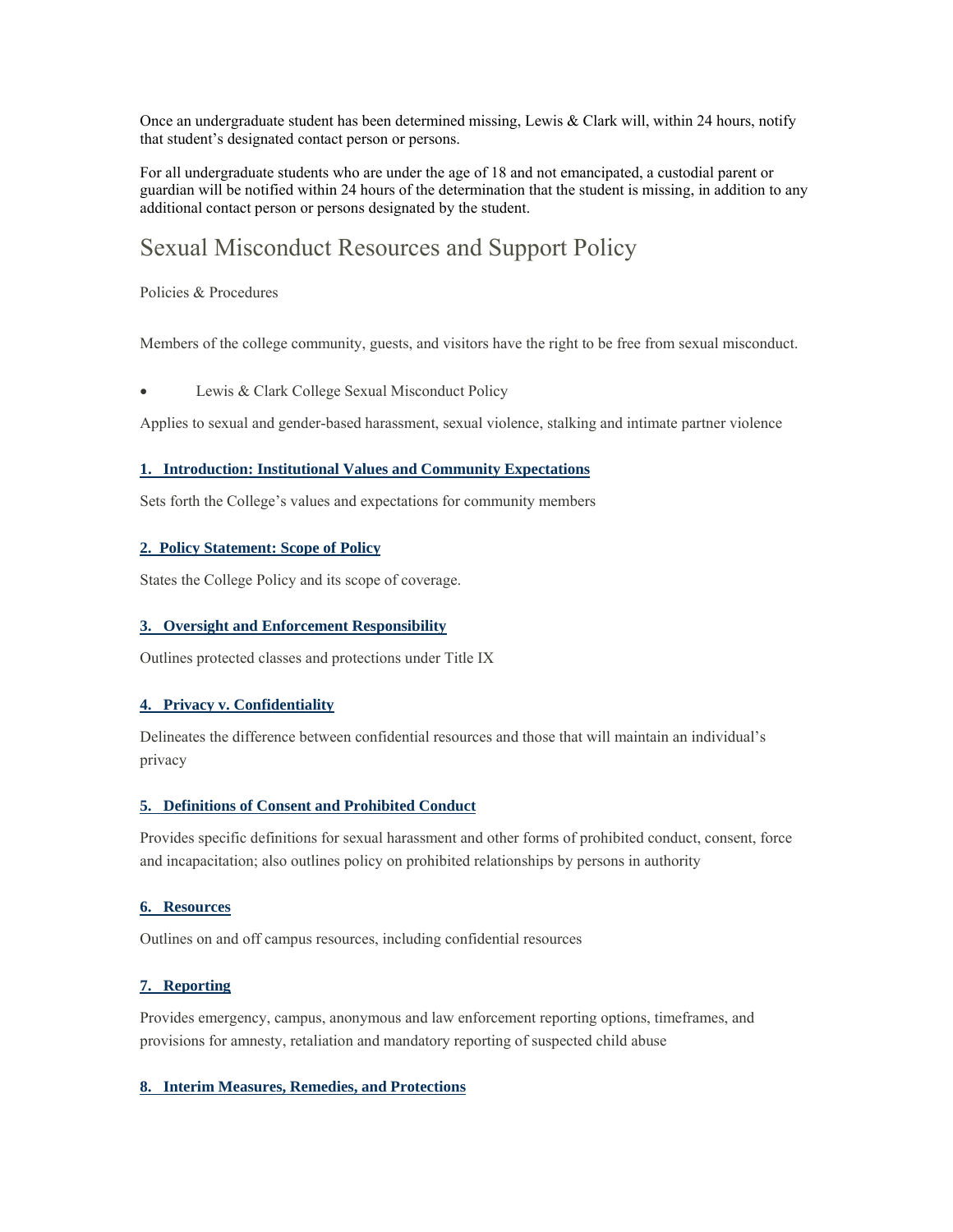Sets forth the range of interim protections available

#### **9. Options for Resolution**

Provides an overview of how the College will investigate and resolve a report under this policy, including an Initial Title IX Assessment, informal resolution, and formal resolution.

#### **Appendix A: Resolving Complaints Against a Student**

Provides specific procedures for resolution of a complaint against a student

#### I. Introduction: Institutional Values and Community Expectations

Lewis & Clark College is committed to providing a non-discriminatory and harassment-free educational, living and working environment for all members of the Lewis & Clark community, including students, faculty, administrators, staff, and visitors. The College will not tolerate sexual harassment or other forms of prohibited conduct. This policy prohibits all forms of sexual or gender-based harassment, discrimination or misconduct, including non-consensual sexual contact, non-consensual sexual penetration, sexual exploitation, and intimate partner violence. Misconduct of this nature is contrary to Lewis & Clark's institutional values and is prohibited by state and federal law.

Lewis & Clark encourages the prompt reporting of any incident of sexual or gender-based misconduct to the College and to local law enforcement or civil rights enforcement agencies. Upon receipt of a report to a "responsible employee" (defined below), the College will take prompt and effective action by: providing interim remedies and support for individuals who make a report or seek assistance under this policy (referred to as the "Complainant"); conducting a review of the conduct under Title IX of the Education Amendments of 1972; addressing the safety of individuals and the campus community; and as warranted, pursuing resolution through informal measures or formal disciplinary action against the accused individual (referred to in this policy as the "Respondent"). This document provides specific procedures for investigation and resolution of complaints based on the role of Respondent (student, staff or faculty).

 Retaliation should be reported promptly to the Title IX Coordinator for investigation, which may result in disciplinary action independent of any sanction or interim measures imposed in response to the underlying allegations of discrimination and/or harassment.

The College encourages all members of our community to participate in the process of creating a safe, welcoming and respectful environment on campus. In particular, the College expects that all Lewis & Clark community members will take reasonable and prudent actions to prevent or stop an act of sexual misconduct. Taking action may include direct intervention when safe to do so, enlisting the assistance of friends, contacting law enforcement, or seeking assistance from a person in authority. Community members who chose to exercise this positive moral obligation will be supported by the College and protected from retaliation.

II. Policy Statement: Scope of Policy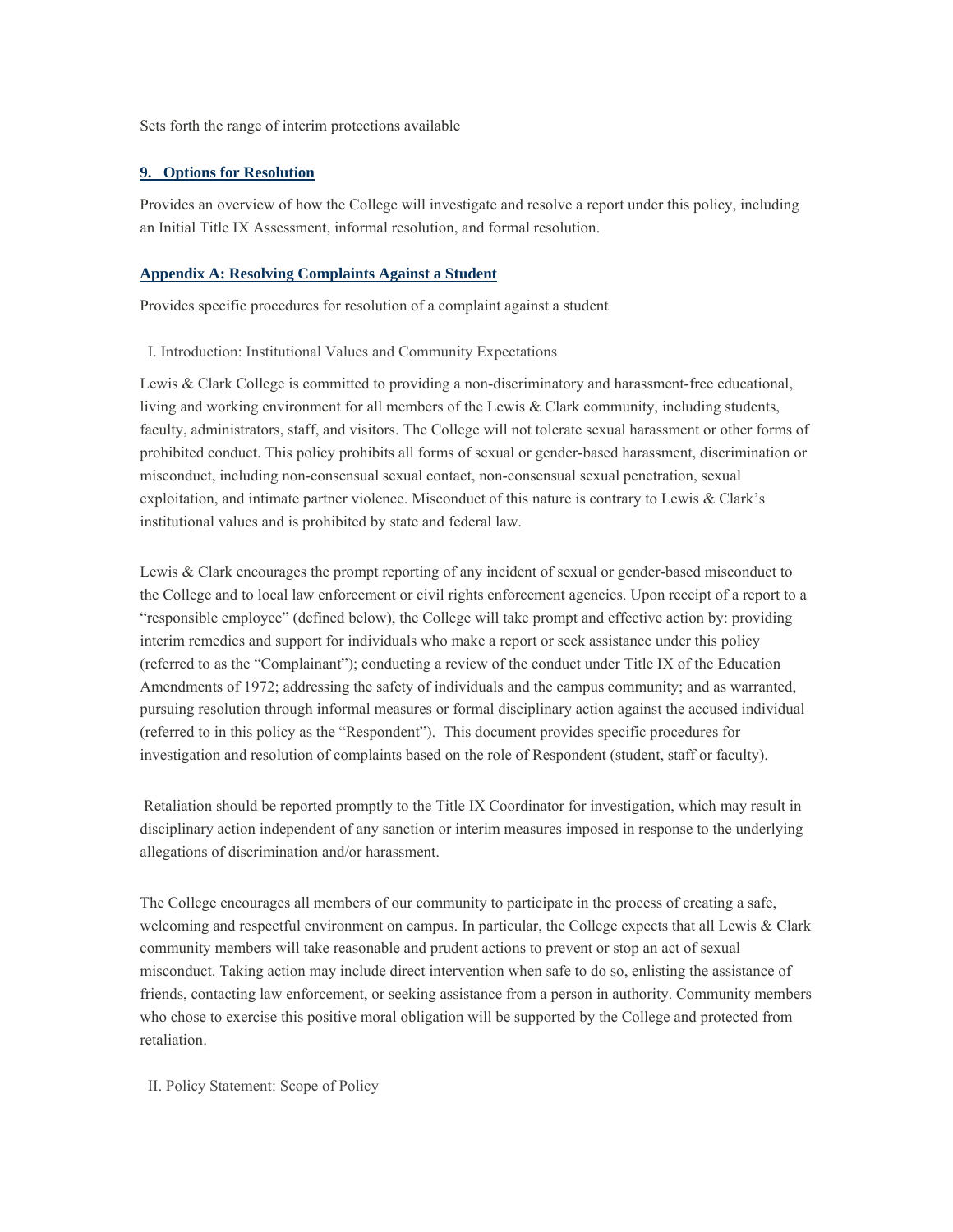#### **Policy**

All forms of sexual or gender-based harassment, discrimination or misconduct, including non-consensual sexual contact, non-consensual sexual penetration, sexual exploitation, intimate partner violence, and stalking are prohibited conduct at Lewis & Clark. Retaliation against any person or group who makes a complaint, cooperates with an investigation, or participates in a grievance procedure is also a violation of this policy. Misconduct of this nature is contrary to Lewis & Clark's institutional values, is a violation of College policy, and is prohibited by state and federal law. Any individual who is found to have violated this policy may face disciplinary sanctions up to and including expulsion and/or termination of employment.

#### **Scope of Policy**

The policy applies to all Lewis & Clark community members, including students, faculty, administrators, staff, volunteers, vendors, independent contractors, visitors, and any individuals regularly or temporarily employed, studying, living, visiting, conducting business or having any official capacity with the College or on College property.

This policy, and the resources presented here, are intended to protect and guide individuals who have been affected by sexual harassment and other forms of prohibited conduct, whether as a Complainant, a Respondent, or a third party, and to provide fair and equitable procedures for investigation and resolution of reported incidents of misconduct.

When used in this policy, "Complainant" refers to the individual who identifies themselves as being a victim or survivor of sexual harassment or other forms of prohibited conduct. A "Respondent" refers to the individual who has been accused of prohibited conduct under this policy. A "third party" refers to any other participant in the process, including a witness to the incident or an individual who makes a report on behalf of someone else.

This policy applies to the conduct of all Lewis & Clark community members at all times, regardless of location.

A Complainant is encouraged to report misconduct regardless of where the incident occurred, or who committed it. Even if the College does not have jurisdiction over the Respondent, the College will still take prompt action to attempt to provide for the safety and well being of the Complainant and the broader campus community. Under Clery and the Campus SaVE Act, the College will record and report all violations of this policy.

#### III. Oversight and Enforcement Responsibility

This policy addresses all forms of sexual and gender-based discrimination, including sexual harassment, sexual violence, and intimate partner violence. Lewis & Clark College does not discriminate on the basis of sex or gender in its educational, extracurricular, athletic, or other programs or in the context of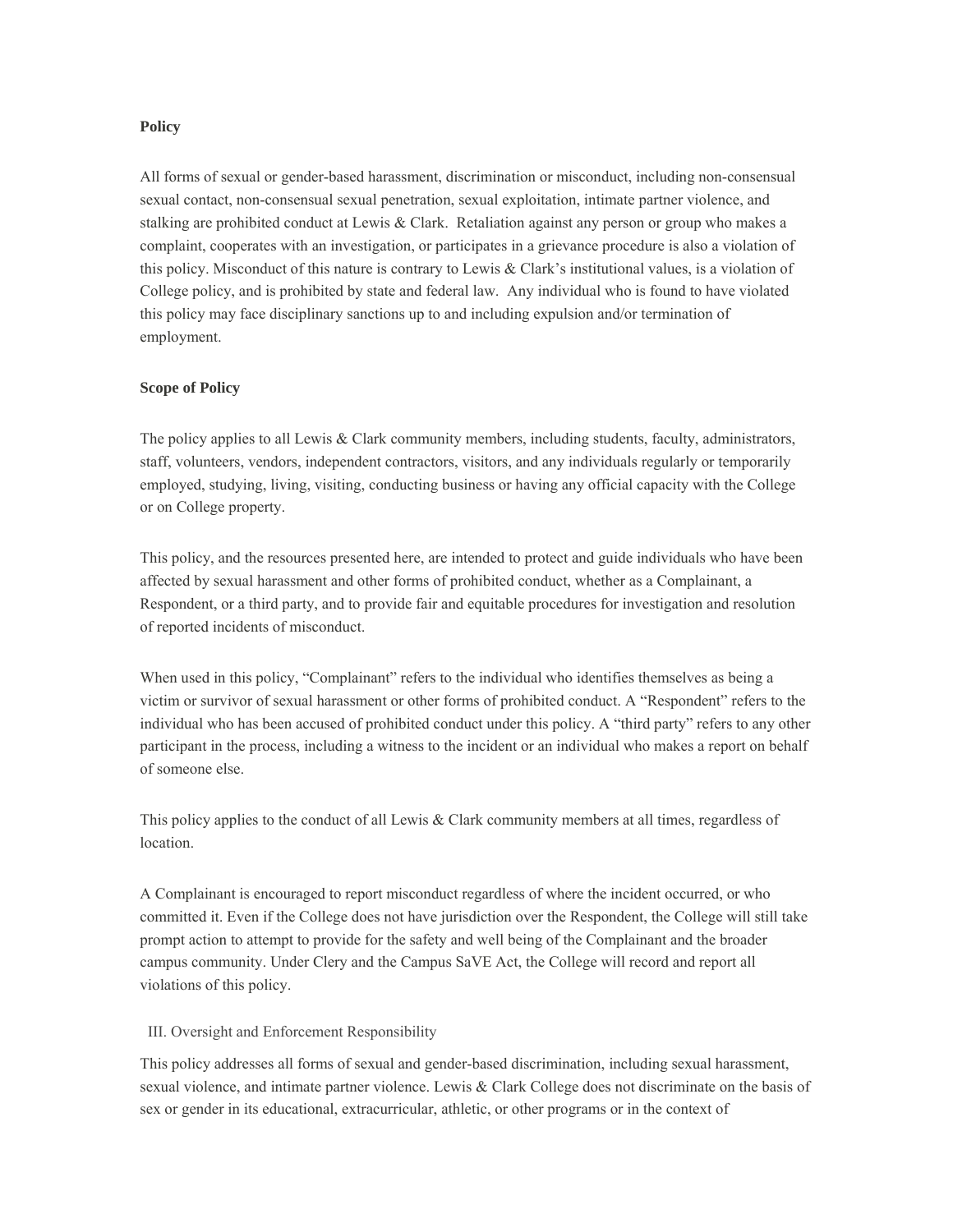employment. Sex discrimination is prohibited by Title IX of the Education Amendments of 1972, a federal law that provides that:

No person in the United States shall, on the basis of sex, be excluded from participation in, be denied the benefits of, or be subjected to discrimination under any education program or activity receiving Federal financial assistance.

Sexual harassment is also prohibited under Title VII of the Civil Rights Act of 1964.

The College, as an educational community, will respond promptly and equitably to reports of sexual harassment and other forms of prohibited conduct in order to eliminate the harassment, prevent its recurrence, and address its effects on any individual or the community.

The Title IX Coordinator oversees the College's centralized review, investigation, and resolution of reports of sexual harassment and other forms of prohibited conduct. The Coordinator also oversees the College's overall compliance with Title IX.

The Title IX Coordinator is:

- Responsible for oversight of the investigation and resolution of all reports of sexual harassment and other forms of prohibited conduct involving students, staff, administrators, faculty, vendors, and visitors;
- Assisted by designated Deputy Title IX Coordinators in athletics, student affairs, human resources, and the faculty, and by a Title IX team as detailed in this policy. These Deputy Title IX Coordinators have a shared responsibility for supporting the Title IX Coordinator and are accessible to any member of the community for consultation and guidance;
- Knowledgeable and trained in College policies and procedures and relevant state and federal laws;
- Available to advise any individual, including a Complainant, a Respondent or a third party, about the courses of action available at the College, both informally and formally, and in the community;
- Available to provide assistance to any College employee regarding how to respond appropriately to a report of sexual harassment and other forms of prohibited conduct;
- Responsible for monitoring full compliance with all procedural requirements and time frames outlined in this policy; and
- Responsible for training, prevention and education efforts and periodic reviews of climate and culture.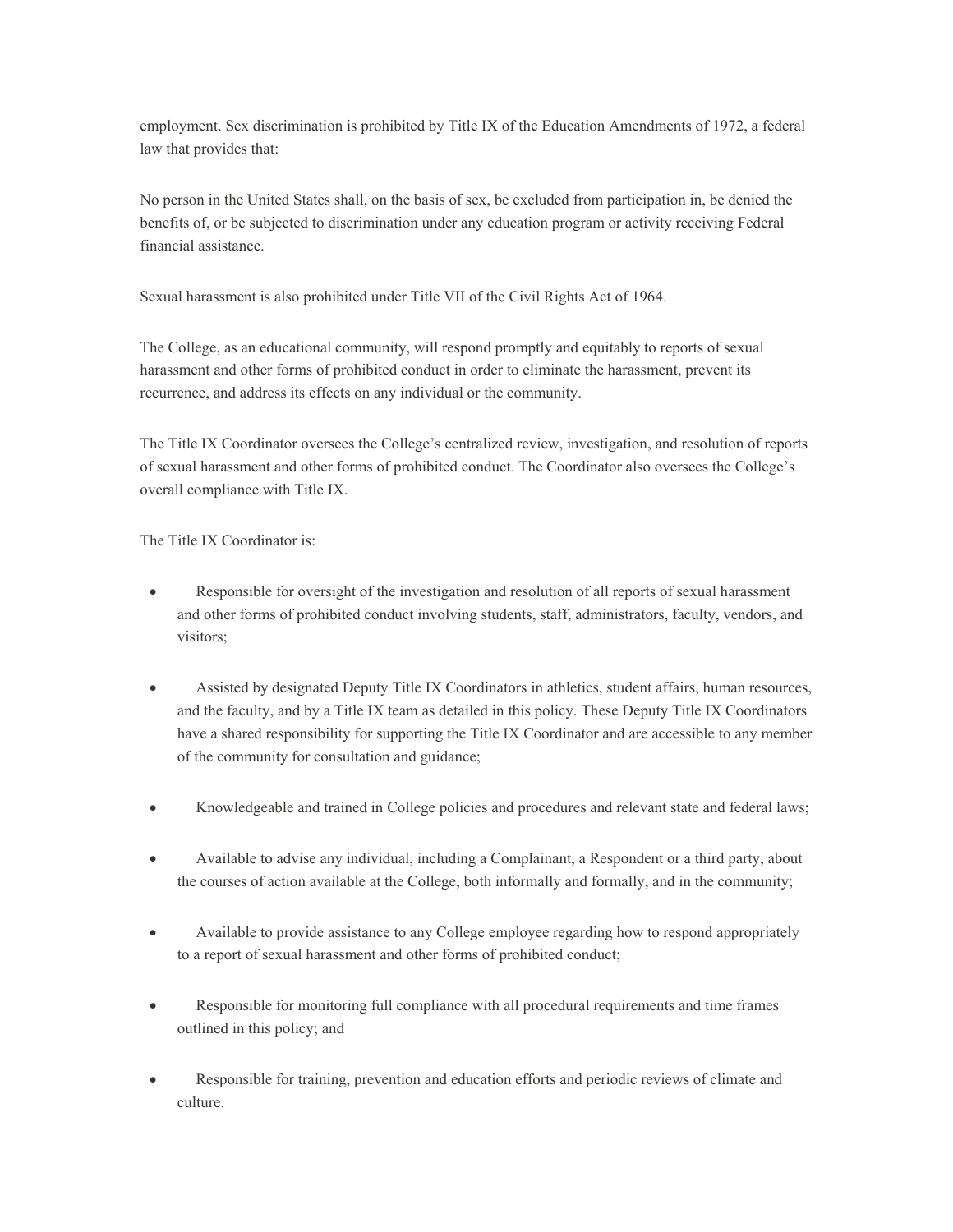The Title IX team supports the Title IX Coordinator. Members of this interdepartmental team include the Title IX Coordinator, and the Deputy Title IX Coordinators. In addition, based on the role of the Complainant and the Respondent, the members of the team could include the Dean of the College, a representative from the Dean of Students Office, and/or the Associate Vice President and Director of Human Resources. Composition of the team will be limited to a small circle of individuals who "need to know" in order to implement procedures under this policy.

Inquiries or complaints concerning the application of Title IX may be referred to the College's Title IX Coordinator, Deputy Title IX Coordinators and/or to the U.S. Department of Education's Office for Civil Rights:

#### *Title IX Coordinator:*

Jane Atkinson, Vice President and Provost

(503) 768-7204

#### *Deputy Title IX Coordinators:*

Kayleigh McCauley, Director of Student-Athlete Development

(503) 768-7029

Libby Davis, Associate Dean for Student Affairs, Law School

(503) 768-6610

Janet Bixby, Associate Dean, Graduate School

(503) 768-6003

Heyke Kirkendall-Baker, Associate Vice President, Human Resources

(503) 768-6239

#### **Office for Civil Rights**

U.S. Department of Education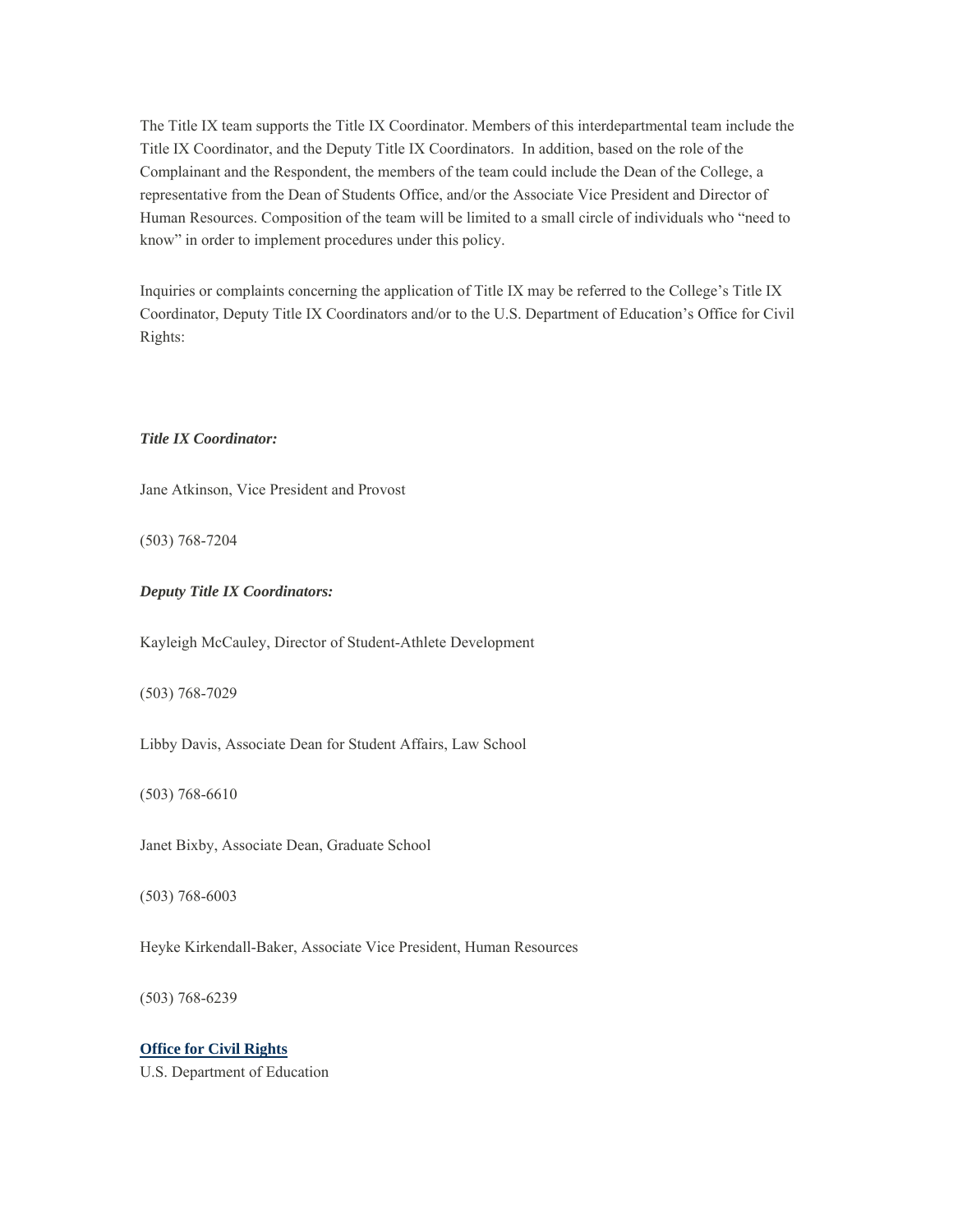915 Second Avenue Room 3310 Seattle, WA 98174-1099

Telephone: 206-607-1600 FAX: 206-607-1601; TDD: 800-877-8339 Email: OCR.Seattle@ed.gov

#### IV. Privacy vs. Confidentiality

The College is committed to protecting the privacy of all individuals involved in a report of sexual harassment or other forms of prohibited conduct. All College employees who are involved in the College's Title IX response, including the Title IX Coordinator, investigators, and hearing board members, receive specific instruction about respecting and safeguarding private information. Throughout the process, every effort will be made to protect the privacy interests of all individuals involved in a manner consistent with the need for a thorough review of the report.

Privacy and confidentiality have distinct meanings under this policy.

**Privacy:** Privacy generally means that information related to a report of misconduct will only be shared with a limited circle of individuals. The use of this information is limited to those College employees who "need to know" in order to assist in the active review, investigation, or resolution of the report. While not bound by confidentiality, these individuals will be discreet and respect the privacy of all individuals involved in the process.

**Confidentiality:** Confidentiality means that information shared by an individual with designated campus or community professionals cannot be revealed to any other individual without the express permission of the individual. These campus and community professionals include mental health providers, ordained clergy, and rape crisis advocates, all of whom have legally protected confidentiality. These individuals are prohibited from breaking confidentiality unless there is an imminent threat of harm to the individual or others.

An individual who seeks completely confidential assistance may do so by speaking with professionals who have a legally protected confidentiality. On campus, Confidential Resources available to students include Staff Psychologists in the Counseling Service, Medical Professionals in the Student Health Service, ordained clergy in the Office for Religious & Spiritual Life, the Ombudsperson, and the Sexual Assault Response Advocates. Employees may access confidential assistance through the Employee Assistance Program. Information shared with these resources will remain confidential and will not be shared with the College or anyone else without express permission of the individual seeking services.

When a report involves suspected abuse of a minor under the age of 18, all college employees, are required by state law to notify child protective services and/or local law enforcement, unless the employee is a psychiatrist, psychologist, member of the clergy, attorney or guardian ad litem and the report is privileged under ORS 40.225 to 40.295 or 419B.234 (6) .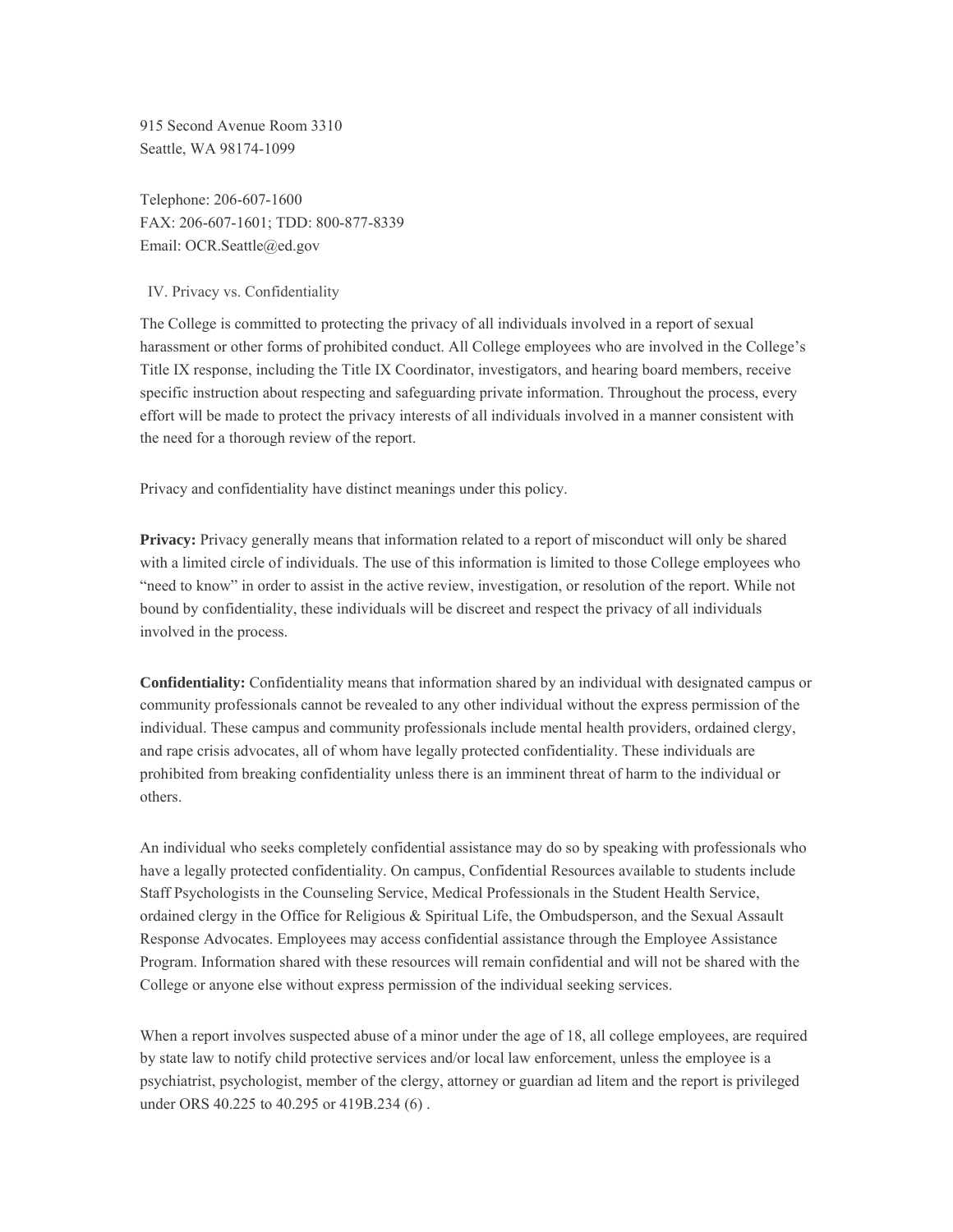**Responsible Employees:** In general, most College employees do not have legally protected confidentiality. Under Title IX, a College is required to take immediate and corrective action if a "responsible employee" knew or, in the exercise of reasonable care, should have known about sexual or gender-based harassment that creates a hostile environment. A "responsible employee" includes any employee who:

- Has the authority to take action to redress the harassment;
- Has the duty to report to appropriate school officials sexual harassment or any other misconduct by students or employees; or
- A student could reasonably believe has the authority or responsibility to take action.

Using this lens, employees with supervisory and leadership responsibilities on campus are considered "responsible employees." This may include, for example, faculty, coaches, administrators, Resident Advisors and other student employees with a responsibility for student welfare.

The College requires that all "responsible employees" share a report of misconduct with the Title IX Coordinator or a member of the Title IX team. Most "responsible employees" do not have the authority to take action to redress the harassment.

The Title IX team, under the guidance of the Title IX Coordinator, will conduct an initial assessment of the conduct, the Complainant's expressed preferences, if any, as to course of action, and the necessity for any interim remedies to protect the safety of the Complainant or the community.

**Request for Confidentiality:** Where a Complainant requests that their name or other identifiable information not be shared with the Respondent or that no formal action be taken, the College will balance this request with its dual obligation to provide a safe and non-discriminatory environment for all College community members and to remain true to principles of fundamental fairness that require notice and an opportunity to respond before action is taken against a Respondent. In making this determination, the College may consider the seriousness of the conduct, the respective ages and roles of the Complainant and Respondent, whether there have been other complaints or reports of harassment or misconduct against the Respondent, and the rights of the Respondent to receive notice and relevant information before disciplinary action is sought.

The College will take all reasonable steps to investigate and respond to the complaint consistent with the request for confidentiality or request not to pursue an investigation, but its ability to do so may be limited based on the nature of the request by the Complainant. Where the College is unable to take action consistent with the request of the Complainant, the Title IX Coordinator or a member of the Title IX team will inform the Complainant about the chosen course of action, which may include the College seeking disciplinary action against a Respondent. Alternatively, the course of action may also include steps to limit the effects of the alleged harassment and prevent its recurrence that do not involve formal disciplinary action against a Respondent or revealing the identity of the Complainant.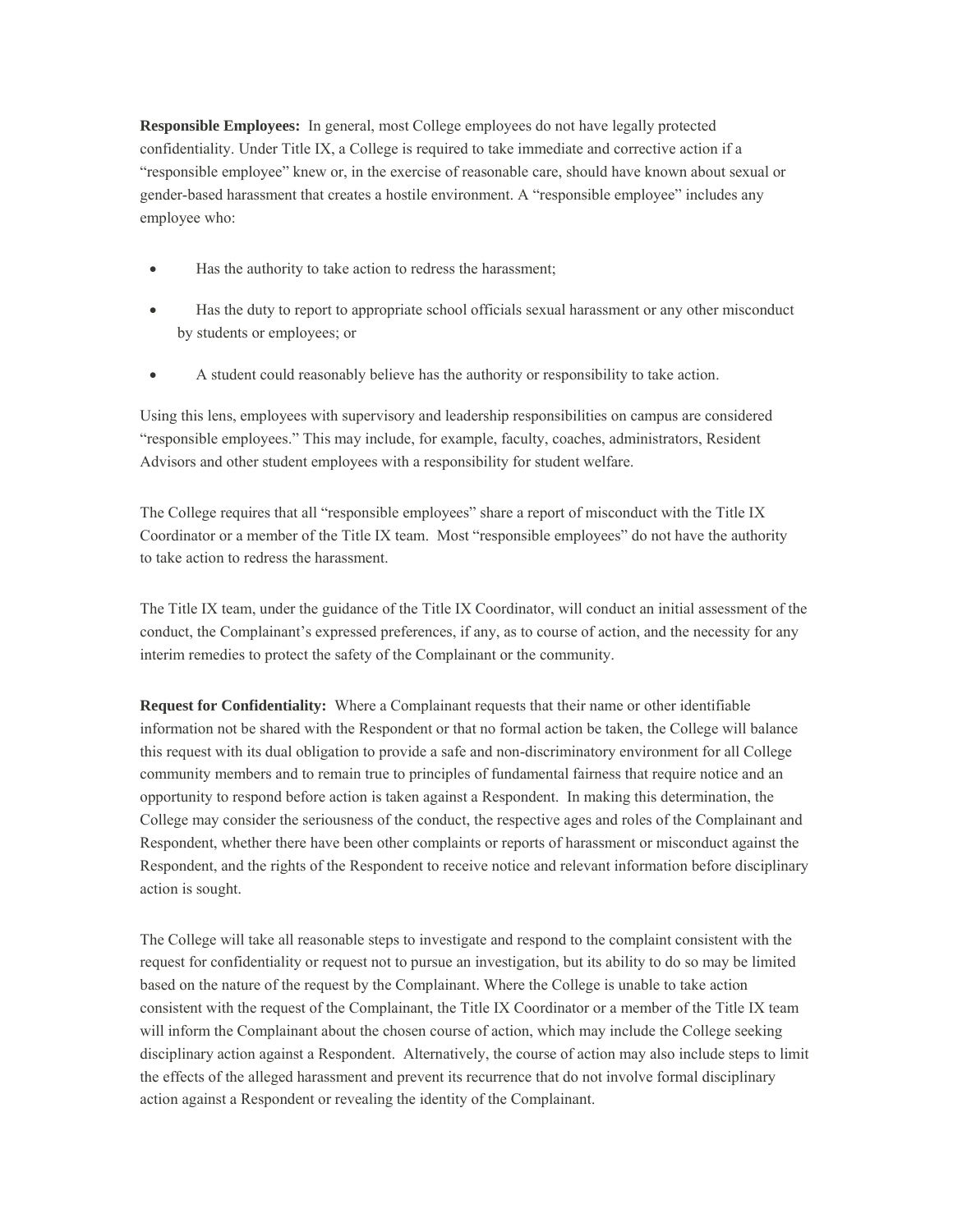**Timely Warning:** If a report of misconduct discloses a serious or continuing threat to the Lewis & Clark community, the College may issue a campus wide timely warning (which can take the form of an email to campus) to protect the health or safety of the community. The timely warning will not include any identifying information about the Complainant. Even where there is no imminent threat, the College may send campus-wide e-mail notifications on all reported sexual misconduct.

At no time will the College release the name of the Complainant to the general public without the express consent of the Complainant. The release of the Respondent's name to the general public is guided by Family Educational Rights and Privacy Act (FERPA) and the Clery Act.

All College proceedings are conducted in compliance with the requirements of FERPA, the Clery Act, Title IX, and state and federal law. No information shall be released from such proceedings except as required or permitted by law and College policy.

V. Definitions of Consent and Prohibited Conduct

The College prohibits all forms of sexual and gender-based harassment, including sexual violence and intimate partner violence. Each of these terms encompasses a broad range of behavior. In general, sexual violence refers to physical sexual acts perpetrated against a person's will or where a person is incapable of giving consent due to incapacitation. Intimate partner violence refers to any act of violence or threatened act of violence, sexual or otherwise, against a person who is or has been involved in a sexual, dating, domestic or other intimate relationship with that person.

#### **A. Consent: Force, Coercion, Incapacitation, Drugs and Alcohol**

Consent: Consent consists of an affirmative, conscious decision by each participant to engage in mutually agreed-upon sexual activity. The following are essential elements of effective consent:

Informed and reciprocal: All parties must demonstrate a clear and mutual understanding of the nature and scope of the act to which they are consenting and a willingness to do the same thing, at the same time, in the same way.

Freely and actively given: Consent cannot be obtained through the use of force, coercion, threats, intimidation or pressuring, or by taking advantage of the incapacitation of another individual.

Mutually understandable: Communication regarding consent consists of mutually understandable words and/or actions that indicate an unambiguous willingness to engage in sexual activity. In the absence of clear communication or outward demonstration, there is no consent. Consent may not be inferred from silence, passivity, lack of resistance or lack of active response. An individual who does not physically resist or verbally refuse sexual activity is not necessarily giving consent. Relying solely upon non-verbal communication can lead to a false conclusion as to whether consent was sought or given.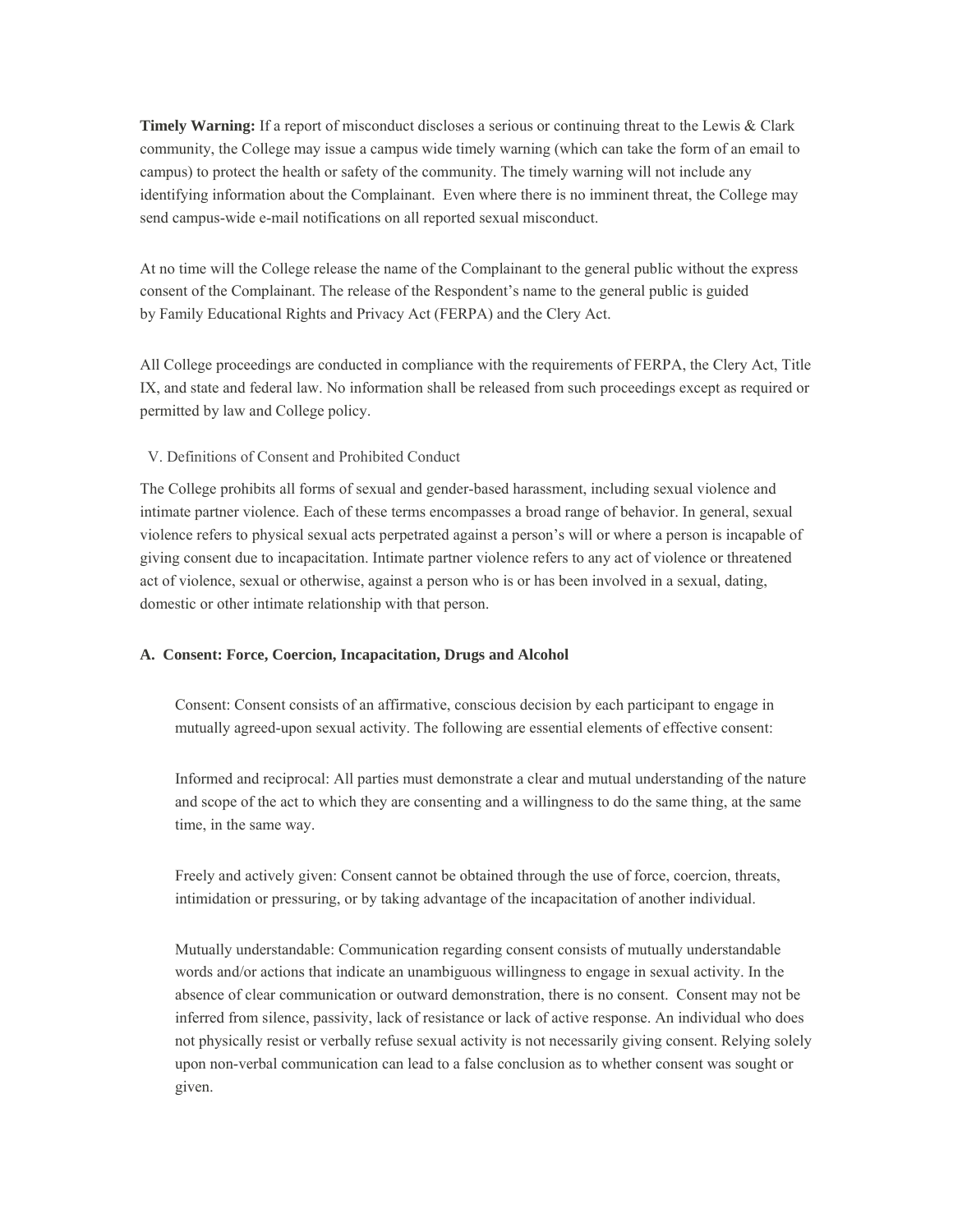Not indefinite: Consent can be withdrawn by any party at any time. Recognizing the dynamic nature of sexual activity, individuals choosing to engage in sexual activity must evaluate consent in an ongoing manner and communicate clearly throughout all stages of sexual activity. Withdrawal of consent can be an expressed "no" or can be based on an outward demonstration that conveys that an individual is hesitant, confused, uncertain or is no longer a mutual participant. Once consent is withdrawn, the sexual activity must cease immediately and all parties must obtain mutually expressed or clearly stated consent before continuing further sexual activity.

Not unlimited: Consent to one form of sexual contact does not constitute consent to all forms of sexual contact, nor does consent to sexual activity with one person constitute consent to activity with any other person. Each participant in a sexual encounter must consent to each form of sexual contact with each participant.

Even in the context of a current or previous intimate relationship, each party must consent to each instance of sexual contact each time. The consent must be based on mutually understandable communication that clearly indicates a willingness to engage in sexual activity. The mere fact that there has been prior intimacy or sexual activity does not, by itself, imply consent to future acts.

In the state of Oregon, minors under the age of 18 cannot give consent.

Force: Force is the use or threat of physical violence or intimidation to overcome an individual's freedom of will to choose whether or not to participate in sexual activity. For the use of force to be demonstrated, there is no requirement that a Complainant resists the sexual advance or request. However, resistance by the Complainant will be viewed as a clear demonstration of non-consent.

Coercion: Coercion is the improper use of pressure to compel another individual to initiate or continue sexual activity against their will. Coercion can include a wide range of behaviors, including intimidation, manipulation, threats, and blackmail. A person's words or conduct are sufficient to constitute coercion if they wrongfully impair another individual's freedom of will and ability to choose whether or not to engage in sexual activity. Coercion includes, but is not limited to: threatening to "out" someone based on sexual orientation, gender identity or gender expression, and threatening to harm oneself if the other party does not engage in the sexual activity.

Incapacitation: Incapacitation is a state where an individual cannot make an informed and rational decision to engage in sexual activity because they lack conscious knowledge of the nature of the act (e.g., to understand the who, what, when, where, why, or how of the sexual interaction) and/or is physically helpless. An individual is incapacitated, and therefore unable to give consent, if they are asleep, unconscious, or otherwise unaware that sexual activity is occurring.

Incapacitation may result from the use of alcohol and/or drugs. Consumption of alcohol or other drugs alone is insufficient to establish incapacitation. The impact of alcohol and drugs varies from person to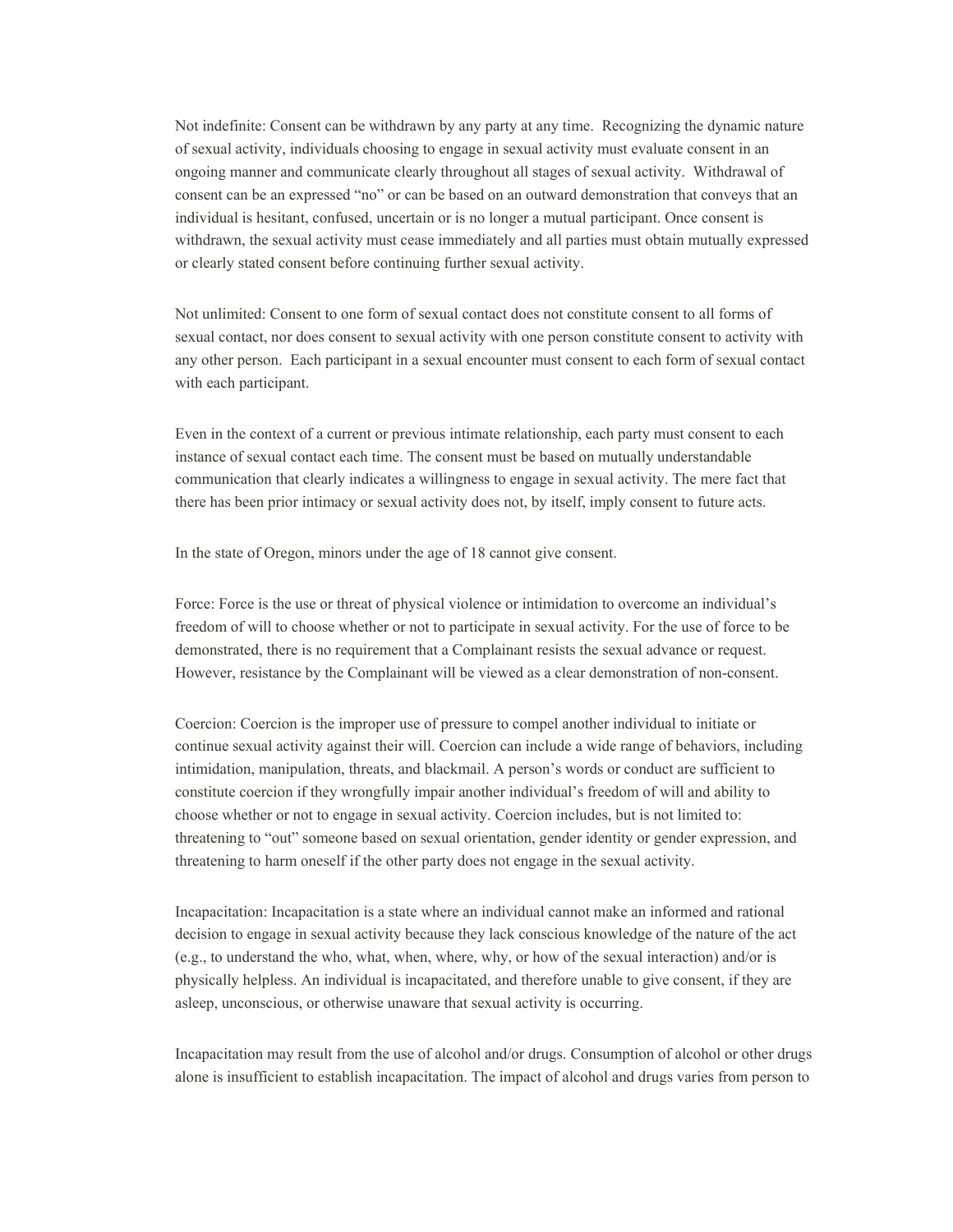person, and evaluating incapacitation requires an assessment of how the consumption of alcohol and/or drugs impact an individual's:

- o decision-making ability;
- o awareness of consequences;
- o ability to make informed judgments; or
- o capacity to appreciate the nature and the quality of the act.

Evaluating incapacitation also requires an assessment of whether a Respondent knew or should have known, that the Complainant was incapacitated.

Alcohol and Other Drugs: In general, sexual contact while under the influence of alcohol or other drugs poses a risk to all parties. Alcohol and drugs impair a person's decision-making capacity, awareness of the consequences, and ability to make informed judgments. It is especially important, therefore, that anyone engaging in sexual activity be aware of the other person's level of intoxication. If there is any doubt as to the level or extent of the other individual's intoxication or impairment, the prudent course of action is to forgo or cease any sexual contact or activity.

Being intoxicated or impaired by drugs or alcohol is never an excuse for sexual harassment or other forms of prohibited conduct, and does not diminish one's responsibility to obtain consent.

#### **B. Forms of Prohibited Conduct**

#### **B1. Sexual Harassment**

Sexual Harassment is:

- o unwelcome, gender- or sex-based verbal or physical conduct that is,
- o sufficiently severe, persistent or pervasive that it,
- o unreasonably interferes with, denies or limits someone's ability to participate in or benefit from the College's educational program and/or activities, and/or complete employment responsibilities, and
- o may be based on power differentials (quid pro quo).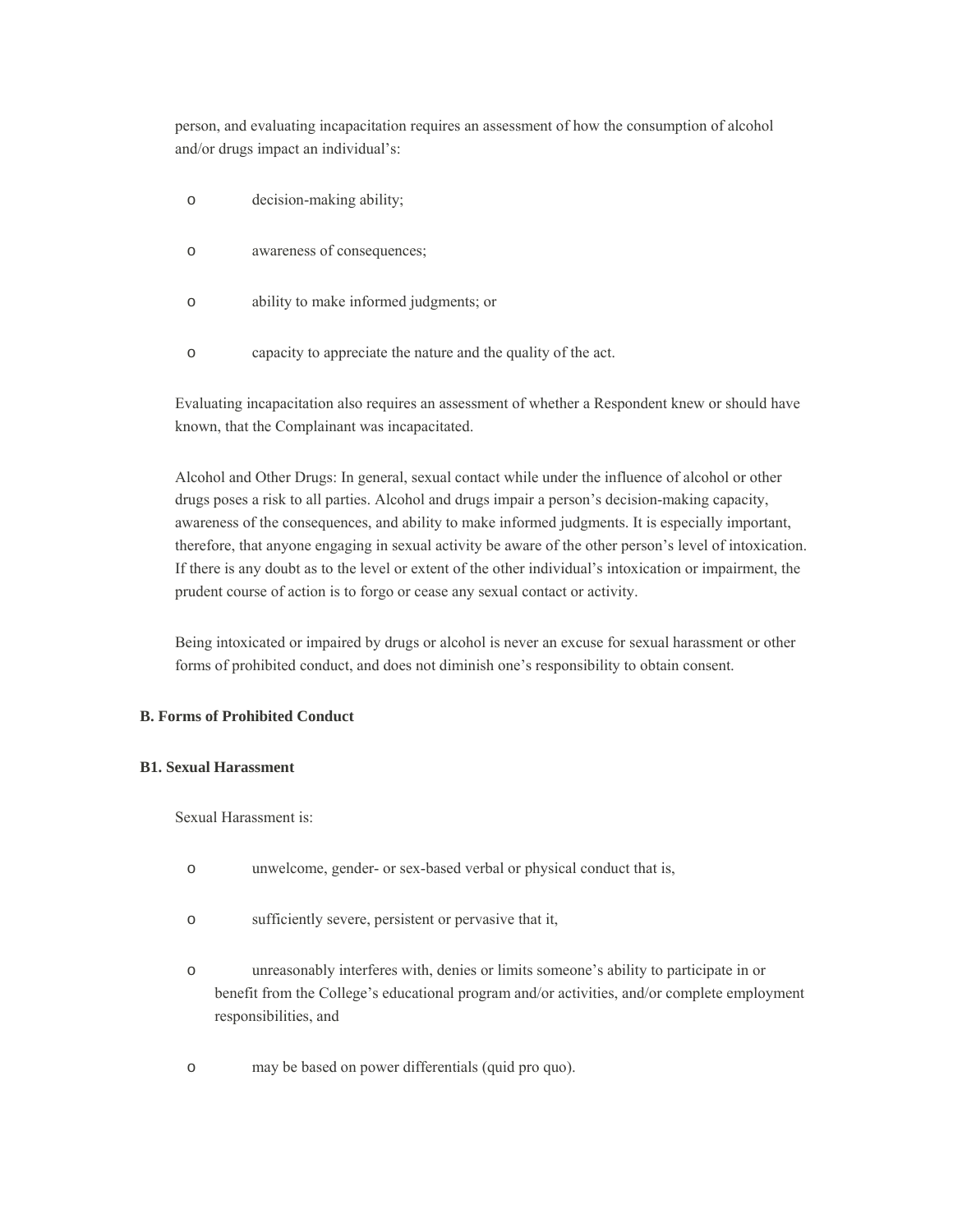Sexual Harassment includes, but is not limited to:

attempting to coerce an unwilling person into a sexual relationship; to repeatedly subject a person to egregious, unwelcome sexual attention; cyber-bullying of a sexual nature; retaliation for a refusal to comply with a sexual based request; to condition a benefit on the submission to sexual advances; stalking; gender- or sex- based bullying; retaliation; or attempts to seek retribution against a Complainant, Respondent, or any individual or group of individuals involved in the complaint, investigation and/or resolution of an allegation of sexual misconduct.

Other forms of Prohibited Conduct

The following forms of conduct fall under the broad definition of sexual harassment, and are specifically prohibited under this policy, as are attempts to commit them.

#### **B2. Non-Consensual Sexual Contact**

Non-Consensual Sexual Contact is:

- o any intentional sexual touching,
- o with any object or body part,
- o by any person upon any person
- o without consent.

Sexual Contact includes, but is not limited to:

intentional contact with intimate parts of another, causing another to touch one's intimate parts, or disrobing or exposure of another without permission. Intimate parts may include the breasts, genitals, buttocks, groin, mouth or any other part of the body that is touched in a sexual manner.

#### **B3. Non-Consensual Sexual Penetration**

Non-Consensual Sexual Penetration is:

- o any sexual penetration,
- o with any object or body part,
- o by any person upon any person,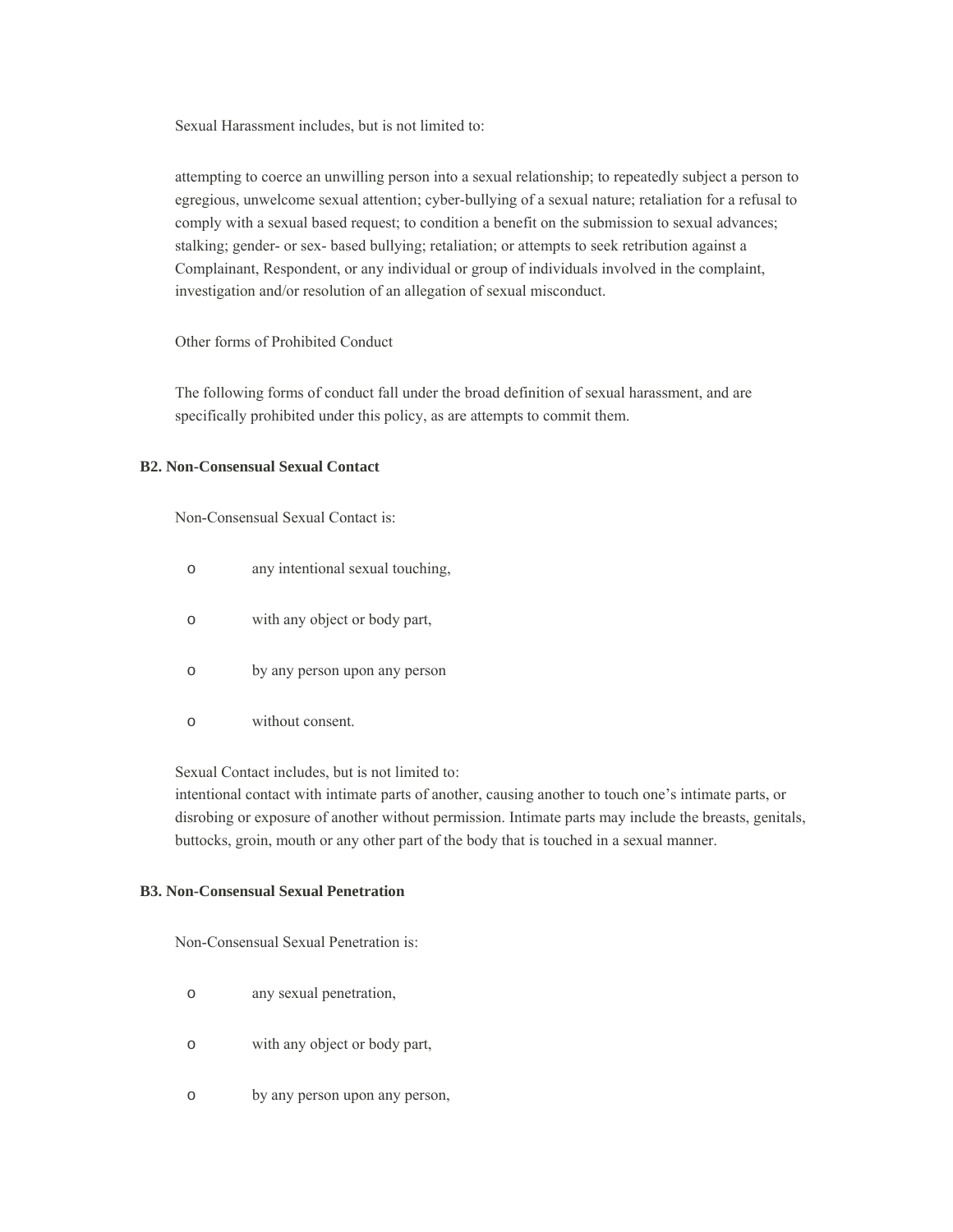o that is without consent.

Sexual penetration includes, but is not limited to:

Vaginal penetration by a penis, object, tongue or finger; anal penetration by a penis, object, tongue, or finger; and oral copulation (mouth to genital contact or genital to mouth contact), no matter how slight the penetration or contact.

#### **B4. Sexual Exploitation**

Sexual Exploitation is:

- o taking non-consensual or abusive sexual advantage of another,
- o for one's own advantage or benefit,
- o or to benefit or advantage anyone other than the one being exploited.

Sexual Exploitation includes, but is not limited to:

invasion of sexual privacy; prostitution of another person; non-consensual video or audio-recording of sexual activity; sharing private sexual materials, such as video or pictures, without the consent of all involved parties; engaging in voyeurism; knowingly transmitting an STI or HIV to another person; exposing one's genitals in non-consensual circumstances; inducing another to expose their genitals; or inducing incapacitation with the intent to make one vulnerable to non-consensual sexual activity.

#### **B5. Intimate Partner Violence**

Intimate partner violence is often referred to as dating violence, domestic violence or relationship violence. Intimate partner violence is:

- o any act of violence or threatened act of violence against a person who,
- o is, or has been, involved in a sexual, dating, domestic, or other intimate relationship with the Respondent.

Intimate partner violence includes, but is not limited to:

physical violence, sexual violence, emotional violence, and economic abuse. It may involve one act or an ongoing pattern of behavior. Intimate partner violence may take the form of threats, assault,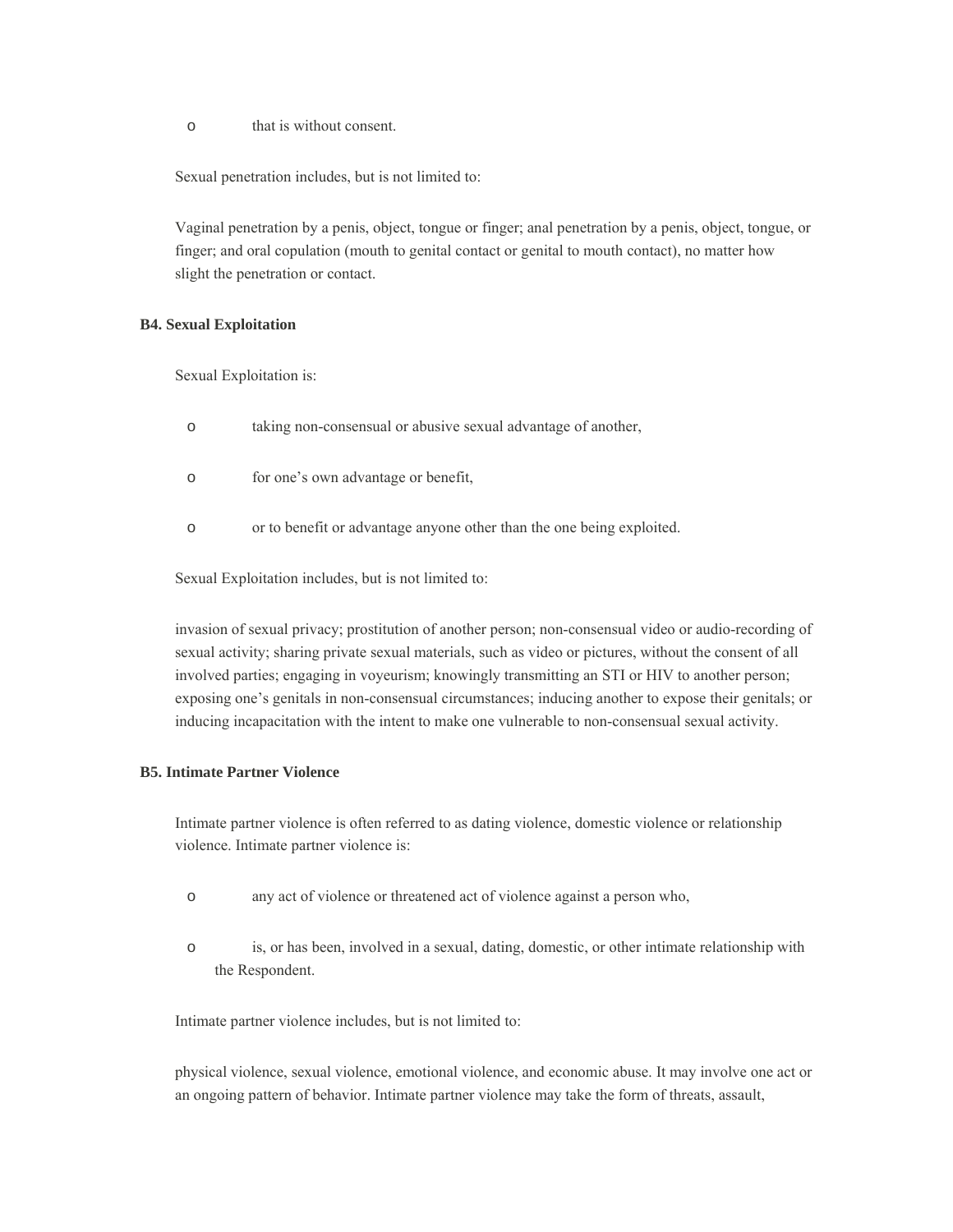property damage, violence or threat of violence to one's self, one's sexual or romantic partner or to the family members or friends of the sexual or romantic partner. Intimate partner violence affects individuals of all genders, gender identities, gender expressions, and sexual orientation and does not discriminate by racial, social, or economic background.

#### **B6. Stalking**

Stalking is governed by this policy when it is sex or gender-based. Stalking is:

- o a course of physical or verbal conduct directed at another individual,
- o that could be reasonably regarded as likely to alarm, harass, or cause fear of harm or injury to that person or to a third party.

A course of conduct consists of at least two acts. The feared harm or injury may be physical, emotional, or psychological, or related to the personal safety, property, education, or employment of that individual. Stalking includes cyber-stalking, a particular form of stalking in which electronic media such as the Internet, social networks, blogs, cell phones, texts, or other similar devices or forms of contact are used to pursue, harass, or to make unwelcome contact with another person in an unsolicited fashion.

#### **B7. Prohibited Relationships by Persons in Authority**

Sexual or other intimate relationships in which one party maintains a direct supervisory or evaluative role over the other party are prohibited. In general, this includes all sexual or other intimate relationships between students and their employers, supervisors, professors, coaches, advisors or other College employees. Similarly, College employees (faculty, staff, and students) who supervise or otherwise hold positions of authority over others are prohibited from having a sexual or other intimate relationship with an individual under their direct supervision.

The College does not wish to interfere with private choices regarding personal relationships when these relationships do not interfere with the goals and policies of the College. However, faculty, administrators, and others who educate, supervise, evaluate, employ, counsel, coach, or otherwise guide students should understand the fundamentally asymmetrical nature of the relationship they have with students or subordinates. Intimate or sexual relationships where there is differential in power or authority produce risks for every member of our community and undermine the professionalism of faculty and supervisors. In either context, the unequal position of the parties presents an inherent element of risk and may raise sexual harassment concerns if one person in the relationship has the actual or apparent authority to supervise, evaluate, counsel, coach or otherwise make decisions or recommendations as to the other person in connection with their employment or education at the college.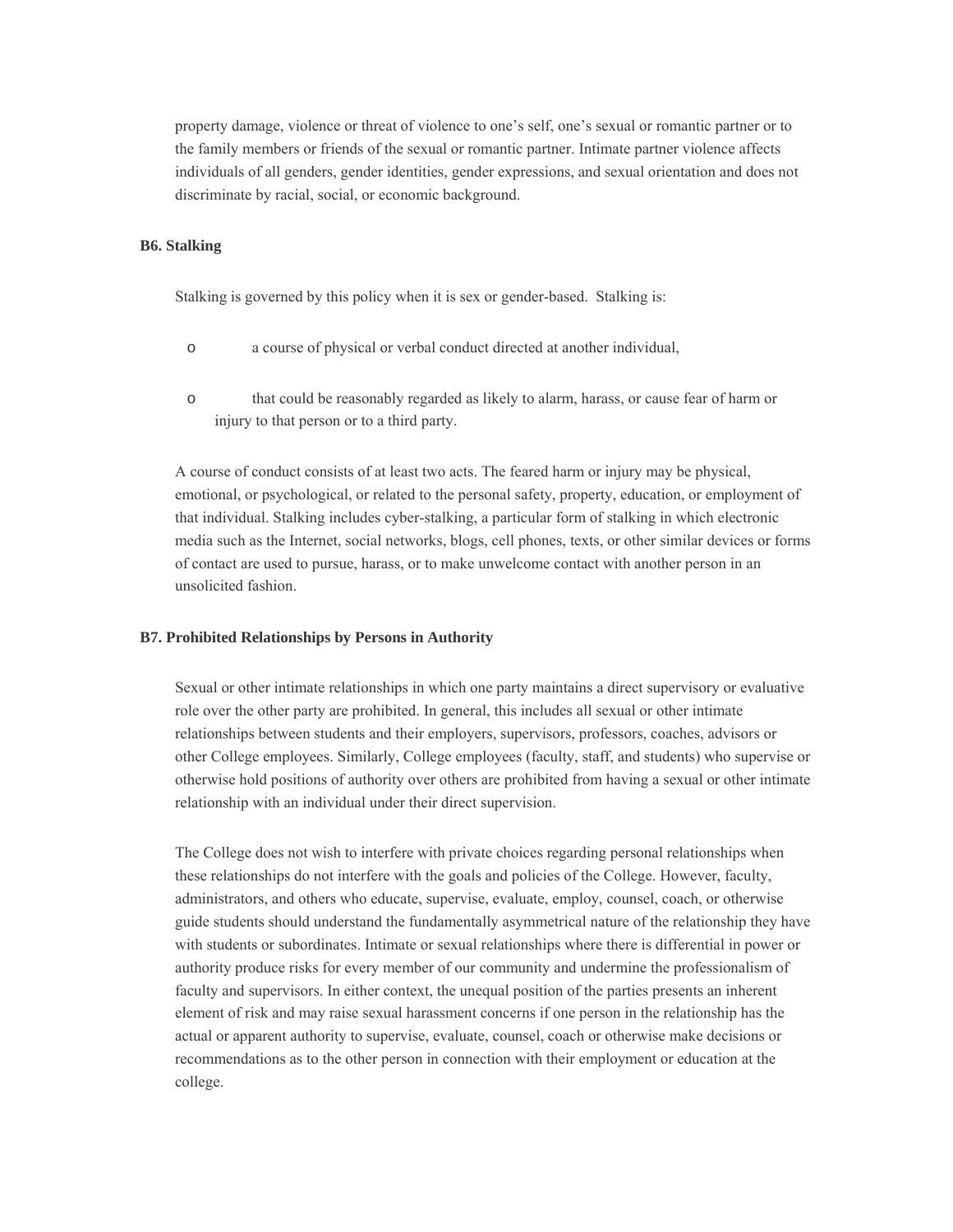Sexual relations between persons occupying asymmetrical positions of power, even when both consent, raise suspicions that the person in authority has violated standards of professional conduct and potentially subject the person in authority to charges of sexual harassment based on changes in the perspective of the individuals as to the consensual nature of the relationship. Similarly, these relationships may impact third parties based on perceived or actual favoritism or special treatment based on the relationship.

Therefore, persons with direct supervisory or evaluative responsibilities who contemplate beginning or are involved in such relationships are required to promptly: 1) discontinue any supervising role or relationship over the other person; and 2) report the circumstances to their own supervisor. Failure to fully or timely comply with these requirements is a violation of this policy, and the person in authority could be subject to disciplinary action, up to and including dismissal from employment by the College.

Nothing in Section B7 is intended to permit conduct that would otherwise be prohibited or contrary to rules of conduct or ethics promulgated by professional organizations, such as rules applicable to lawyers or counselors.

Any individual may file a complaint alleging harassment or discrimination, including an aggrieved party outside the relationship affected by the perceived harassment or discrimination. Retaliation against persons who report concerns about consensual relationships is prohibited and constitutes a violation of this policy.

#### VI. Resources

The College is committed to treating all members of the community with dignity, care and respect. Any individual who experiences or is affected by sexual harassment or other forms of prohibited conduct, whether as a Complainant, a Respondent, or a third party, will have equal access to support and counseling services through the College. Interim remedies are also available to all parties (see Section IX).

The College recognizes that deciding whether or not to make a report, either to the College or law enforcement, and choosing how to proceed can be difficult decisions. Making a report means telling someone in authority what happened, in person, by telephone, in writing, or by email. All individuals are encouraged to seek the support of campus and community resources. These trained professionals can provide guidance in making decisions, information about available resources and procedural options, and assistance to either party in the event that a report and/or resolution under this policy is pursued. Individuals are encouraged to use all available resources on and off campus, regardless of when or where the incident occurred.

There are many resources available on campus and in the surrounding community. As detailed below, there are Confidential Resources that by law cannot share information without the consent of the individual seeking assistance. There are also a variety of College resources that will be discreet and private, but are not considered confidential. These resources will maintain the privacy of an individual's information within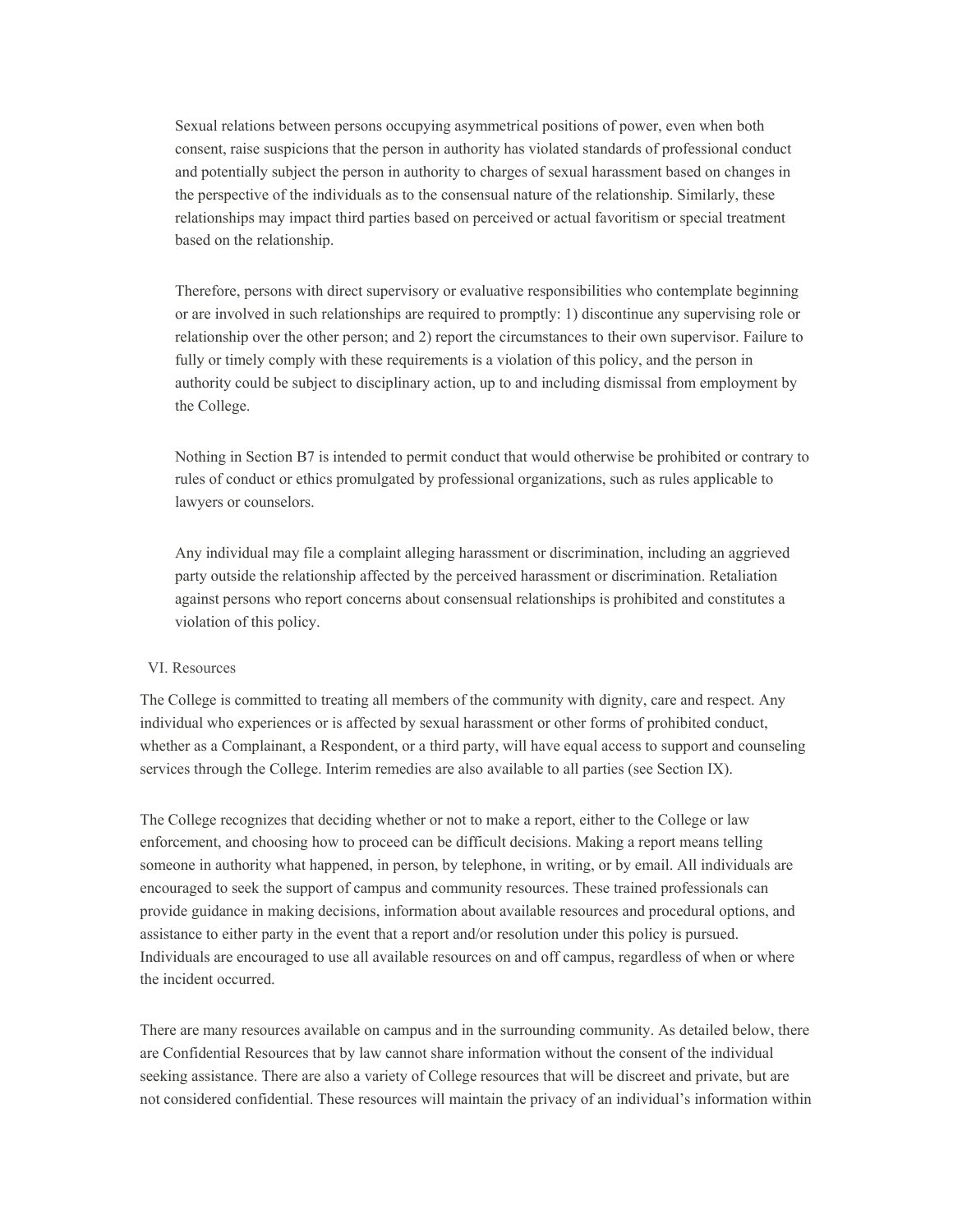the limited circle of those involved in the resolution of a complaint under this policy. For more information about the difference between privacy and confidentiality, see Section IV.

#### **A. Confidential Resources**

The College encourages all community members to make a prompt report of any incident of sexual harassment or other forms of prohibited conduct to local law enforcement and the College. For individuals who are not prepared to make a report, or who may be unsure what happened, but are still seeking information and support, there are several legally-protected confidential resources available as designated below. These confidential resources will not share information with the College or anyone else without the individual's permission.

#### **On Campus Confidential Resources:**

Sexual Assault Response Advocate

Provides crisis support and resource options to community members who experience sexual assault of any kind. Support includes, but is not limited to, advising, support, and connection to additional resources.

Pager: (503) 202-3119

Sexual Assault Response Network Coordinator Melissa Osmond, Associate Director of Health Promotion and Wellness Support includes, but is not limited to advising, case management, and accompanying survivors to rape treatment centers or medical services. As the SARN Coordinator, conducts comprehensive

outreach and educational programming.

(503) 768-7112, mosmond@lclark.edu

#### **Lewis & Clark Counseling Service**

Provides psychological counseling services. (503) 768-7160, counsel@lclark.edu

#### **Lewis & Clark Student Health Service**

Provides medical examinations, examinations, STI testing, pregnancy screening, birth control counseling and supplies (including emergency contraception). Also provides referral to off campus medical providers and specialists. (503) 768-7165, health@lclark.edu

Office of Religious & Spiritual Life Provides spiritual guidance and in the context of ordained clergy, religious support. (503) 768-7085, chapel@lclark.edu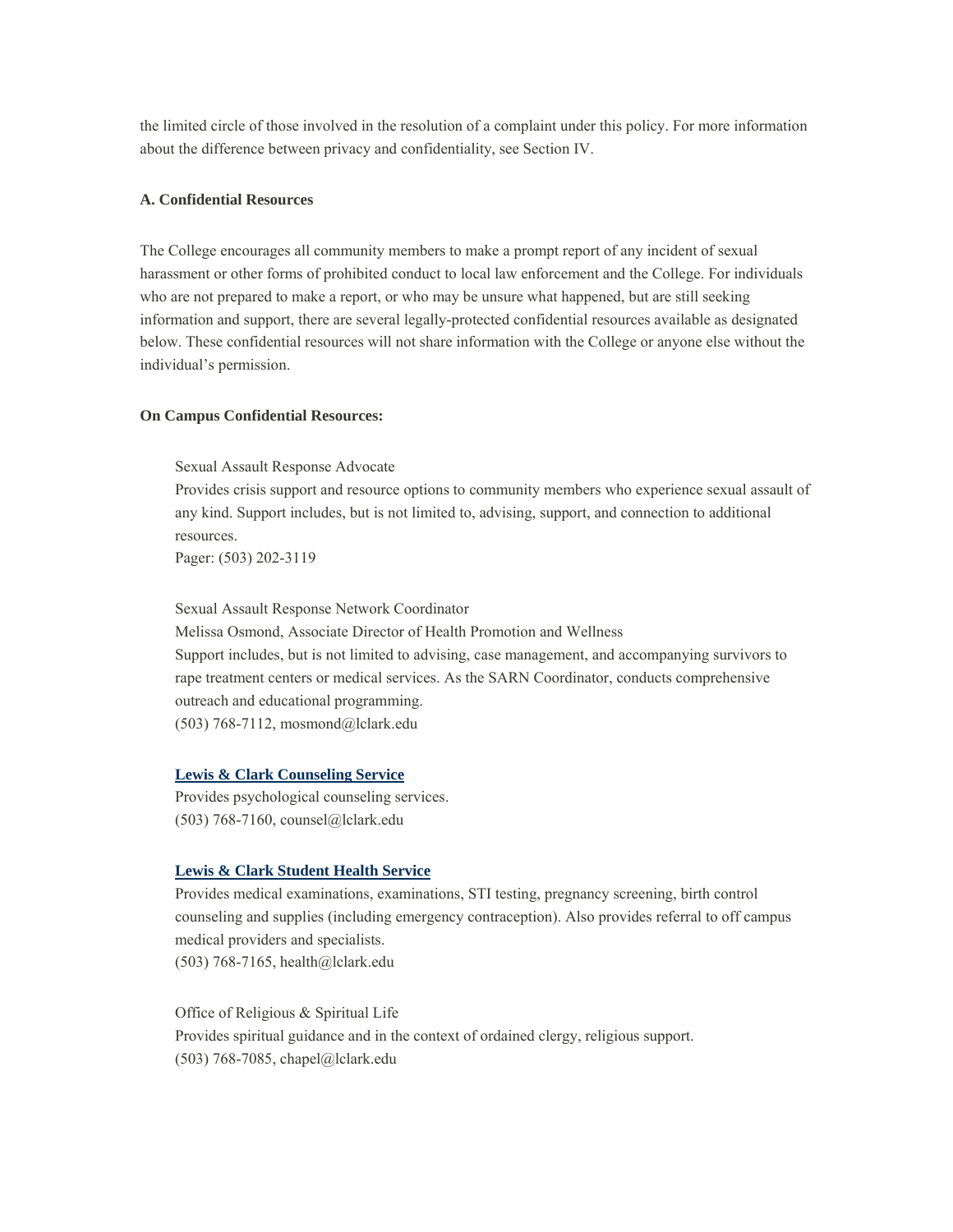Ombuds Office Provides impartial, informal, and independent perspective. (503) 768-7336, ombuds@lclark.edu

Employee Assistance Program

Provides telephone consultation or face-to-face meeting with a master's level consultant; also provides educational materials through an online library of downloadable materials and interactive tools. (800) 433-2320 esupport@cascadecenters.com

#### **Off Campus Confidential Resources:**

Call to Safety

Provides a 24-hour hotline for survivors of domestic violence and sexual assault, and concerned family, friends, and community members. Hotline advocates are available to provide crisis intervention and to connect callers with local domestic violence and sexual assault/rape service providers.

(503) 235-5333

Sexual Assault Resource Center

Provides a 24-hour hotline with resources and referrals to counseling, hospitals, legal information, safe places, support groups, multi-cultural/bilingual resources and religiously affiliated resources. (503) 640-5311

#### **Rape, Abuse and Incest National Network (RAINN)**

An anonymous national sexual assault hotline. (800) 656-4673

Rape Victim Advocates – Multnomah County

Advocates provide free and anonymous resources and referrals to counseling, safe places, and support groups. This service specializes in legal options, information and assistance regarding criminal charges and crime victim compensation. (503) 988-3222

#### **Sexual and Gender Minorities Youth Resource Center (SMYRC)**

SMYRC provides mental health counseling to sexual minority youth 23 and under. Services include assessment, individual treatment, groups, couples, and family therapy. (503) 872-9664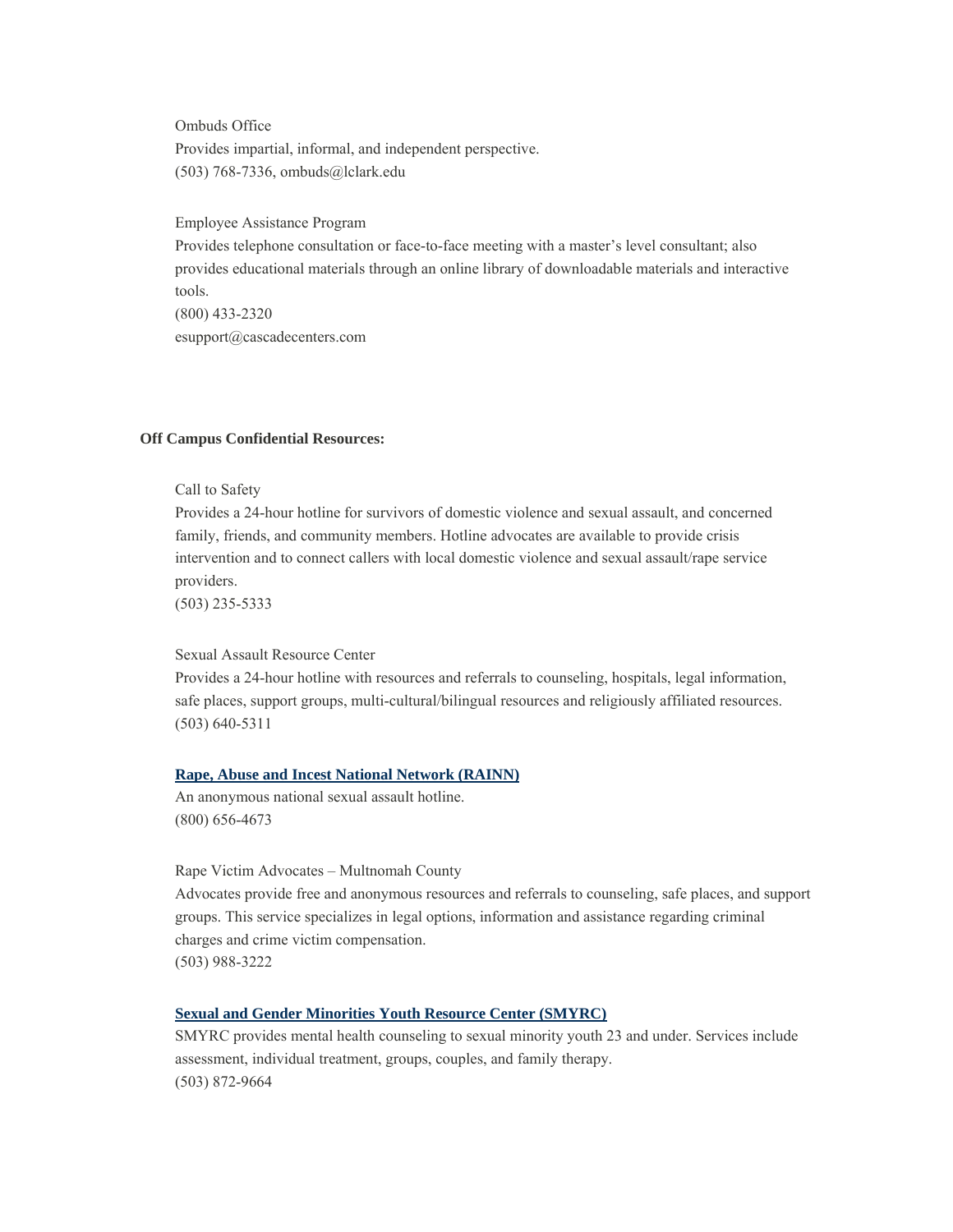#### **B. Confidential Medical Resources**

A medical provider can provide emergency and/or follow-up medical services.

A medical exam has two goals: first, to diagnose and treat the full extent of any injury or physical effect (including prevention of sexually transmitted illnesses and pregnancy) and second, to properly collect and preserve evidence. There is a limited window of time (within 84 hours) following an incident of sexual assault to preserve physical and other forms of evidence. Taking the step to gather evidence immediately does not commit an individual to any particular course of action. The decision to seek timely medical attention and gather any evidence, however, will preserve the full range of options to seek resolution under this policy or through the pursuit of criminal prosecution.

On campus, the Student Health Service can provide medical care; however, they are not equipped for forensic examinations. The following local health care facilities offer Sexual Assault Forensic Exams (SAFE):

**OHSU Emergency Room**: (503) 494-7551 Hospital home page: http://www.ohsu.edu/xd/health/index.cfm Location: 3181 S.W. Sam Jackson Park Rd. Portland, Oregon 97239

#### **Legacy Emanuel Emergency Room:** (503) 413-4121

Home page: http://www.legacyhealth.org/locations/hospitals/legacy-emanuel-medical-center.aspx Location: 2801 N. Gantenbein St. Portland, OR 97227-1623 Transit: TriMet 4, 33, 44

**Providence Portland Medical Center** - Glisan St: 503-215-6000

Hospital home page: http://oregon.providence.org/patients/Pages/default.aspx Location: 4805 NE Glisan St. Portland, OR 97213-2933 Transit: TriMet 19

#### **Providence St. Vincent's Emergency Room**: 503-216-1234

Hospital home page: http://oregon.providence.org/patients/Pages/default.aspx Location: 9205 SW Barnes Rd. Portland, OR 97225-6603 Transit: TriMet 20

#### **C. Additional Campus Resources**

In addition to those listed above and the Title IX team, Lewis & Clark community members have access to a variety of other resources provided by the College. The staff members listed below are trained to support individuals affected by sexual harassment or misconduct and to coordinate with the Title IX Coordinator consistent with the College's commitment to a safe and healthy educational environment. While not bound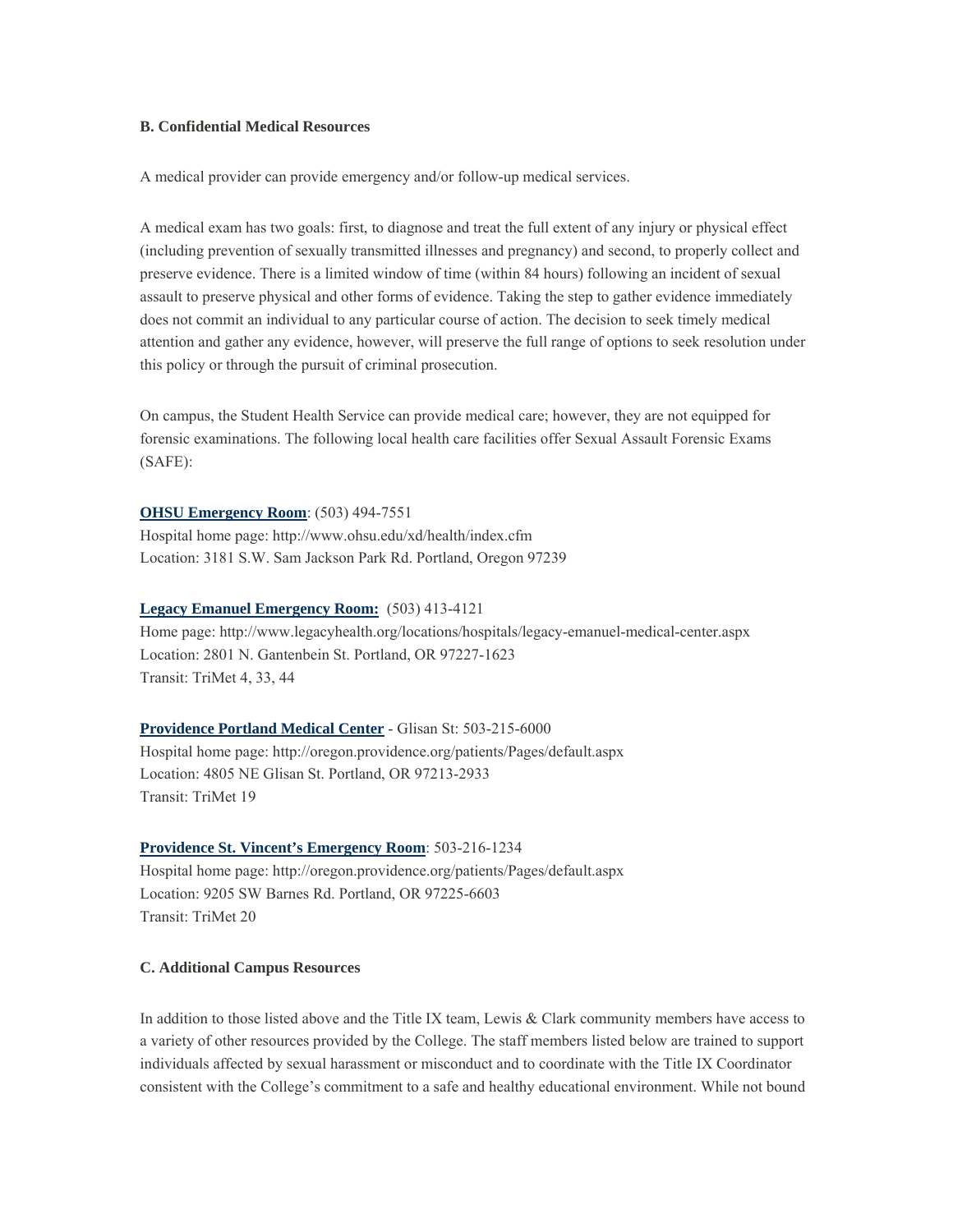by confidentiality, these resources will maintain the privacy of an individual's information within the limited circle of those involved in the Title IX resolution process.

#### **Campus Living**

Can provide reasonable remedies and arrangements for housing. Available on weekdays during regular office hours.

living@lclark.edu, (503) 768-7123

#### Campus Safety

Available as a first option to report an incident of sexual violence or intimate partner violence. Also provides an escort service on campus to any student. Available 24 hours a day, 7 days a week. (503) 768-7777 (emergency line)

#### **Dean of Students Office**

Can provide connection to a network of support and resources. dos@lclark.edu, (503) 768-7110

#### **D. Community Resources**

Students, faculty and staff may also access resources located in the local community. These organizations can provide crisis intervention services, counseling, medical attention and assistance in dealing with the criminal justice system. All individuals are encouraged to use the resources that are best suited to their needs, whether on or off campus.

It may be helpful for survivors to have someone who can help them explore their off-campus options and guide them through legal processes; a campus Sexual Assault Response Advocate (SARA) can provide assistance in this area. In addition, two local resources, Call to Safety and the Sexual Assault Resource Center offer advocacy support.

**Portland Police Bureau:** 503-823-0000, 503-823-3333 (non-emergency) Home page: http://www.portlandoregon.gov/police/30539 Location: 1111 S.W. 2nd Avenue Portland, OR 97204

**Multnomah County Victim Assistance:** (503) 988-3222 Home page: http://web.multco.us/dcj/victims

**Police Sexual Assault Detail Department**: (M-F, 8am-4pm): (503) 823-0434

**Domestic Violence Reduction Unit** 8am-4pm): (503) 998-6400 Home page: http://www.portlandoregon.gov/police/35679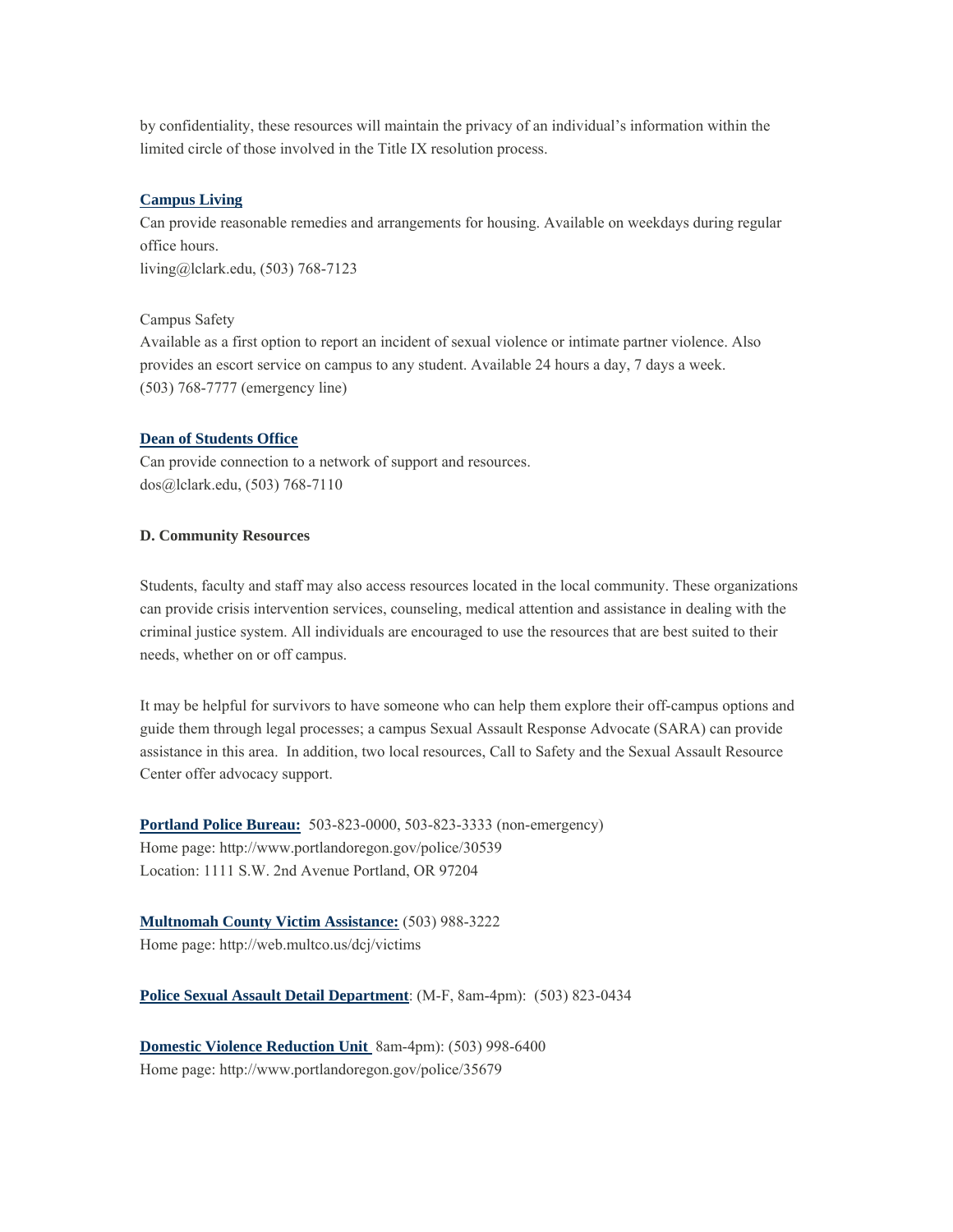**Women Strength** (Free self-defense classes through the Portland Police Bureau) Website: http://www.portlandoregon.gov/police/35911

#### VII. Reporting

The College encourages all individuals to seek assistance from a medical provider and/or law enforcement immediately after an incident of sexual violence. This is the best option to ensure preservation of evidence and to begin a timely investigative and remedial response.

The College encourages all individuals to make a report to the College and to local law enforcement. Reporting options are not mutually exclusive. Both internal and criminal reports may be pursued simultaneously.

The College has a strong interest in supporting victims and survivors of sexual harassment or other forms of prohibited conduct and encourages all individuals or third party witnesses to report any incident to the College.

Making a report means telling someone in authority what happened — in person, by telephone, in writing, or by email. At the time a report is made, a Complainant does not have to decide whether or not to request any particular course of action, nor does a Complainant need to know how to label what happened. Choosing to make a report, and deciding how to proceed after making the report, can be a process that unfolds over time.

The College provides support that can assist each individual in making these important decisions, and to the extent legally possible will respect an individual's autonomy in deciding how to proceed. In this process, the College will balance the individual's interest with its obligation to provide a safe and nondiscriminatory environment for all members of the College community.

Any individual who reports sexual harassment or other forms of prohibited conduct can be assured that all reports will be investigated and resolved in a fair and impartial manner. A Complainant, a Respondent, and all individuals involved can expect to be treated with dignity and respect. In every report under this policy, the College will make an immediate assessment of any risk of harm to the Complainant or to the broader campus community and will take reasonable steps necessary to address those risks. These steps will include interim measures to provide for the safety of the individual and the campus community.

#### **A. Emergency and External Reporting Options**

The College will help any Lewis & Clark community member to get to a safe place and will provide transportation to the hospital, coordination with law enforcement, and information about on- and offcampus resources and options for resolution.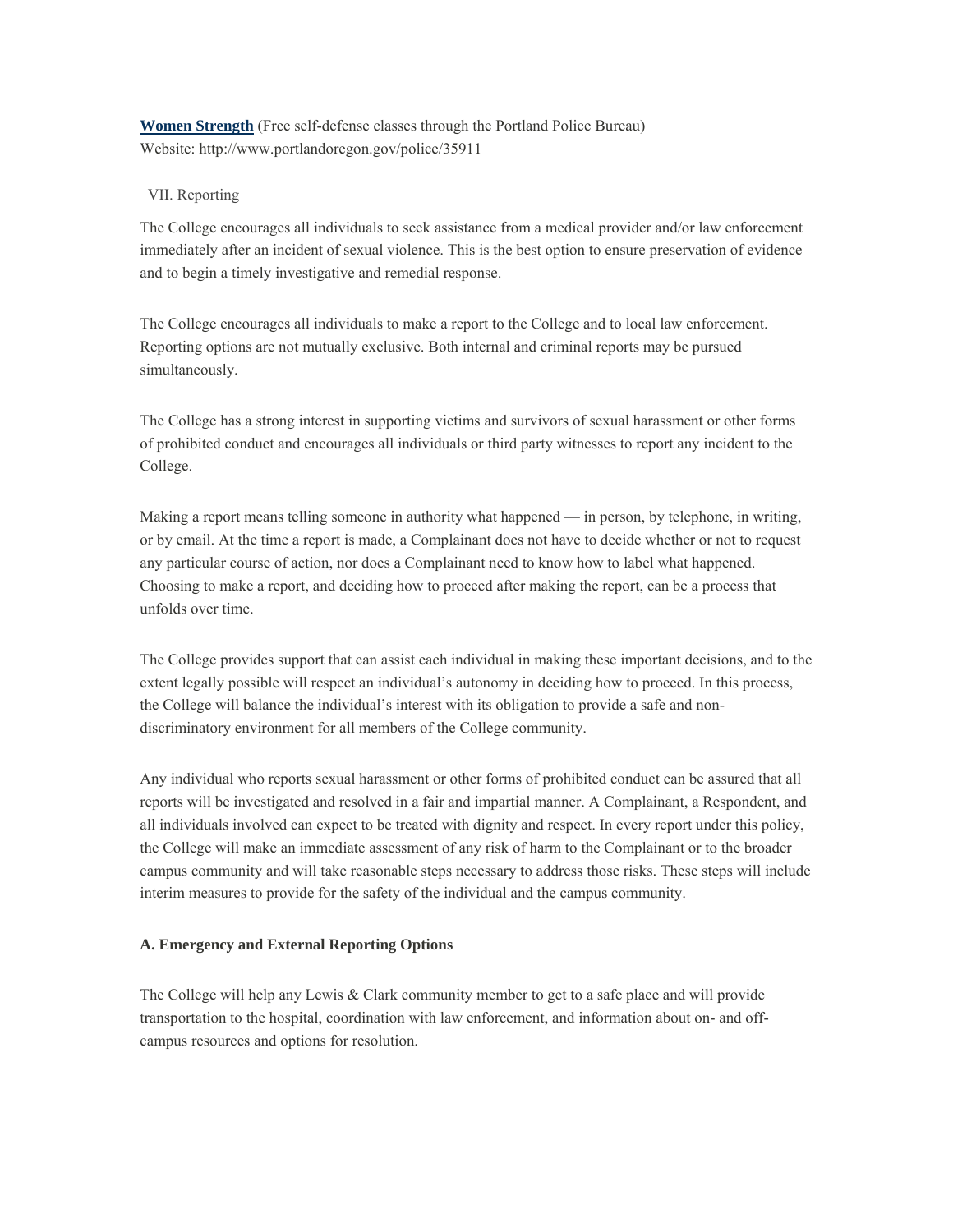Portland Police Bureau For Emergencies: 911 For non-emergency situations: 503-823-3333

Oregon Health & Sciences University Location: 3181 S.W. Sam Jackson Park Rd. Portland, 97239 Provides medical treatment and forensic exams; closest facility to campus. (503) 494-7551

Legacy Emanuel Hospital Home page: http://www.legacyhealth.org/locations/hospitals/legacy-emanuel-medical-center.aspx Location: 2801 N. Gantenbein St. Portland, OR 97227-1623 (503) 413-2200

Providence Portland Medical Center - Glisan St Home page: http://oregon.providence.org/patients/Pages/default.aspx Location: 4805 NE Glisan St. Portland, OR 97213-2933 (503) 215-6000

Providence St. Vincent's Hospital Home page: http://oregon.providence.org/patients/Pages/default.aspx Location: 9205 SW Barnes Rd. Portland, OR 97225-6603 (503) 216-1234

#### **B. Campus Reporting Options**

The College encourages all individuals to report misconduct to any College employee that they trust and with whom they feel comfortable. In general, most College employees do not have legally protected confidentiality. Under Title IX, a College is required to take immediate and corrective action if a "responsible employee" knew or, in the exercise of reasonable care, should have known about sexual or gender-based harassment that creates a hostile environment.

The College requires that all "responsible employees" share a report of misconduct with the Title IX Coordinator or a member of the Title IX team. The Title IX team, under the guidance of the Title IX Coordinator, will conduct an initial assessment of the conduct, the Complainant's expressed preferences, if any, as to course of action, and the necessity for any interim remedies to protect the safety of the Complainant or the community.

All Lewis  $& Clark$  community members, even those who are not obligated to do so by this policy, are strongly encouraged to report information regarding any incident of sexual harassment or other forms of prohibited conduct directly to the Title IX Coordinator or a member of the Title IX team. The College cannot take appropriate action unless an incident is reported to the College.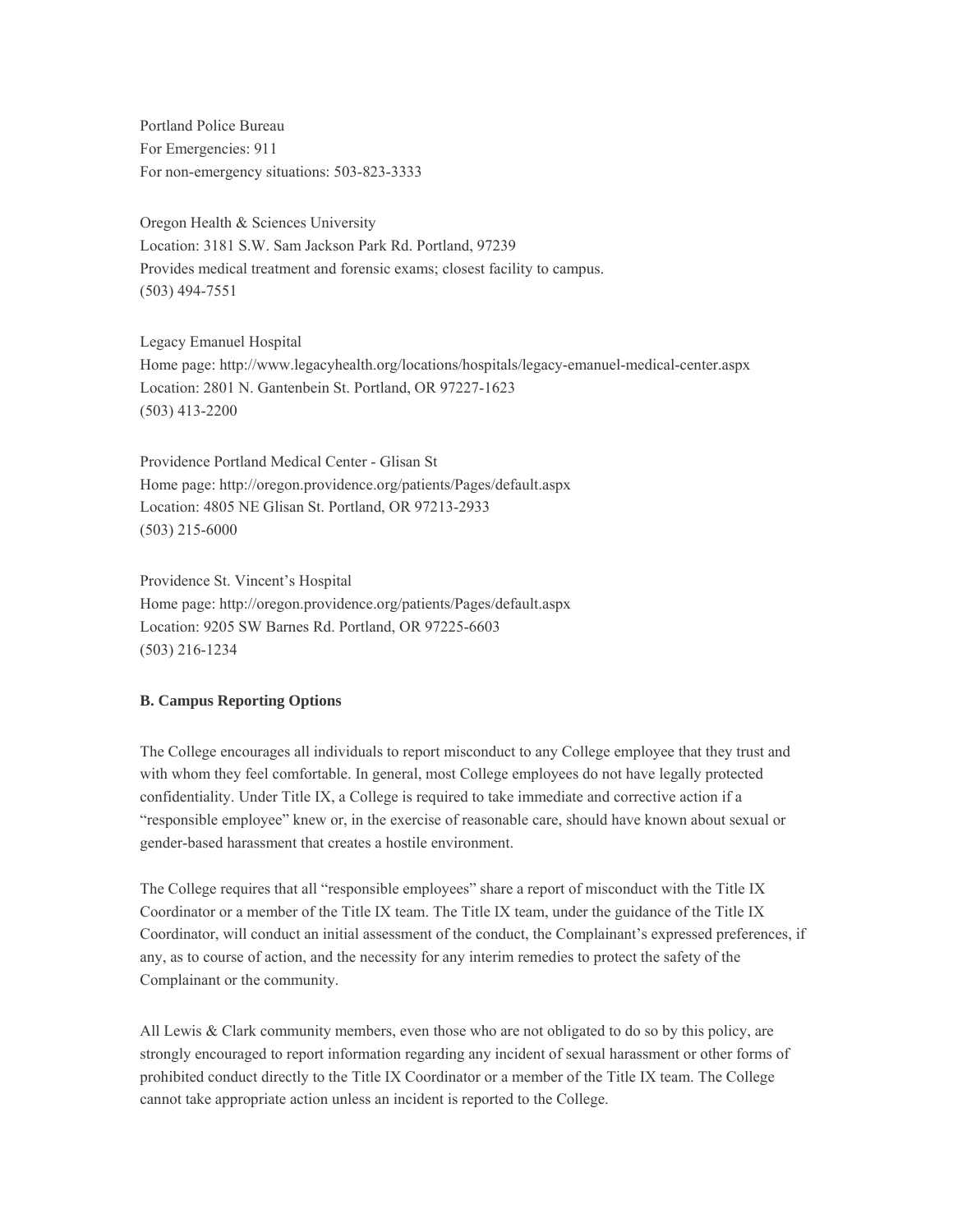#### **Campus Reporting Options:**

Title IX Coordinator Jane Atkinson Vice President and Provost Available on weekdays during regular office hours to coordinate a fair and equitable response to reports of sexual misconduct. atkinson@lclark.edu, (503)768-7204

Deputy Title IX Coordinator Cathy Busha Associate Dean for Student Engagement, College of Arts and Sciences cbusha@lclark.edu, (503)768-7186

Deputy Title IX Coordinator Libby Davis Associate Dean for Student Affairs, Law School eadavis@lclark.edu, (503) 768-6610

Deputy Title IX Coordinator Janet Bixby Associate Dean, Graduate School bixby@lclark.edu, (503) 768-6003

Deputy Title IX Coordinator Isaac Dixon Associate Vice President, Human Resources idixon@lclark.edu, (503) 768-6239

Associate Director for Health Promotion Melissa Osmond Sexual Assault Response Network Coordinator mosmond@lclark.edu, (503) 768-7112

Sexual Assault Response Advocate Pager to reach a trained community member (503) 202-3119

Campus Safety

Available as a first option to report an incident of sexual violence or intimate partner violence. Also provides an escort service on campus to any student. Available 24 hours a day, 7 days a week. (503) 768-7777 (emergency line)

Campus Living Can provide reasonable remedies and arrangements for housing. Available on weekdays during regular office hours. living@lclark.edu, (503) 768-7123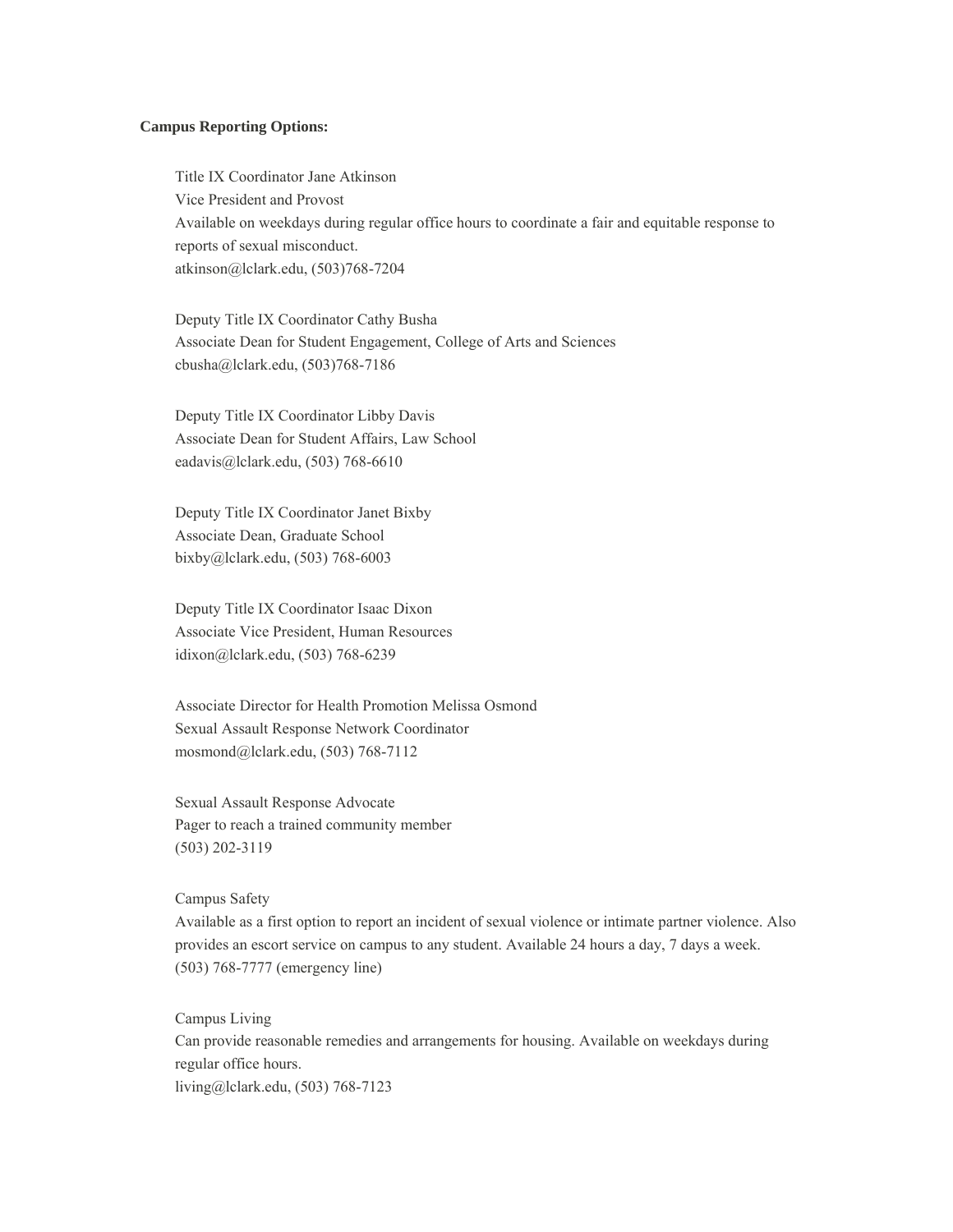#### **C. Anonymous Reporting**

 Any individual may make an anonymous report concerning an act of sexual harassment or other forms of prohibited conduct. An individual may report the incident without disclosing their name, identifying the Respondent or requesting any action. Depending on the extent of information available about the incident or the individuals involved, however, the College's ability to respond to an anonymous report may be limited.

If you wish to make an anonymous report, you may do so here: http://go.lclark.edu/Report

 The Title IX Coordinator will receive the anonymous report and will determine any appropriate steps, including individual or community remedies as appropriate, and in consultation with the Director of Campus Safety, compliance with all Clery Act obligations.

#### **D. Reporting Considerations: Timeliness and Location of Incident**

Complainants and third-parties are encouraged to report sexual harassment or other forms of prohibited conduct as soon as possible in order to maximize the College's ability to respond promptly and effectively. The College does not, however, limit the time frame for reporting. If the Respondent is not a member of the Lewis & Clark community, the College will still seek to take steps to end the harassment, prevent its recurrence, and address its effects, but its ability to take disciplinary action against the Respondent may be limited.

An incident does not have to occur on campus to be reported to the College. Off-campus conduct that is likely to have a substantial effect on the Complainant's on-campus life and activities or poses a threat or danger to members of the Lewis  $& Clark$  community may also be addressed under this policy.

#### **E. Amnesty for Alcohol or Other Drug Use**

The college community encourages the reporting of prohibited conduct under this policy. It is in the best interest of this community that as many Complainants as possible choose to report to college officials, and that witnesses come forward to share what they know. To encourage reporting, an individual who reports sexual harassment or other forms of prohibited conduct, either as a Complainant or a third- party, will not be subject to disciplinary action by the College for their own personal consumption of alcohol or drugs at or near the time of the incident, provided that any such violations did not and do not place the health or safety of any other person at risk. The College may, however, initiate an educational discussion or pursue other educational remedies regarding alcohol or other drugs.

#### **F. Coordination with Law Enforcement**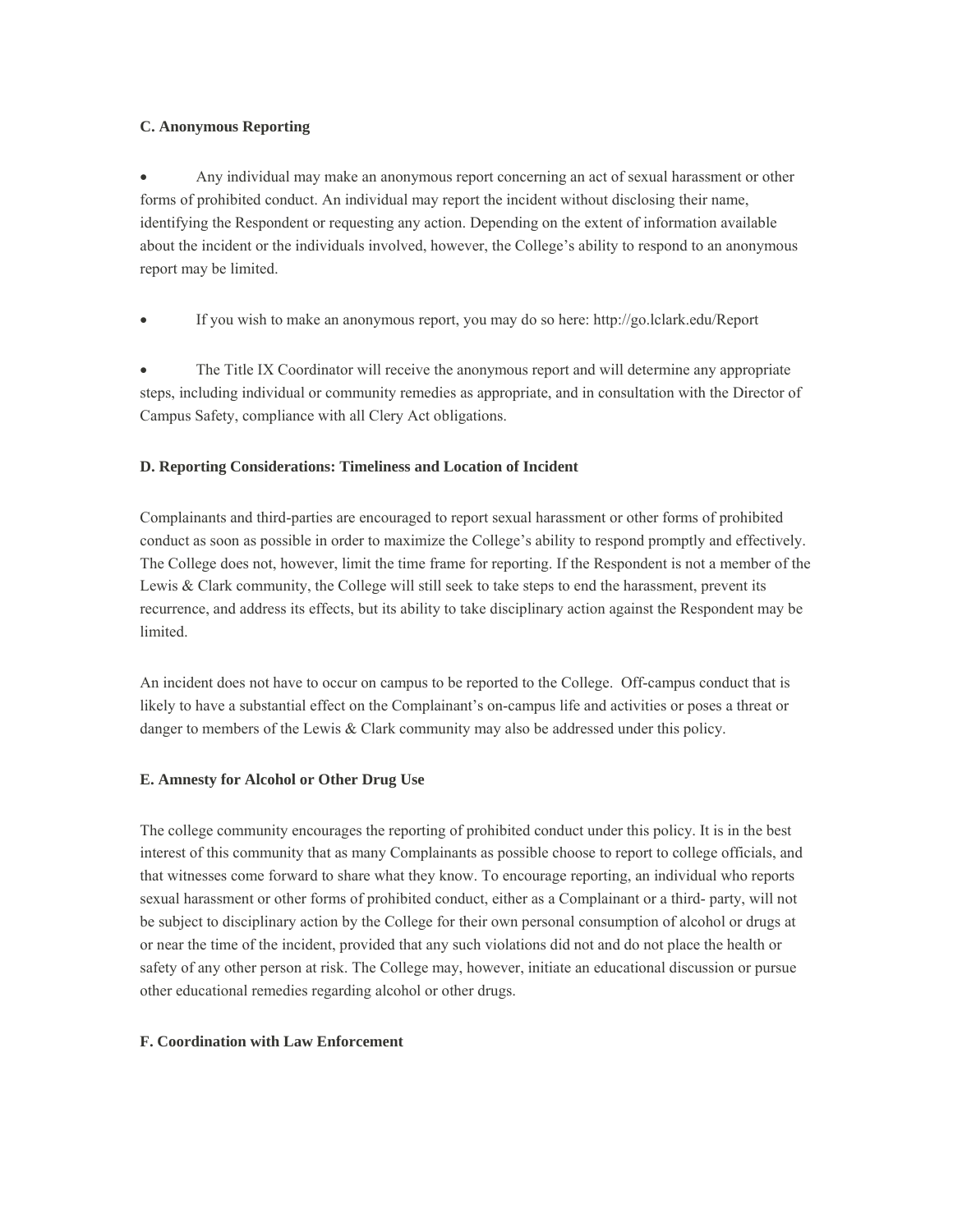The College encourages Complainants to pursue criminal action for incidents of sexual harassment or other forms of prohibited conduct that may also be crimes under Oregon law. The College will assist a Complainant in making a criminal report and cooperate with law enforcement agencies if a Complainant decides to pursue the criminal process to the extent permitted by law.

The College's policy, definitions for, and burden of proof may differ from Oregon criminal law. A Complainant may seek recourse under this policy and/or pursue criminal action. Neither law enforcement's determination whether or not to prosecute a Respondent, nor the outcome of any criminal prosecution, are determinative of whether a violation of this policy has occurred. Proceedings under this policy may be carried out prior to, simultaneously with, or following civil or criminal proceedings off campus.

At the request of law enforcement, the College may agree to defer its Title IX fact gathering until after the initial stages of a criminal investigation. The College will nevertheless communicate with the Complainant regarding Title IX rights, procedural options and the implementation of interim measures to assure safety and well-being. The College will promptly resume its Title IX fact gathering as soon as it is informed that law enforcement has completed its initial investigation.

#### **G. Statement Against Retaliation**

It is a violation of College policy to retaliate in any way against an individual because they raised allegations of sexual harassment or other forms of prohibited conduct. The College recognizes that retaliation can take many forms, including threats, intimidation, pressuring, continued abuse, violence or other forms of harm to others, and may be committed by or against an individual or a group, and that a Complainant, Respondent, or third party may commit or be the subject of retaliation.

The College will take immediate and responsive action to any report of retaliation and will pursue disciplinary action as appropriate. An individual reporting sexual harassment or other forms of prohibited conduct is entitled to protection from any form of retaliation following a report that is made in good faith, even if the report is later not proven.

#### **H. False Reports**

The College will not tolerate intentional false reporting of incidents. The College takes the accuracy of information very seriously, as a charge of sexual harassment or other forms of prohibited conduct may have severe consequences. A good-faith complaint that results in a finding of not responsible is not considered a false or fabricated accusation of sexual misconduct. However, when a Complainant or third party witness is found to have fabricated allegations or given false information with malicious intent or in bad faith, the Complainant may be subject to disciplinary action. It is a violation of the Code of Conduct to make an intentionally false report of any policy violation, and it may also violate state criminal statutes and civil defamation laws.

#### **I. Reports Involving Minors or Suspected Child Abuse**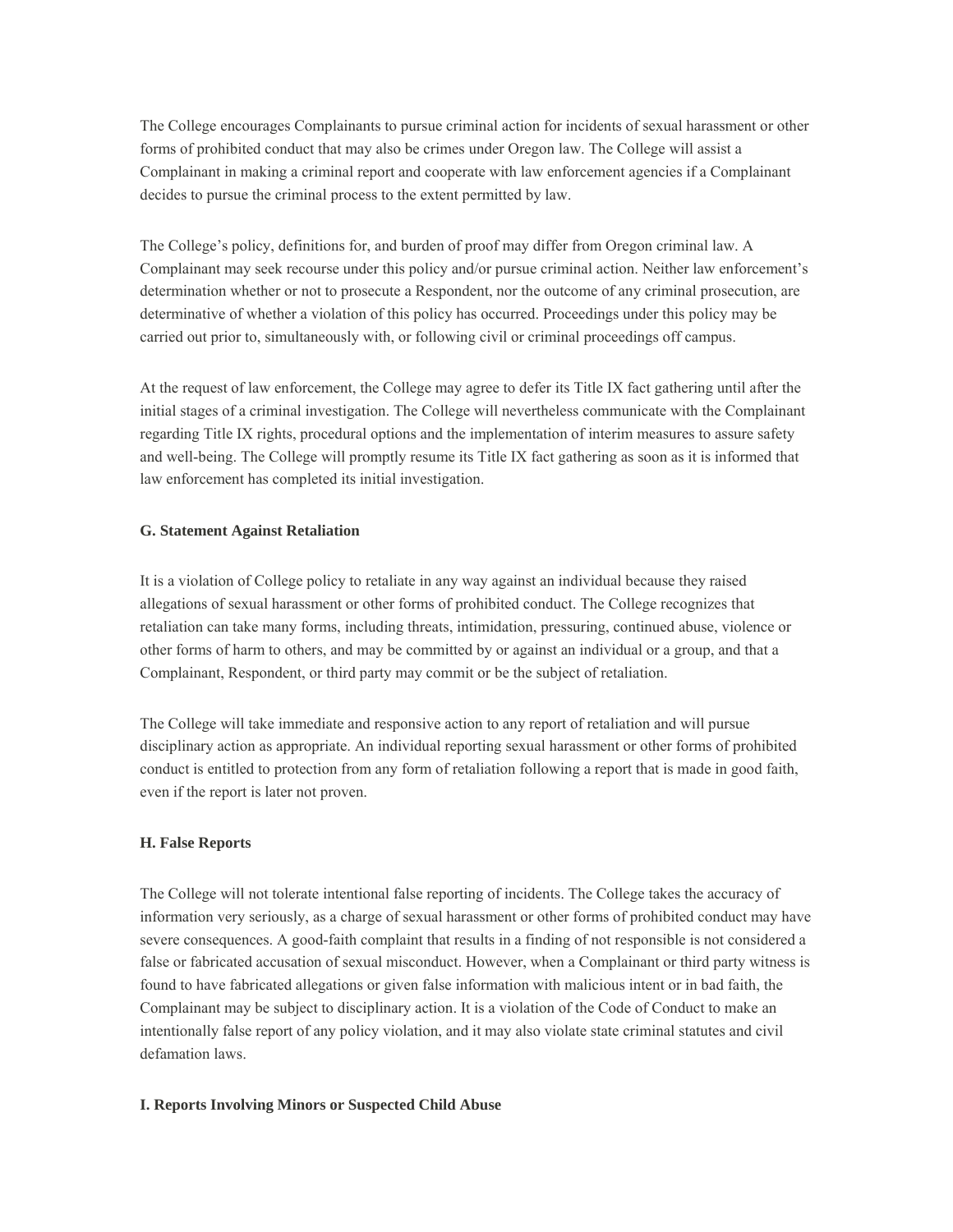Under Oregon law, all College employees are required to promptly report suspected child abuse and/or neglect, including sexual assault when that individual has knowledge of or observes a minor under the age of 18 who the individual knows or reasonably suspects has been the victim of child abuse or neglect. This duty exists regardless of whether the abuse or neglect is observed at work or in our private lives.

All College employees are required to immediately report any suspected child abuse and neglect to one of the numbers set forth below. If the abuse or neglect involves a member of the College community the employee should also promptly report the incident to the Title IX Coordinator or a member of the Title IX team. The source of abuse does not need to be known in order to file a report.

It is not the responsibility of any employee, student, or volunteer to investigate suspected child abuse. This is the role of Child Protective Services and law enforcement authorities.

In addition to notifying the Title IX Coordinator or member of the Title IX team, any individual is required to make a direct report as follows:

- If a child is in immediate danger, call 911.
- If there is no immediate danger, contact the Multnomah County Child Abuse Hotline24 hours a day, 7 days a week, at 503-731-3100

VIII. Interim Measures, Remedies, and Protections

#### **A. Overview**

 Upon receipt of a report, the College will impose reasonable and appropriate interim measures designed to eliminate the hostile environment and protect the parties involved. The College will make reasonable efforts to communicate with the parties to ensure that all safety, emotional, and physical wellbeing concerns are being addressed. Interim measures may be imposed regardless of whether formal disciplinary action is sought by the Complainant or the College. The College will consider reasonable requests for remedies by the parties, as evaluated by the Title IX team, and will communicate decisions in writing. Interim measures should be designed to minimize the impact on the parties.

A Complainant or Respondent may request a No-Contact Letter or other protection, or the College may choose to impose interim measures at its discretion to ensure the safety of all parties, the broader College community and/or the integrity of the process.

All individuals are encouraged to report concerns about failure of another individual to abide by any restrictions imposed by an interim measure. The College will take immediate and responsive action to enforce a previously implemented measure.

#### **B. Range of Measures**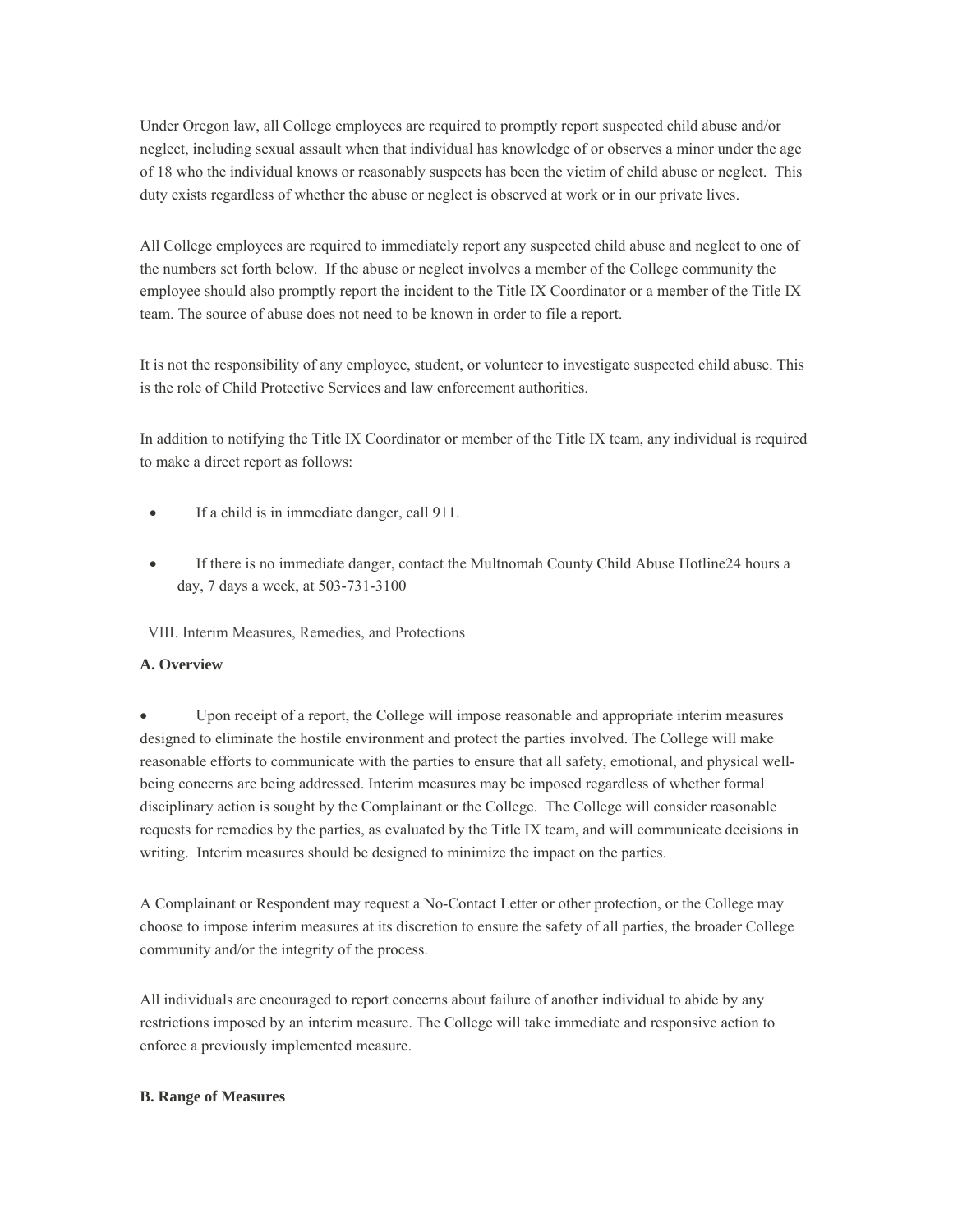Interim measures will be implemented at the discretion of the College. Potential remedies, which may be applied to the Complainant and/or the Respondent, include:

- Access to on-campus counseling services and assistance with referrals to off-campus care
- Imposition of campus No-Contact Letter
- Rescheduling of exams and assignments (in conjunction with appropriate faculty)
- Providing alternative course completion options (with the agreement of the appropriate faculty)
- Change in class schedule, including the ability to take an "incomplete," drop a course without penalty or transfer sections (with the agreement of the appropriate faculty)
- Change in work schedule or job assignment
- Change in on-campus housing
- Arranging to dissolve a housing contract and pro-rating a refund in accordance with campus housing policies
- Assistance from College support staff in completing housing relocation
- Limit an individual or organization's access to certain College facilities or activities pending resolution of the matter
- Voluntary leave of absence
- Providing an escort to ensure safe movement between classes, activities, and employment responsibilities
- Providing student health services
- Providing academic support services, such as tutoring
- Interim suspension or College-imposed leave
- Any other remedy that can be tailored to the involved individuals to achieve the goals of this policy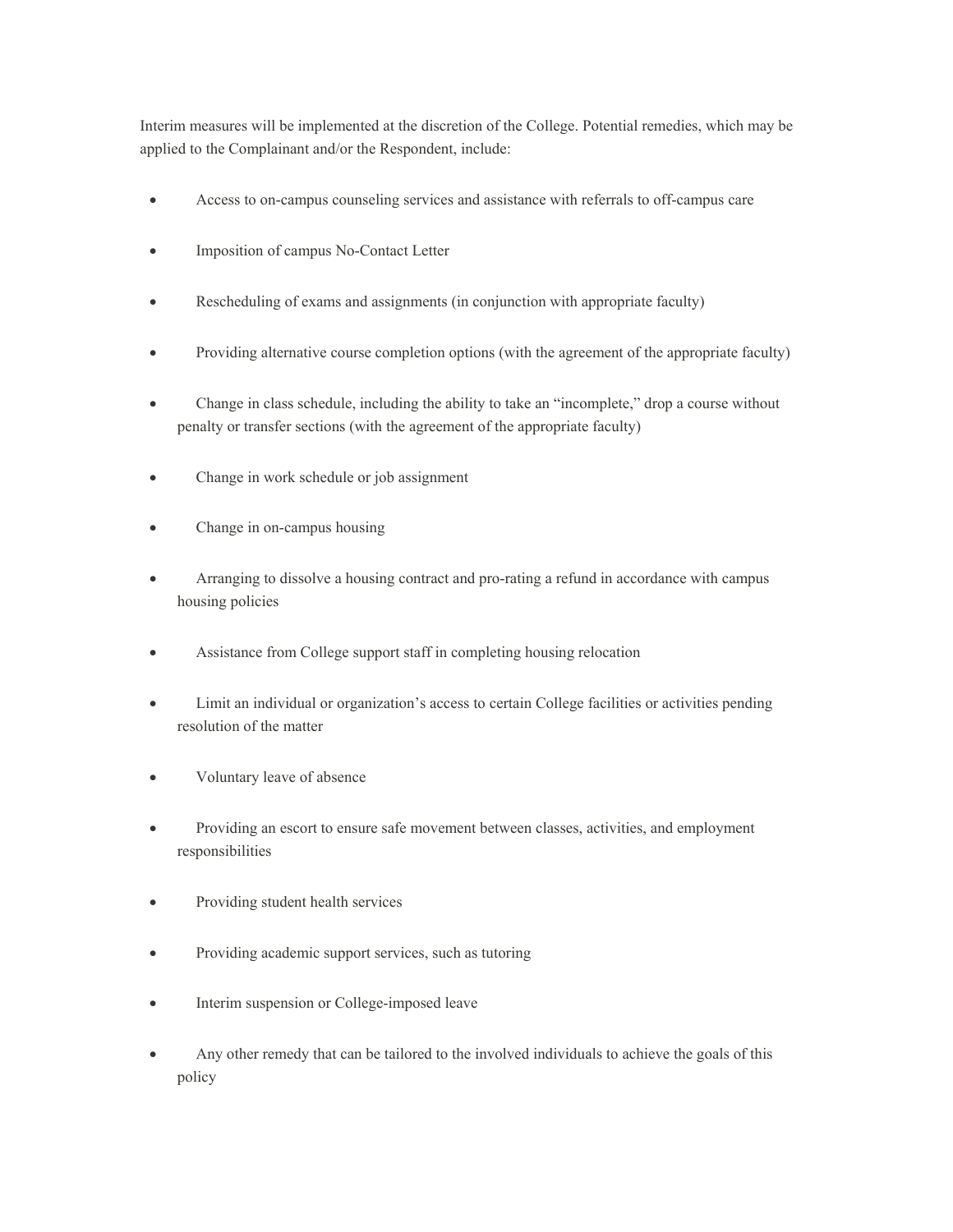#### **C. Interim Suspension or Separation**

Where the report of sexual harassment or other forms of prohibited conduct poses a substantial and immediate threat of harm to the safety or well-being of an individual, members of the campus community, or the performance of normal College functions, the College may place a student or student organization on interim suspension, or may impose leave for an employee. Pending resolution of the report, the individual or organization may be denied access to campus, campus facilities and/or all other College activities or privileges for which they might otherwise be eligible, as the College determines appropriate. When interim suspension or leave is imposed, the College will make reasonable efforts to complete the investigation and resolution within an expedited time frame.

The full provisions for Interim Suspension for students are contained in the Code of Conduct. Provisions for suspension of faculty members are contained in the Faculty Handbook. Staff may be placed on leave at the discretion of the College.

#### IX. Options for Resolution

#### **A. Overview**

Upon receipt of a report, the College's Title IX team will conduct an Initial Title IX Assessment. The goal of this assessment is to provide an integrated and coordinated response to reports of sexual harassment or misconduct. The assessment will consider the nature of the report, the safety of the individual and of the campus community, and the Complainant's expressed preference for resolution.

At the conclusion of the assessment, the College may choose to pursue Informal Resolution, a remediesbased approach that does not involve disciplinary action against a Respondent, or refer the matter for Investigation. The goal of the Investigation is to gather all relevant facts and determine if there is sufficient information to refer the report to a hearing panel for disciplinary action using the College's Formal Resolution procedures.

The initial steps for resolution of a complaint against a student, an employee or a faculty member will involve the same stages: an initial assessment, investigation, and either informal or formal resolution. There are specific procedures for resolving complaints against a student, faculty or staff respondent.

#### **B. The Role of the Title IX Team**

The Title IX team, led by the Title IX Coordinator, assists in the review, investigation and resolution of reports.

Although a report may be made to any College employee, the College seeks to ensure that all reports are referred to the Title IX team to ensure consistent application of the policy to all individuals and allow the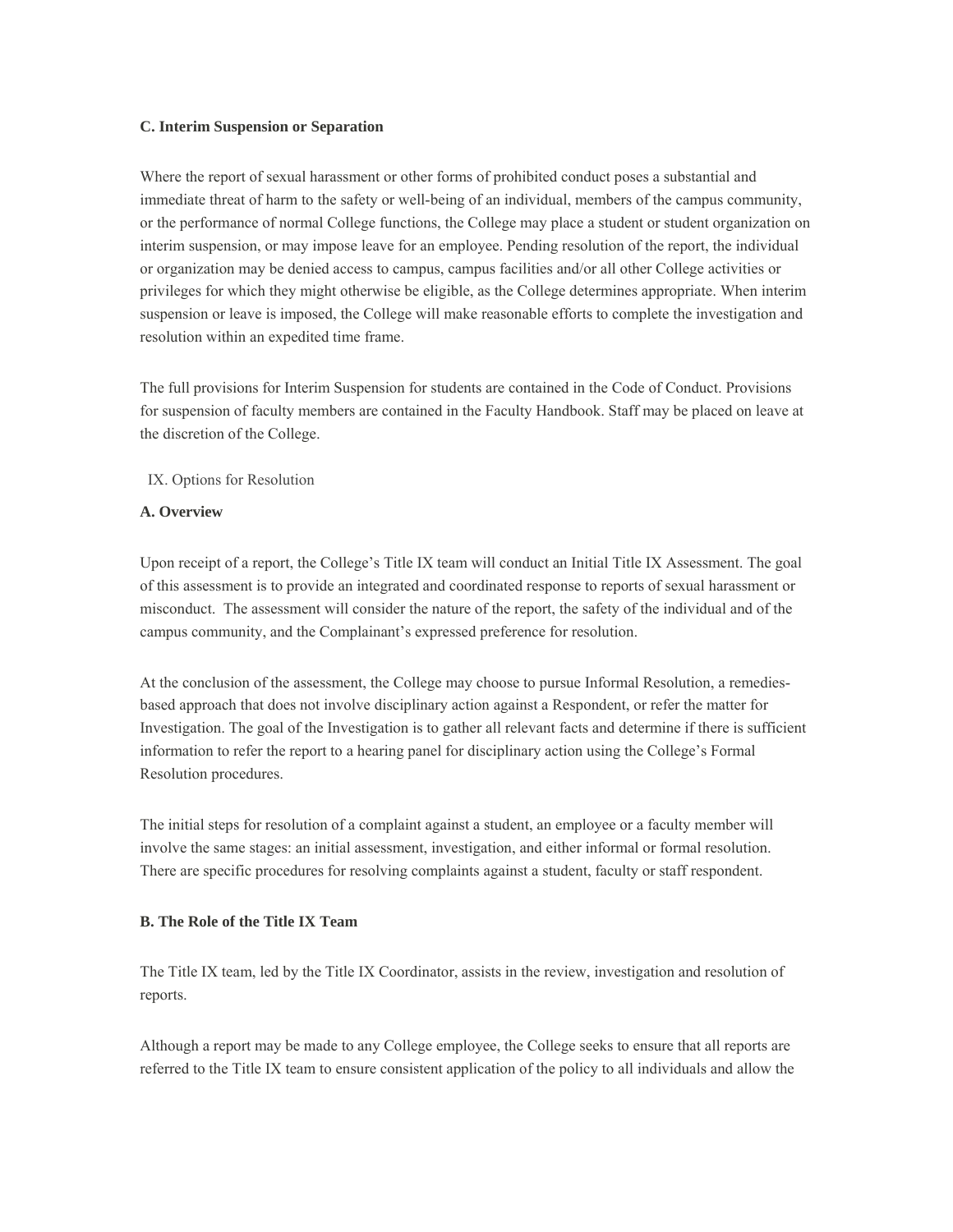College to respond promptly and equitably to eliminate the harassment, prevent its recurrence and address its effects.

The members of this team oversee the resolution of a report under this policy. Resources are available for both students and employees, whether as Complainants or Respondents, to provide guidance throughout the investigation and resolution of the complaint. Interim Remedies are also available to provide protection and security.

#### **C. Initial Title IX Assessment**

In every report of sexual harassment or other forms of prohibited conduct, the College will make an immediate assessment of any risk of harm to individuals or to the campus community and will take steps necessary to address those risks. These steps may include interim protective measures to provide for the safety of the individual and the campus community.

The initial review will proceed to the point where a reasonable assessment of the safety of the individual and of the campus community can be made. Thereafter, the matter will either be referred for Informal Resolution or the investigation may be initiated depending on a variety of factors, such as the Complainant's wish to pursue disciplinary action, the risk posed to any individual or the campus community by not proceeding, and the nature of the allegation.

#### **D. Investigation**

Where the Initial Title IX Assessment concludes that disciplinary action may be appropriate, the College will initiate an investigation. The College will designate an investigator who has received specific training and experience investigating allegations of sexual harassment and other forms of prohibited conduct. The investigator may be an employee of the College or an external investigator engaged to assist the College in its fact gathering. The College will typically use a team of two investigators, which may include the pairing of an external investigator with a College employee. Any investigator chosen to conduct the investigation must be impartial and free of any conflict of interest.

The investigator will conduct the investigation in a manner appropriate in light of the circumstances of the case, which will typically include interviews with the Complainant, the Respondent, and any witnesses. The interviews will be supplemented by the gathering of any physical, documentary, or other evidence. As part of the investigation, the College will provide an opportunity for the parties to present evidence and suggest witnesses who should be interviewed.

The investigation is designed to provide a fair and reliable gathering of the facts. The investigation will be thorough, impartial, and fair, and all individuals will be treated with appropriate sensitivity and respect. As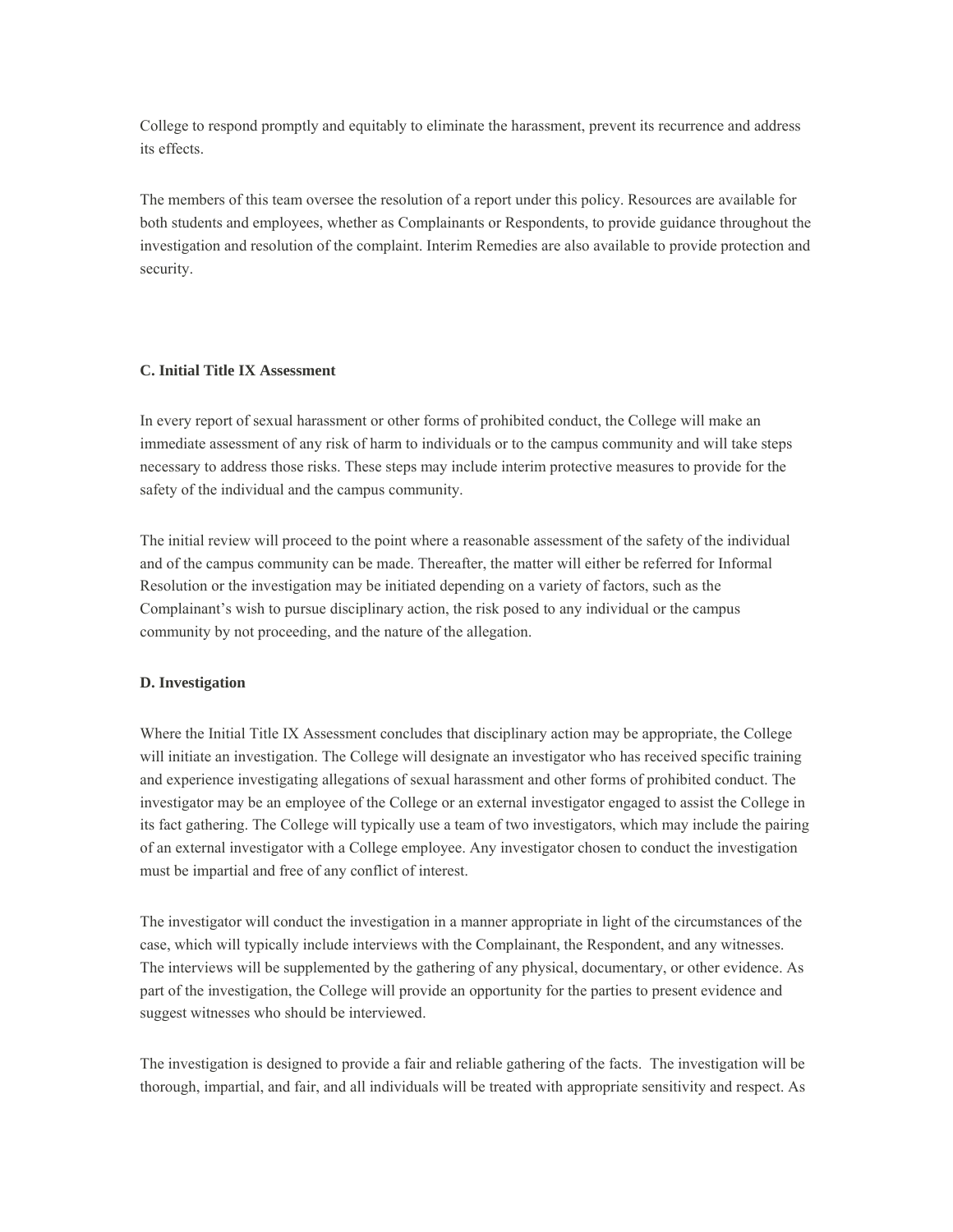described in the Privacy and Confidentiality section, the investigation will be conducted in a manner that is respectful of individual privacy concerns.

The College will seek to complete the investigation within 20 (twenty) business days of receiving the complaint, but this time frame may be extended depending on the complexity of the circumstances of each case. At the conclusion of the investigation, the report will be forwarded to the Title IX Coordinator and the Assistant Dean of Student Rights and Responsibilities to initiate Formal Resolution proceedings.

Information gathered during the review or investigation will be used to evaluate the responsibility of the Respondent, provide for the safety of the Complainant and the College campus community, and impose remedies as necessary to address the effects of the conduct cited in the report. Where there is sufficient information set forth that, if proven, would constitute a violation of policy, the College will have the discretion to institute Formal Resolution proceedings against the Respondent. At the conclusion of the investigation, the College will notify all parties that the investigation is complete and provide information about next steps in the process.

Based on the information gathered in the Initial Title IX Assessment and/or full investigation, the College will take appropriate measures designed to end the misconduct, prevent its recurrence and address its effects.

The Title IX Coordinator will document each report or request for assistance in resolving a case involving charges of sexual harassment or other forms of prohibited conduct, whether formal or informal, and will review and retain copies of all reports generated as a result of investigations. These records will be kept confidential to the extent permitted by law.

#### **E. Informal Resolution**

Informal resolution is a remedies-based, non-judicial approach designed to eliminate a hostile environment without taking disciplinary action against a Respondent. Where the Title IX assessment concludes that informal resolution may be appropriate, the College will take immediate and corrective action through the imposition of individual and community remedies designed to maximize the Complainant's access to the educational and extracurricular activities at the College and to eliminate a hostile environment. Examples of protective remedies are provided in Section IX: Interim Remedies. Other potential remedies include targeted or broad-based educational programming or training, direct confrontation of the Respondent, and/or indirect action by the Title IX Coordinator or the College. Depending on the form of informal resolution used, it may be possible to maintain anonymity.

The College will not compel a Complainant to engage in mediation, to directly confront the Respondent, or to participate in any particular form of informal resolution. Mediation, even if voluntary, may not be used in cases involving sexual violence or assault. The decision to pursue informal resolution will be made when the College has sufficient information about the nature and scope of the conduct, which may occur at any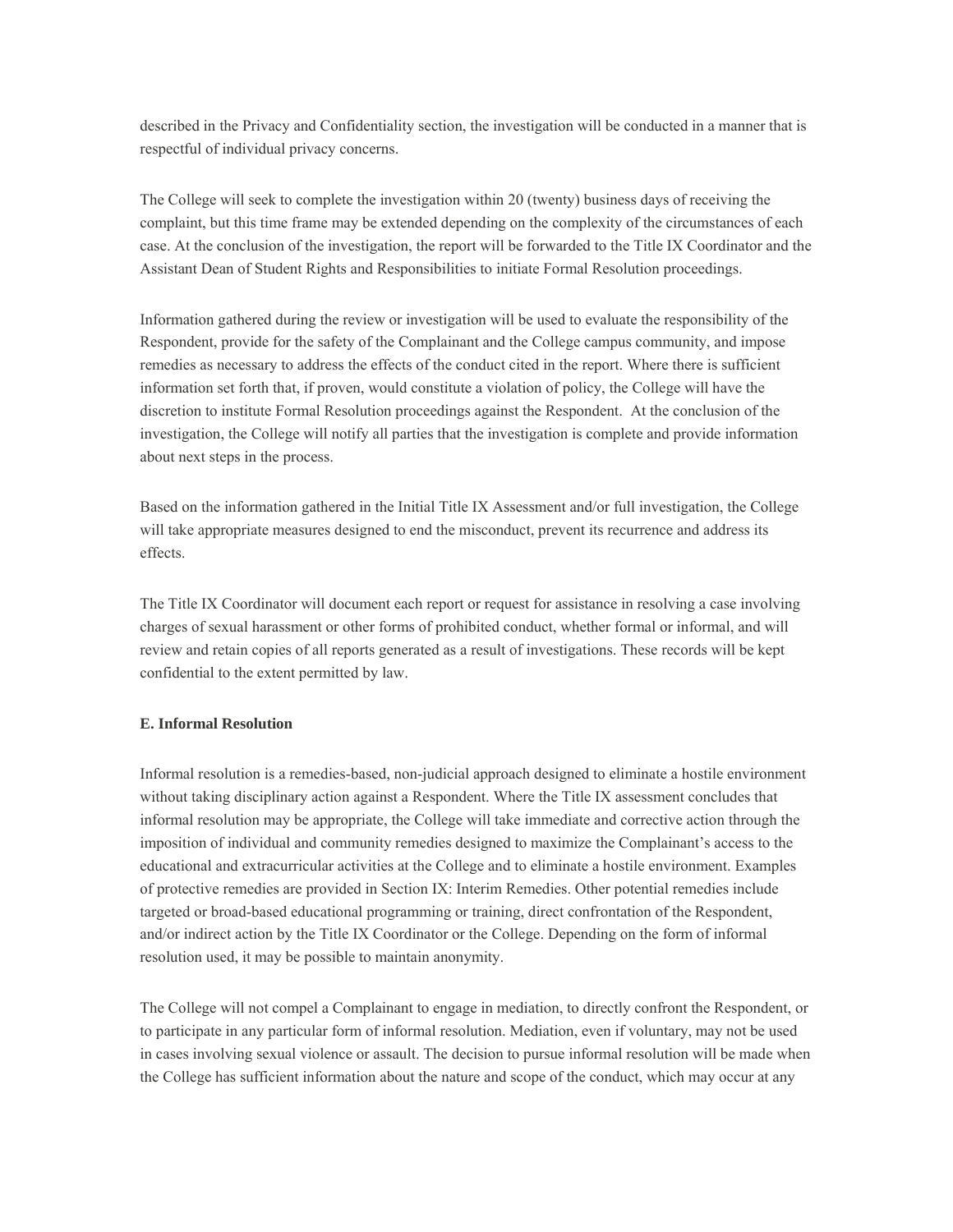time. Participation in informal resolution is voluntary, and a Complainant can request to end informal resolution at any time.

The Title IX Coordinator will maintain records of all reports and conduct referred for informal resolution. Informal resolution will typically be completed within thirty (30) business days of the initial report.

#### **F. Formal Resolution**

Disciplinary action against a Respondent may only be taken through Formal Resolution procedures. Because the relationship of students, staff, and faculty to the College differ in nature, the procedures that apply when seeking disciplinary action necessarily differ as well. Each of the procedures, however, is guided by the same principles of fundamental fairness and respect for all parties, which require notice, an equitable opportunity to be heard, and an equitable opportunity to respond to a report under this policy.

The specific procedures for Formal Resolution will vary based upon the role of the Respondent:

- For a complaint against a student, disciplinary action may be taken by the Assistant Dean of Student Rights and Responsibilities or their designee following a finding of responsibility by a Sexual Misconduct Board.
- For a complaint against a staff member, disciplinary action may be taken at the conclusion of the investigation by the Associate Vice President and Director of Human Resources, in consultation with the Dean or Vice President overseeing the division where the employee works. If a hearing is considered necessary the AVP and Director of Human Resources shall have the discretion to appoint a 3-person hearing panel comprised of staff and/or faculty. Employees who disagree with a decision may appeal using the employee grievance procedures available to them. Students who disagree with a decision may appeal the decision in writing to the AVP and Director of Human Resources. Any appeal shall be filed in writing no later than 5:00 pm. on the fifth day following the delivery of written notice of the decision to the student and shall include all arguments and materials to be considered.
- For a complaint against a faculty member, disciplinary action may be taken at the conclusion of the investigation by the Dean of the school where the faculty member works pursuant to the Procedures outlined in the Faculty Handbook, and in consultation with the Associate Vice President and Director of Human Resources. Faculty who disagree with a decision may appeal using the faculty grievance procedures available to them. Students who disagree with a decision may appeal the decision in writing to the Dean of the appropriate school. Any appeal shall be filed in writing no later than 5:00 pm. on the fifth day following the delivery of written notice of the decision to the student and shall include all arguments and materials to be considered.

#### **G. Time Frame for Resolution**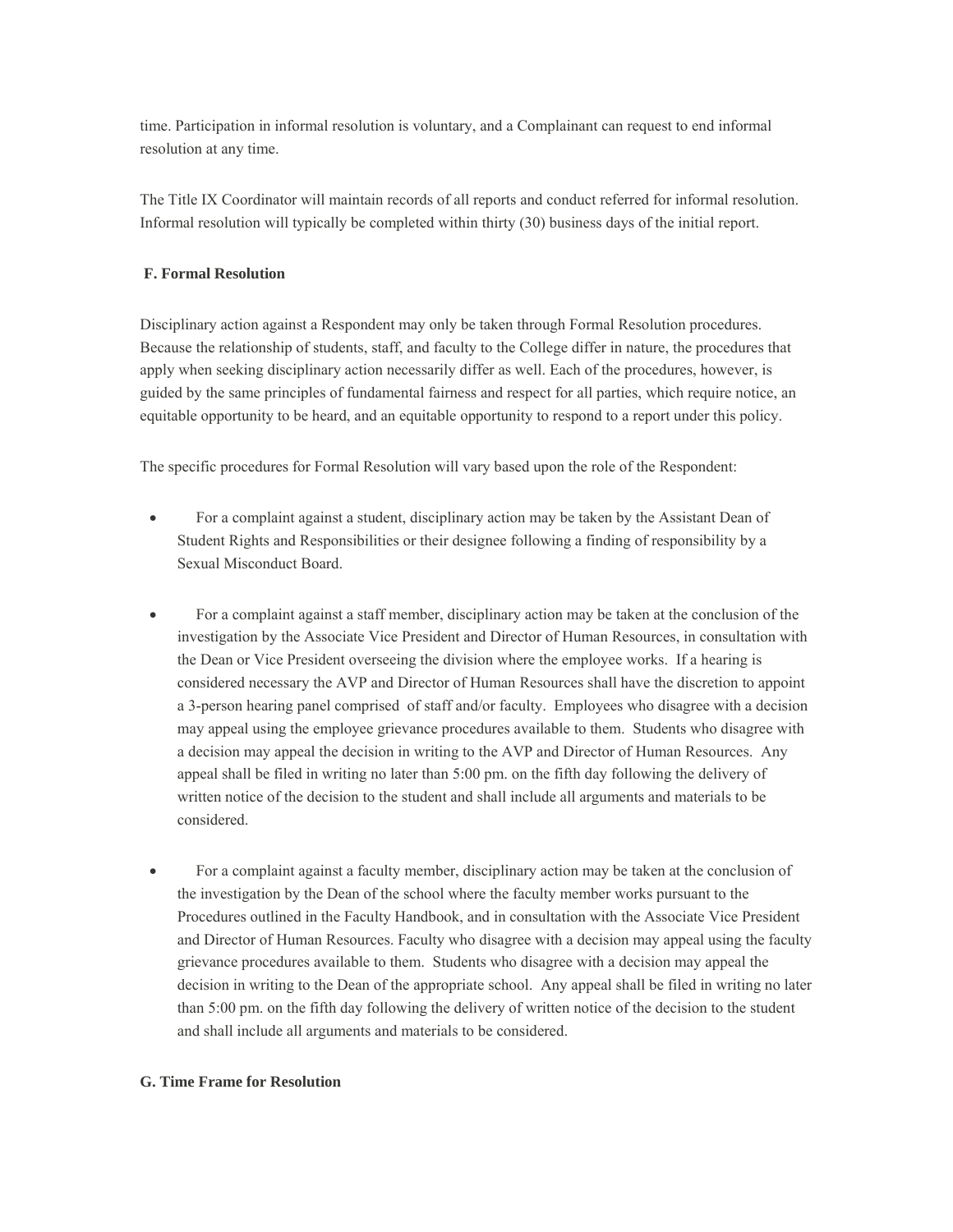The College seeks to resolve all reports within 60 days of the initial report. All time frames expressed in this policy are meant to be guidelines rather than rigid requirements. Extenuating circumstances may arise that require the extension of time frames, including extension beyond 60 days. Extenuating circumstances may include the complexity and scope of the allegations, the number of witnesses involved, the availability of the parties or witnesses, the effect of a concurrent criminal investigation, any intervening school break or vacation, or other unforeseen circumstances.

In general, a Complainant and Respondent can expect that the process will proceed according to the time frames provided in this policy. In the event that the investigation and resolution exceed this time frame, the College will notify all parties of the reason(s) for the delay and the expected adjustment in time frames. Best efforts will be made to complete the process in a timely manner by balancing principles of thoroughness and fundamental fairness with promptness.

Appendix A: Resolving Complaints Against a Student

#### **I. Overview**

As outlined in the Reporting section of this policy, an individual who wishes to make a report of sexual harassment or other forms of prohibited conduct is encouraged to make a report directly to the Title IX Coordinator, Deputy Title IX Coordinators, the Dean of Students Office, Campus Living, the Office of Health Promotion, Campus Safety, or Human Resources. In every instance under this policy, the College, through the coordinated efforts of the Title IX team, will conduct an Initial Title IX Assessment.

At the conclusion of the Title IX Assessment, the report will be referred for Informal Resolution or Investigation to determine if there is sufficient information to proceed with Formal Resolution. Informal Resolution is a non-judicial, remedies-based approach that does not involve disciplinary action against a Respondent. Formal Resolution is a judicial, sanctions-based approach that may involve discipline up to and including expulsion.

#### **II. Initial Title IX Assessment**

Upon receipt of a report, the College, through the coordinated efforts of the Title IX team, will conduct an Initial Title IX Assessment. The first step of the assessment will usually be a preliminary meeting of the Complainant with the Title IX Coordinator or a member of the Title IX team. The purpose of the preliminary meeting is to gain a basic understanding of the nature and circumstances of the report; it is not intended to be a full forensic interview. At this meeting, the Complainant will be provided with information about resources, procedural options, and interim remedies.

As part of the initial assessment of the report, the Title IX team member will:

Assess the nature and circumstances of the allegation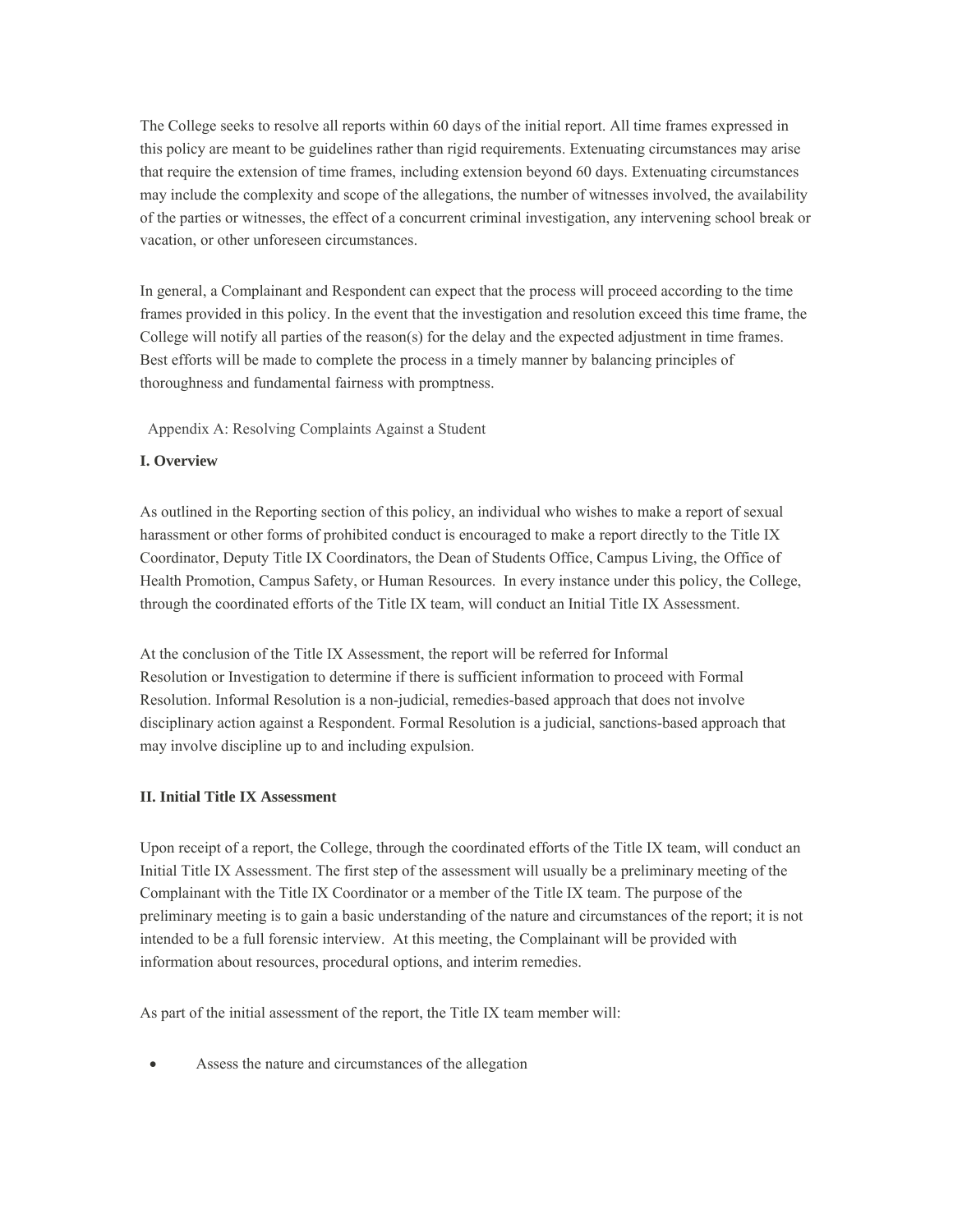- Address immediate physical safety and emotional well-being needs
- Notify the Complainant of their right to contact law enforcement and seek medical treatment, including the importance of preservation of evidence
- Report the incident to Campus Safety for entry into the College's daily crime log
- Confer with Campus Safety to assess the reported conduct for the need for a timely warning under the Clery Act
- Provide the Complainant with information about:
	- o On and off campus resources
	- o The range of interim remedies and protections available
- An explanation of the procedural options, including Informal Resolution and Formal Resolution
- Make available an advisor, advocate, or support person
- Assess for pattern evidence or other similar conduct by Respondent
- Discuss the Complainant's expressed preference for manner of resolution and any barriers to proceeding
- Explain the College's policy prohibiting retaliation

This initial review will proceed to the point where a reasonable assessment of the safety of the individual and of the campus community can be made. Thereafter, an investigation may continue depending on a variety of factors, such as the Complainant's wish to pursue disciplinary action, the risk posed to any individual or the campus community by not proceeding, and the nature of the allegation.

At the conclusion of the Initial Title IX Assessment, the Title IX team will determine the appropriate manner of resolution and, if appropriate, refer the report for further Investigation, Informal Resolution, or Formal Resolution.

The determination as to how to proceed will be communicated to the Complainant in writing. Depending on the circumstances and requested resolution, the Respondent may or may not be notified of the report or resolution. A Respondent will be notified when the College seeks action that would impact a Respondent,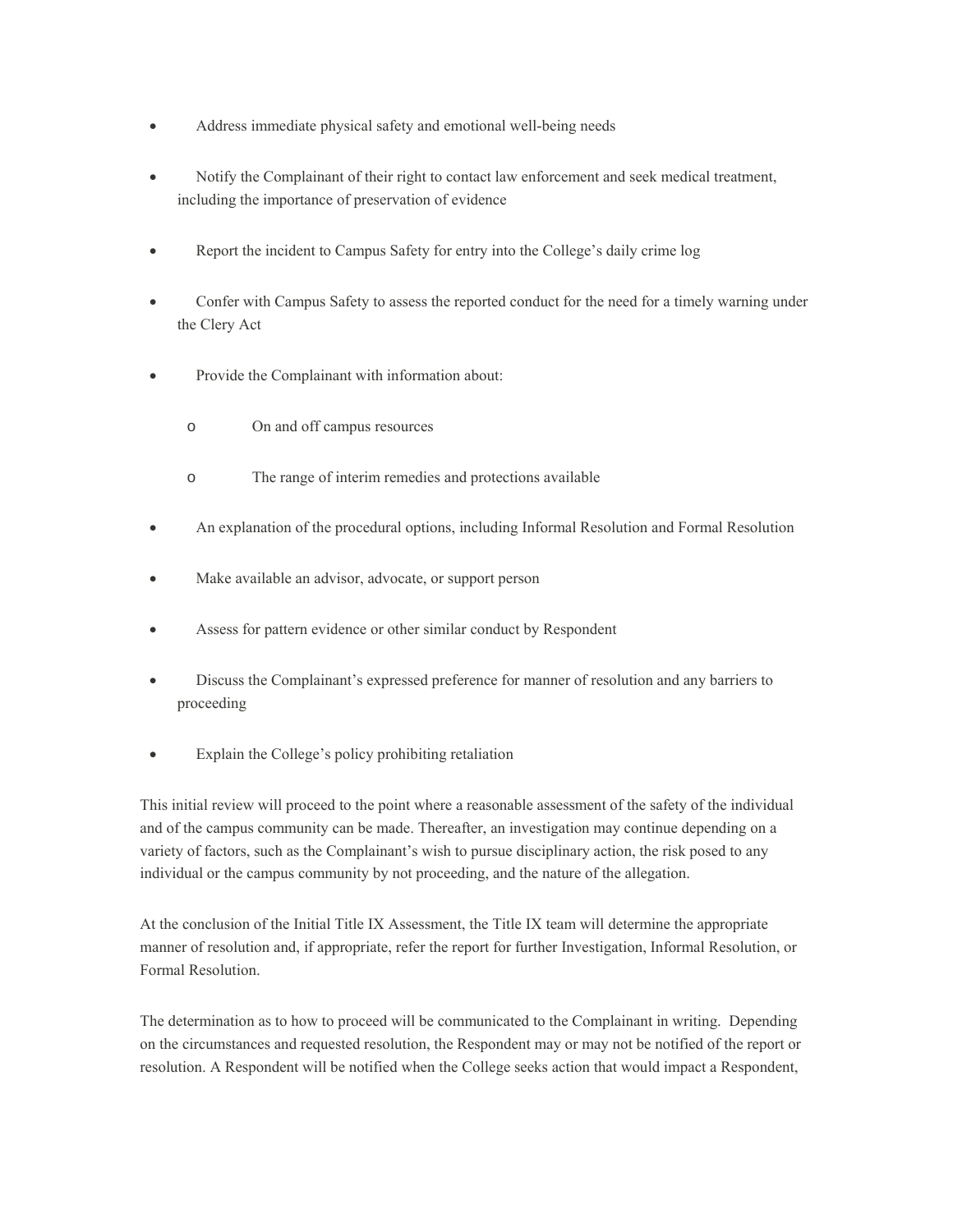such as protective measures that restrict their movement on campus, the initiation of an investigation, or the decision to involve the Respondent in Informal Resolution.

#### **III. Informal Resolution**

Informal resolution is a remedies-based, non-judicial approach designed to eliminate a hostile environment without taking disciplinary action against a Respondent.

Where the Initial Title IX Assessment concludes that informal resolution may be appropriate, the College will take immediate and corrective action through the imposition of individual and community remedies designed to maximize the Complainant's access to the educational and extracurricular activities at the College and to eliminate a hostile environment. Examples of protective remedies are provided in Section IX: Interim Remedies. Other potential remedies include targeted or broad-based educational programming or training, direct confrontation of the Respondent, and/or indirect action by the Title IX Coordinator or the College. Depending on the form of informal resolution used, it may be possible to maintain anonymity.

The College will not compel a Complainant to engage in mediation, to directly confront the Respondent, or to participate in any particular form of informal resolution. Mediation, even if voluntary, may not be used in cases involving sexual violence or assault. The decision to pursue informal resolution will be made when the College has sufficient information about the nature and scope of the conduct, which may occur at any time. Participation in informal resolution is voluntary, and a Complainant can request to end informal resolution at any time.

The Title IX Coordinator will maintain records of all reports and conduct referred for informal resolution. Informal resolution will typically be completed within thirty (30) business days of the initial report.

#### **IV. Investigation**

Following the Initial Title IX Assessment, the College may initiate a prompt, thorough and impartial investigation. The Title IX Coordinator, in consultation with the Title IX team, will oversee the investigation. At the conclusion of the investigation, if warranted, the Assistant Dean of Student Rights and Responsibilities will be assigned to facilitate the adjudication through a Sexual Misconduct Board.

The investigation is designed to provide a fair and reliable gathering of the facts. All individuals in the investigation, including the Complainant, the Respondent, and any third-party witnesses, will be treated with appropriate sensitivity and respect. Consistent with the need for a full assessment of the facts, the investigation will safeguard the privacy of the individuals involved.

The College will designate an investigator who has specific training and experience investigating allegations of sexual harassment and sexual misconduct. The investigator may be an employee of the College or an external investigator engaged to assist the College in its fact gathering. The College will typically use a team of two investigators, which may include the pairing of an external investigator with a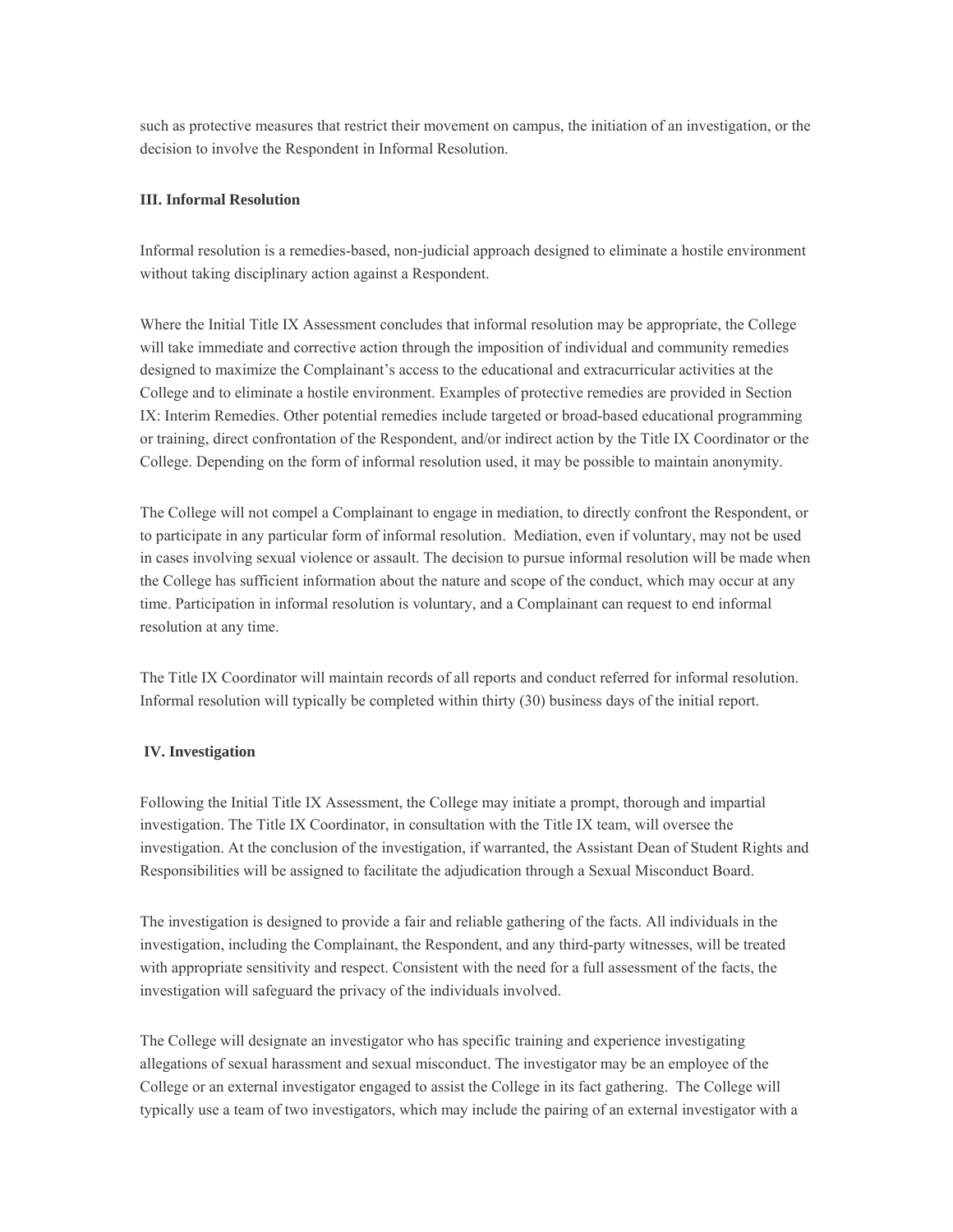College employee. Any investigator chosen to conduct the investigation must be impartial and free of any conflict of interest.

The investigator(s) will coordinate the gathering of information from the Complainant, the Respondent, and any other individuals who may have information relevant to the determination. The investigator(s) will also gather any available physical or medical evidence, including documents, communications between the parties, and other electronic records as appropriate. The Complainant and Respondent will have an equal opportunity to be heard, to submit evidence, and to identify witnesses who may have relevant information.

The investigation will usually be completed within twenty (20) business days. Given the availability of witnesses or complexity of the circumstances, this time frame may be extended as necessary to ensure the integrity and completeness of the investigation.

At the request of law enforcement, the College may agree to defer its Title IX fact gathering until after the initial stages of a criminal investigation. The College will nevertheless communicate with the Complainant regarding Title IX rights, procedural options, and the implementation of interim measures to assure safety and well-being. The College will promptly resume its Title IX fact gathering as soon as law enforcement has completed its initial investigation.

Information gathered during the investigation will be used to evaluate the appropriate course of action, provide for the safety of the individual and the campus community, and impose remedies as necessary to address the effects of the conduct cited in the report.

#### **A. Threshold Determination and Appeal from Insufficient Threshold**

At the conclusion of the investigation, the investigator(s) will prepare a written report synthesizing the facts for review by the Title IX Coordinator and the Assistant Dean of Student Rights and Responsibilities. The investigator(s) are not charged with reaching a determination as to responsibility, which is a function reserved for a Sexual Misconduct Board.

Upon receipt of the investigative report, the Assistant Dean of Student Rights and Responsibilities, in consultation with the Title IX team, will review the report and make a threshold determination as to whether there is sufficient information upon which an adjudicator could make a finding of responsible or not responsible for the relevant policies. This threshold determination does not involve making a determination of responsibility, nor does it involve a credibility assessment. If the threshold has been established, the Assistant Dean of Student Rights and Responsibilities will issue a Notification Letter to the Respondent and the Complainant and will refer the report for Pre-Hearing Procedures.

If the Assistant Dean of Student Rights and Responsibilities, in consultation with the Title IX team, determines that this threshold has not been reached, the Complainant and Respondent will be notified in writing. The Complainant will have the opportunity to seek review by the Dean of Students (or designee) by submitting a written request for review within five (5) business days of receipt of the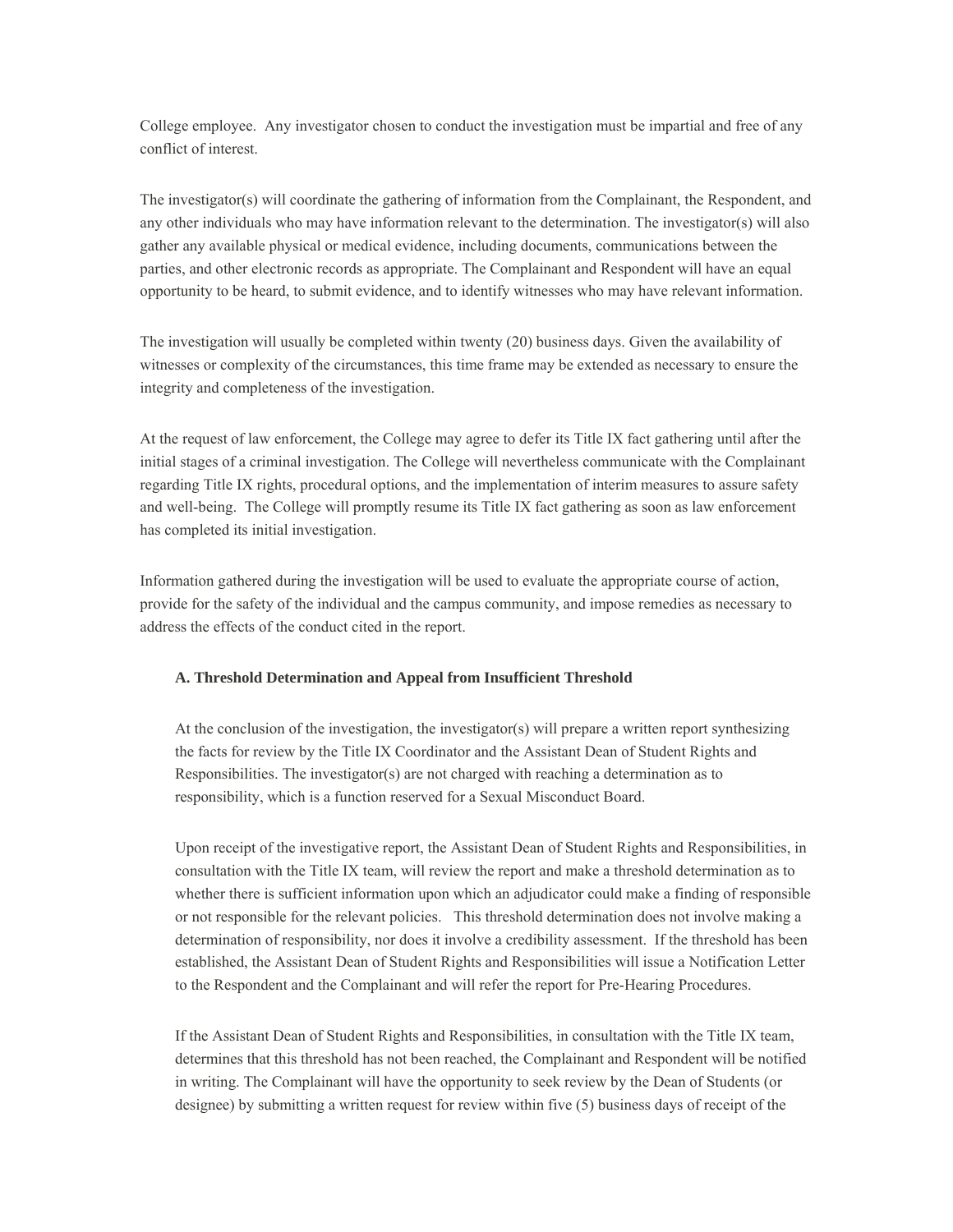notification. If an appeal is filed, the Respondent will be notified and will have the opportunity to respond. The Dean of Students (or designee) may affirm the threshold finding, reverse the finding, or remand the matter for additional investigation as warranted. The Dean of Students (or designee) will render a decision in writing, to both parties, within ten (10) business days of receipt of the request for review. The decision of the Dean of Students (or designee) is final. Where a designee is chosen, the identity of this individual will be shared with both parties.

#### **V. Formal Resolution**

Formal resolution of a complaint under the Sexual Misconduct Policy will occur through the use of a Conduct Conference or a Sexual Misconduct Board.

#### **A. Conduct Conference**

A Complainant or Respondent may request resolution through an administrative conduct conference, in which the Assistant Dean of Student Rights and Responsibilities will meet with the Complainant and Respondent to determine responsibility and render a decision as to what sanctions, if applicable, should be implemented. Both parties and the Assistant Dean of Student Rights and Responsibilities must agree that the matter is appropriate for resolution by a conduct conference. Depending upon the nature and severity of the allegations, the Assistant Dean of Student Rights and Responsibilities may decline to handle the matter administratively and refer the case to a Sexual Misconduct Board.

A conduct conference is particularly appropriate when the Respondent has admitted to the harassment or misconduct and there is no discernible dispute in the relevant facts of the investigation report; however, at the discretion of the Assistant Dean of Student Rights and Responsibilities, it may also be used when the facts are in dispute. The investigative report will serve as the primary evidence in making a determination of responsibility.

Both parties must have notice, the opportunity to review the investigative report in advance, and the opportunity to present any additional relevant information to the Assistant Dean of Student Rights and Responsibilities. In reaching a determination as to whether this policy has been violated, the Assistant Dean of Student Rights and Responsibilities will reach a determination by a preponderance of the evidence, that is, whether the conduct was more likely than not to have occurred as alleged. Based on the outcome of the conduct conference, the Assistant Dean of Student Rights and Responsibilities will issue an appropriate sanction.

Both a Complainant and Respondent may appeal the determination of the Assistant Dean of Student Rights and Responsibilities as provided in the Appeal section below.

#### **B. Sexual Misconduct Board**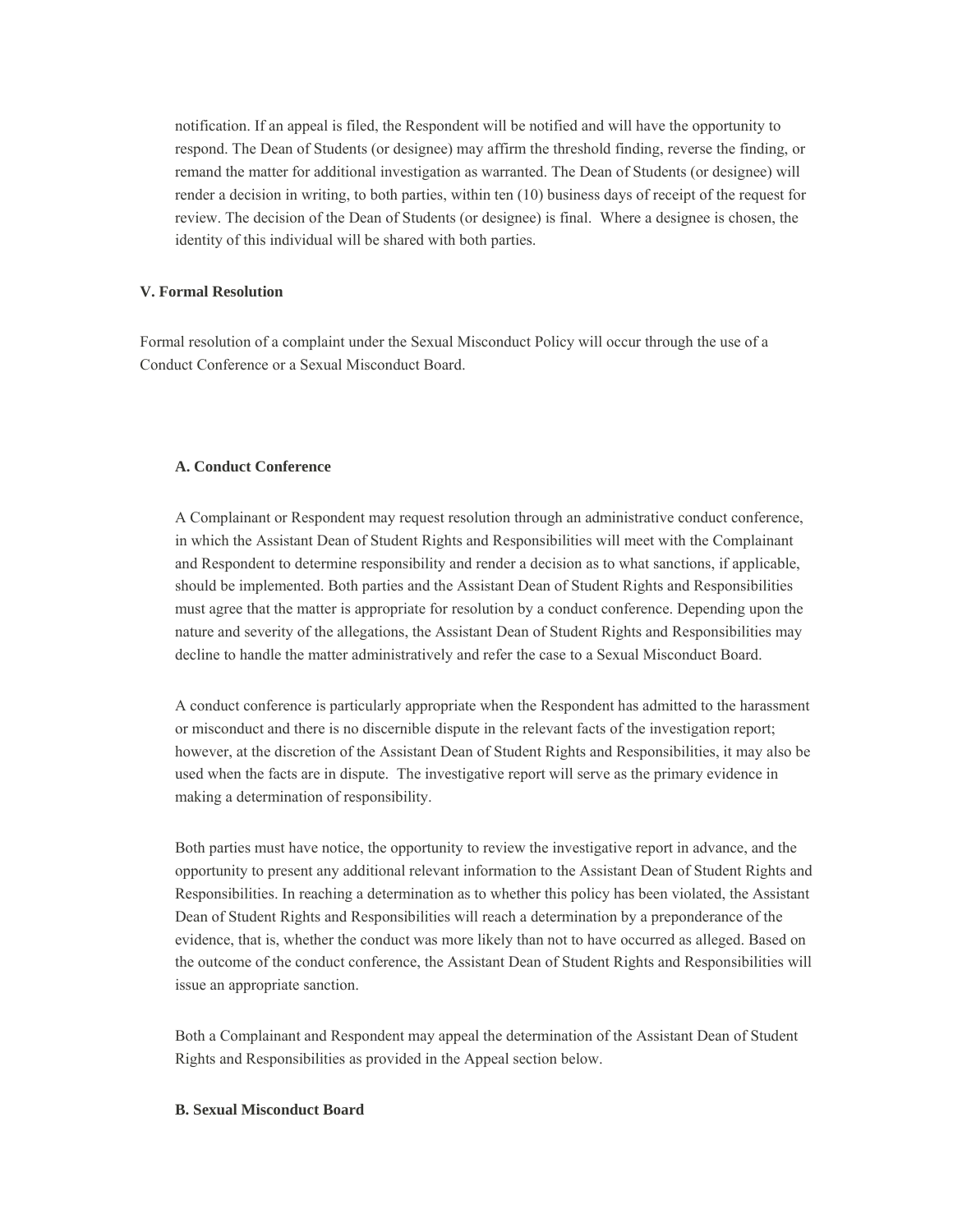The Sexual Misconduct Board typically consists of a three members drawn from a pool of trained faculty and campus administrators. The Dean of each school appoints faculty representatives to the Sexual Misconduct Board pool. The Dean of Students appoints staff representatives to the Sexual Misconduct Board pool. At the discretion of the Assistant Dean of Student Rights and Responsibilities, the College may engage an external adjudicator to serve as a member of the Sexual Misconduct Board or in lieu of the Sexual Misconduct Board, but only doing so will not interfere with the fair and equitable resolution of the complaint. In making the determination to select an external adjudicator, the Assistant Dean of Student Rights and Responsibilities will consider, among other factors, the nature of the allegations, the complexity of the case, whether there is any issue of conflict of interest, the availability of trained board members for the hearing, whether the College is in session or on break, or any other relevant factors.

All board members must participate in annual training on non-discrimination, the dynamics of sexual harassment and other forms of prohibited conduct, the factors relevant to a determination of credibility, the appropriate manner in which to receive and evaluate sensitive information, the manner of deliberation, evaluation of consent and incapacitation, the application of the preponderance of the evidence standard, sanctioning, and the College's policies and procedures. The Assistant Dean of Student Rights and Responsibilities will coordinate the training in conjunction with campus and external partners.

The Sexual Misconduct Board is convened and supported by the Assistant Dean of Student Rights and Responsibilities, who is present at the convening of the board, but is not a voting member. The Assistant Dean of Student Rights and Responsibilities will meet with all involved parties prior to the hearing, will be present during the hearing to serve as a resource for the board on issues of policy and procedure, and will ensure that policy and procedure are appropriately followed throughout the hearing.

In most cases, it should be possible to convene a Sexual Misconduct Board; however if the hearing must be heard at or after the end of the semester or academic year and/or a full Sexual Misconduct Board cannot reasonably be convened, those cases may be heard by the Assistant Dean of Student Rights and Responsibilities, or the College may substitute an alternate method of adjudication at its discretion.

#### **C. Advisors, Support Persons, and Attorneys**

Advisor: In any hearing, the Complainant and Respondent may choose to be assisted by an advisor of their choosing. To assist parties in identifying an advisor, the Assistant Dean of Student Rights and Responsibilities maintains a list of campus community members who have undergone Title IX training and can guide a student through the pre-hearing and hearing process. The College recommends that each party select an advisor who has extensive knowledge of College policy and procedures. The advisor may accompany the student to any College investigative, administrative, or adjudicative meeting, including the Sexual Misconduct Board hearing. If either party so chooses, they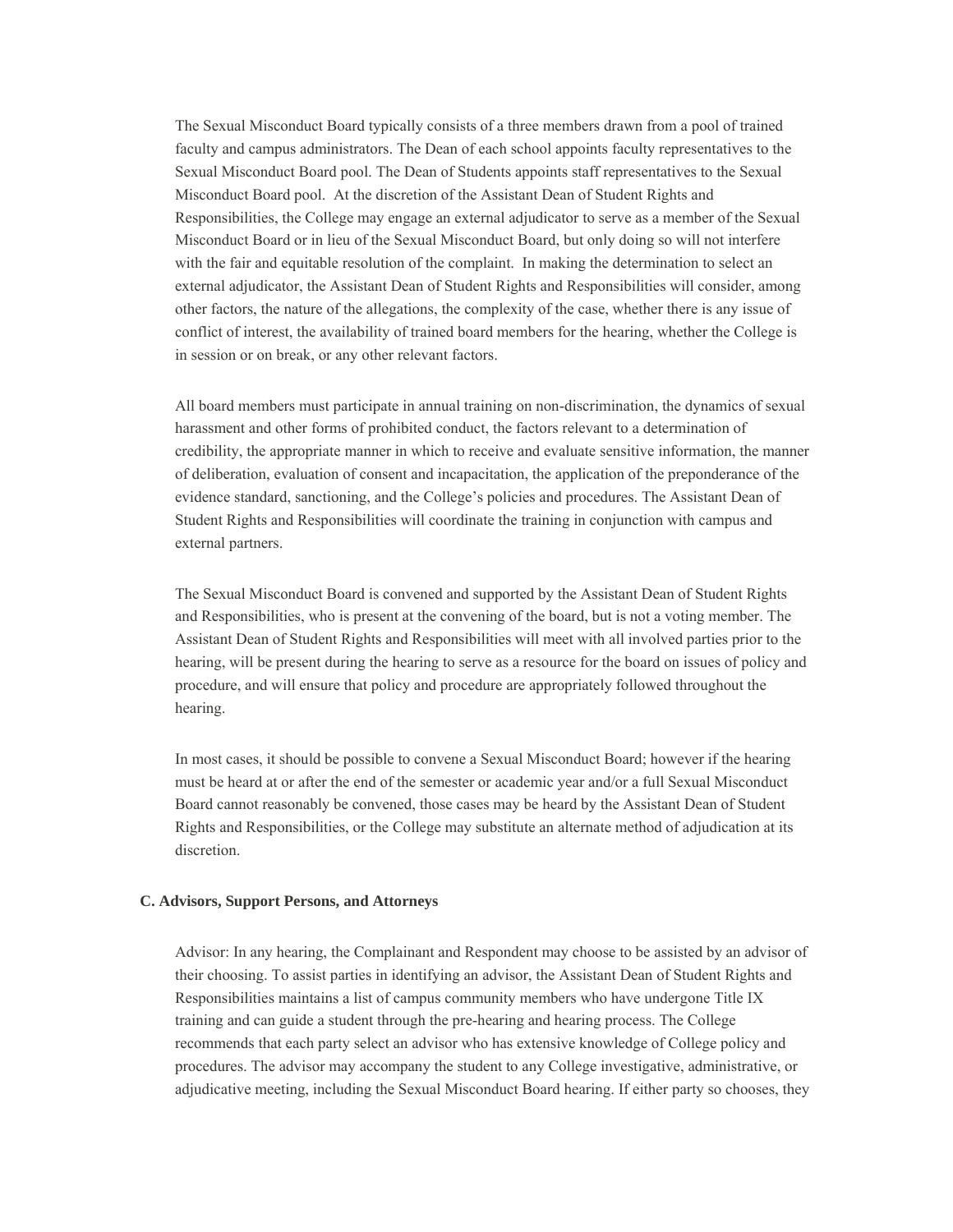may employ an attorney to serve as their advisor. An advisor may not advocate for, or speak on behalf of, a party at any stage of the proceedings, but may be present to provide counsel and advice.

Support Person: A Complainant and Respondent may also choose to be assisted by an emotional support person of their choice. The person must be a member of the Lewis & Clark community (student, faculty, staff, or administrator), or a member of the Complainant's or Respondent's family (including life partners). To serve as a support person, the individual will be required to meet with the Assistant Dean of Student Rights and Responsibilities or the Title IX Coordinator in advance of any participation in the proceedings. The support person may accompany the student to any College investigative, administrative, or adjudicative meeting, including the Sexual Misconduct Board hearing. The Sexual Assault Response Advocate may serve as a support person for a Complainant.

The support person cannot be a witness in the proceedings. The support person is a silent and nonparticipating presence who is there solely to observe and provide moral support during the hearing itself. This person is not to address the Sexual Misconduct Board, except to ask for a short recess if one of the parties requires some time to compose themselves or collect their thoughts. The Assistant Dean of Student Rights and Responsibilities has the right at all times to determine what constitutes appropriate behavior on the part of a support person and whether the person may remain at the proceedings. While the support person may be present to hear testimony, no written materials are to be shared with support people.

Absent extenuating circumstances, witnesses and others involved in an investigation or hearing are not entitled to have a support person present.

Role of the Attorney/Outside Agreements: The College prohibits outside attorneys or family members acting as attorneys from participating in proceedings under this policy. A Complainant or Respondent may choose to seek the advice and assistance of an attorney at their own expense, but the attorney may not participate on behalf of a party in investigatory interviews, informal resolution proceedings, or formal resolution via conduct conference or Sexual Misconduct Board.

#### **D. Pre-Hearing Procedures**

#### **1. Notice of Charges**

Following the threshold determination that there is sufficient information to move forward with a hearing, the Assistant Dean of Student Rights and Responsibilities will send written Notification Letter to both the Complainant and the Respondent. The Notification Letter provides each party with a brief summary of the conduct at issue and the specific provision of the policy violation(s) that are alleged to have taken place.

#### **2. Pre-Hearing Meeting with Complainant and Respondent**

Following the Notification Letter, the Assistant Dean of Student Rights and Responsibilities will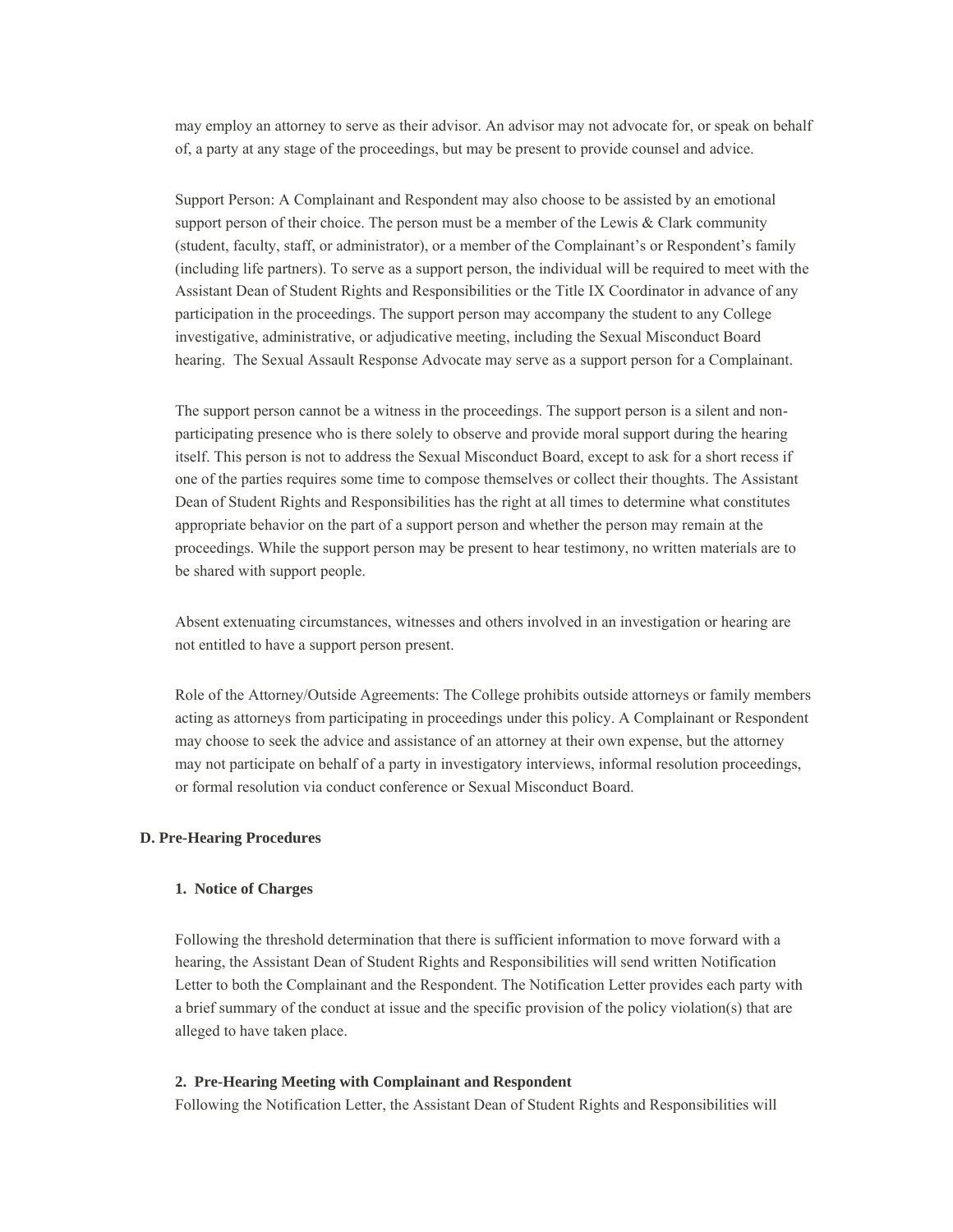contact the Complainant and Respondent to schedule separate meetings with each party. At this prehearing meeting, each party will receive an explanation of the hearing process and have the opportunity to ask any questions. If the Complainant and/or Respondent have elected to have advisors throughout the hearing process, the advisor is encouraged to accompany the Complainant/Respondent to this initial meeting.

#### **3. Notice of Hearing**

Once each party has met with the Assistant Dean of Student Rights and Responsibilities, a Notice of Hearing is sent to the Complainant and the Respondent. The Notice shall specify the date, time, and place of the hearing, as well as the name(s) of the person(s) hearing the case.

In general, the hearing will be scheduled within ten (10) business days of the date of the Notice of Hearing. Under extenuating circumstances, this time frame may be extended.

#### **4. Composition of the Sexual Misconduct Board**

The Complainant and the Respondent may submit a written request to the Assistant Dean of Student Rights and Responsibilities that a member of the Sexual Misconduct Board be removed. The request must clearly state the grounds to support a claim of bias, conflict of interest, or an inability to be fair and impartial. This challenge must be raised within two (2) business days of receipt of the Notice of Hearing. All objections must be raised prior to the commencement of the hearing.

#### **5. Pre-Hearing Review of Documents**

The Complainant and the Respondent will each have the opportunity to review all investigative documents, subject to the privacy limitations imposed by state and federal law, at least five (5) business days prior to the hearing. The investigative documents will include the investigation report, any witness statements or interviews, statements or interviews by both parties, and any other documentary information that will be presented to the hearing panel.

#### **6. Witnesses**

The Sexual Misconduct Board will have the right to call witnesses. The Complainant and Respondent have the right to request witnesses at the hearing. Witnesses must have observed the conduct in question or have information relevant to the incident and cannot be called solely to speak about an individual's character.

No witness may be called unless the investigator has interviewed them as a part of the College's investigation. In the event that a witness comes to either party's attention after the pre-hearing, the party must submit the information below to the Assistant Dean of Student Rights and Responsibilities immediately, and the Assistant Dean of Student Rights and Responsibilities will make a determination of whether a delay of hearing is necessary. If either party wishes to call witnesses rather than have the Board proceed with the written witness statement prepared by the investigator, the following must be submitted no later than five (5) business days before the hearing to the Assistant Dean of Student Rights and Responsibilities via e-mail or in hardcopy format:

o The names of any witnesses;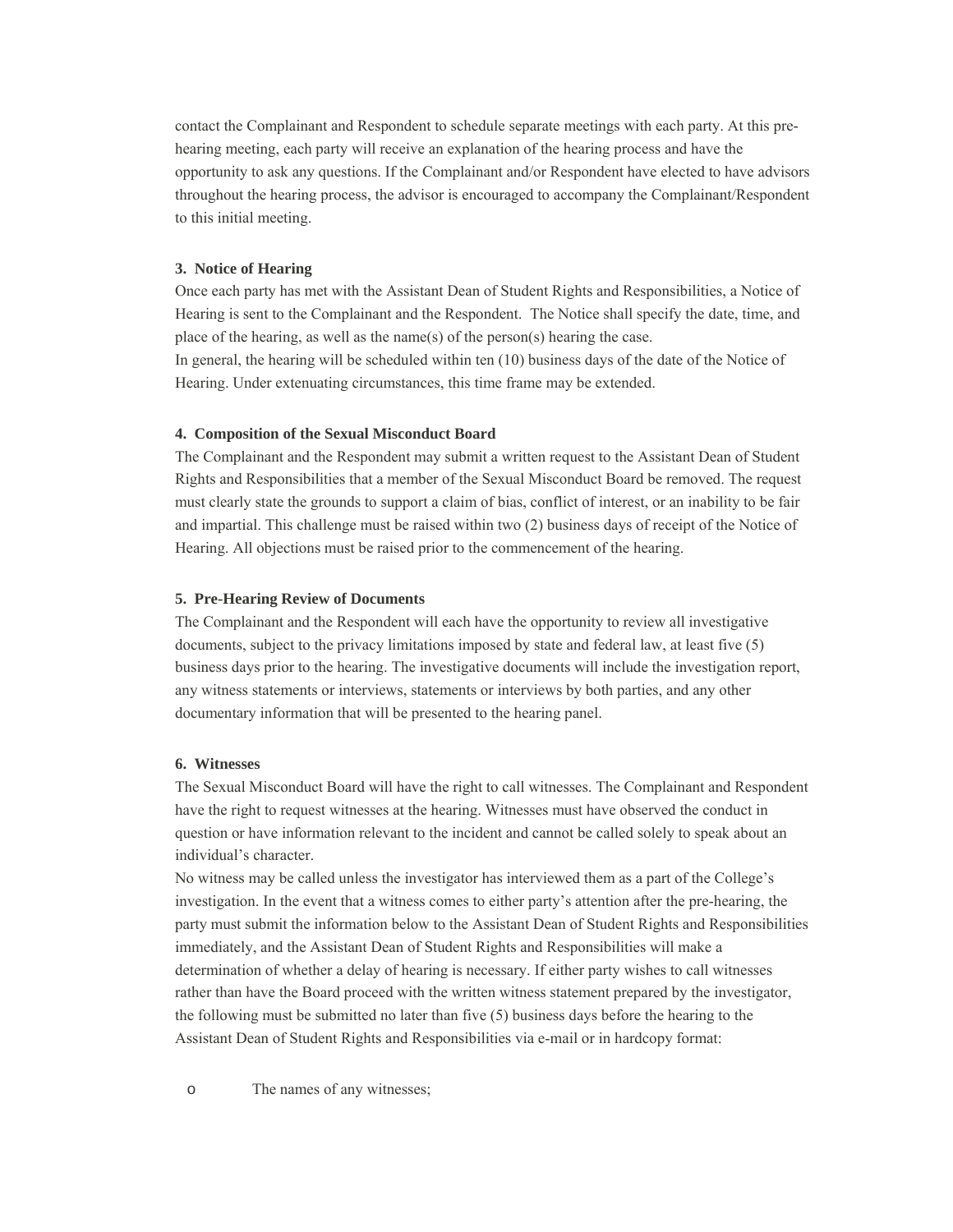- o A written statement and/or description of what each witness observed, if not already provided during investigation;
- o A summary of why the witness' presence is important and relevant to making a decision about responsibility at the hearing; and,
- o The reason why the witness was not interviewed by the investigator, if applicable.

The Assistant Dean of Student Rights and Responsibilities will determine if the proffered witness has relevant information and if there is sufficient justification for permitting a witness who was not interviewed by the investigator. The Assistant Dean of Student Rights and Responsibilities may also require the investigator to interview the newly proffered witness, in lieu of having them appear at the Sexual Misconduct Board.

If the investigator has not interviewed the proffered witness, the Assistant Dean of Student Rights and Responsibilities will refer the witness's name to the investigator to be interviewed. In order for the witness to be called, the involved party must demonstrate why presence of the witness at the hearing is necessary in order for them to make their case.

If witnesses are approved to be present, the Respondent and Complainant shall be provided with a list of witnesses and any relevant documents related to their appearance at the hearing no later than five (5) business days before the hearing. All parties have the opportunity to ask questions of witnesses (through the Sexual Misconduct Board), regardless of who called them to the hearing.

#### **7. Relevance**

The Assistant Dean of Student Rights and Responsibilities will review the investigative report, any witness statements, and any other documentary evidence to determine whether the proffered information contained therein is necessary and material to the determination of responsibility given the nature of the allegation. In general, the Assistant Dean of Student Rights and Responsibilities may redact information that is irrelevant, more prejudicial than probative, or immaterial. The Assistant Dean of Student Rights and Responsibilities may also redact statements of personal opinion, rather than direct observations or reasonable inferences from the facts, and statements as to general reputation for any character trait, including honesty.

#### **8. Prior Sexual History and/or Pattern Evidence**

**Prior Sexual History of a Complainant:** In general, a Complainant's prior sexual history is not relevant and will not be admitted as evidence at a hearing. Where there is a current or ongoing relationship between the Complainant and the Respondent, and the Respondent alleges consent, the prior sexual history between the parties may be relevant to assess the manner and nature of communications between the parties. As noted in other sections of this policy, the mere fact of a current or previous dating or sexual relationship, by itself, is not sufficient to constitute consent.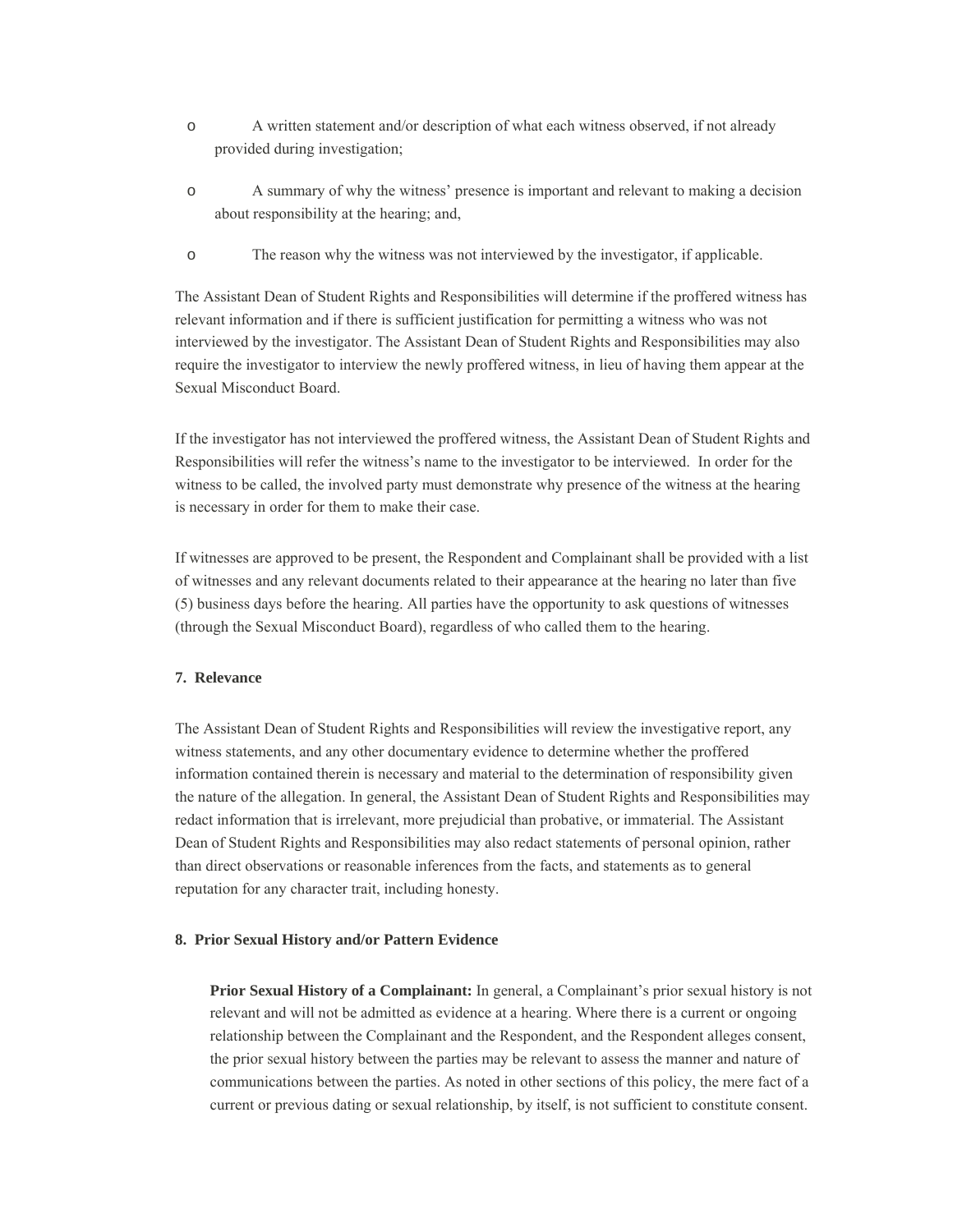Any prior sexual history of the Complainant with other individuals is typically not relevant and will not be permitted.

**Pattern Evidence by a Respondent:** Where there is evidence of pattern of conduct similar in nature by the Respondent, either prior to or subsequent to the conduct in question, regardless of whether there has been a finding of responsibility, this information may be deemed relevant and probative to the Board's determination of responsibility and/or assigning of a sanction. The determination of relevance will be based on an assessment of whether the previous incident was substantially similar to the conduct cited in the report and indicates a pattern of behavior and substantial conformity with that pattern by the Respondent. Where there is a prior finding of responsibility for a similar act of sexual misconduct, there is a presumption of relevance and the finding may be considered in making a determination as to responsibility and/or assigning of a sanction.

The College, through the Assistant Dean of Student Rights and Responsibilities or Title IX Coordinator, may choose to introduce this information, with appropriate notice to the parties. Alternatively, a party may request in writing that information under this section be admitted. A request to admit such information must be submitted to the Assistant Dean of Student Rights and Responsibilities. The Assistant Dean of Student Rights and Responsibilities, in consultation with the Title IX Coordinator, will assess the relevance of this information and determine if it is appropriate for inclusion at the hearing.

To aid in an advance determination of relevance, the following must be submitted no later five (5) business days before the hearing to the Assistant Dean of Student Rights and Responsibilities via e-mail or in hardcopy format:

• A written statement and/or description of the proposed information, if not already provided during investigation; and

• A summary of why this information is relevant to making a decision of responsibility at the hearing.

If this information is approved as appropriate for presentation at the hearing, the Respondent and Complainant will be provided with a brief description of the approved information no later than three (3) business days before the hearing.

#### **9. Request to Reschedule Hearing**

Either party can request to have a hearing rescheduled. Absent extenuating circumstances, requests to reschedule must be submitted to the Assistant Dean of Student Rights and Responsibilities with an explanation for their request at least three (3) business days prior to the hearing.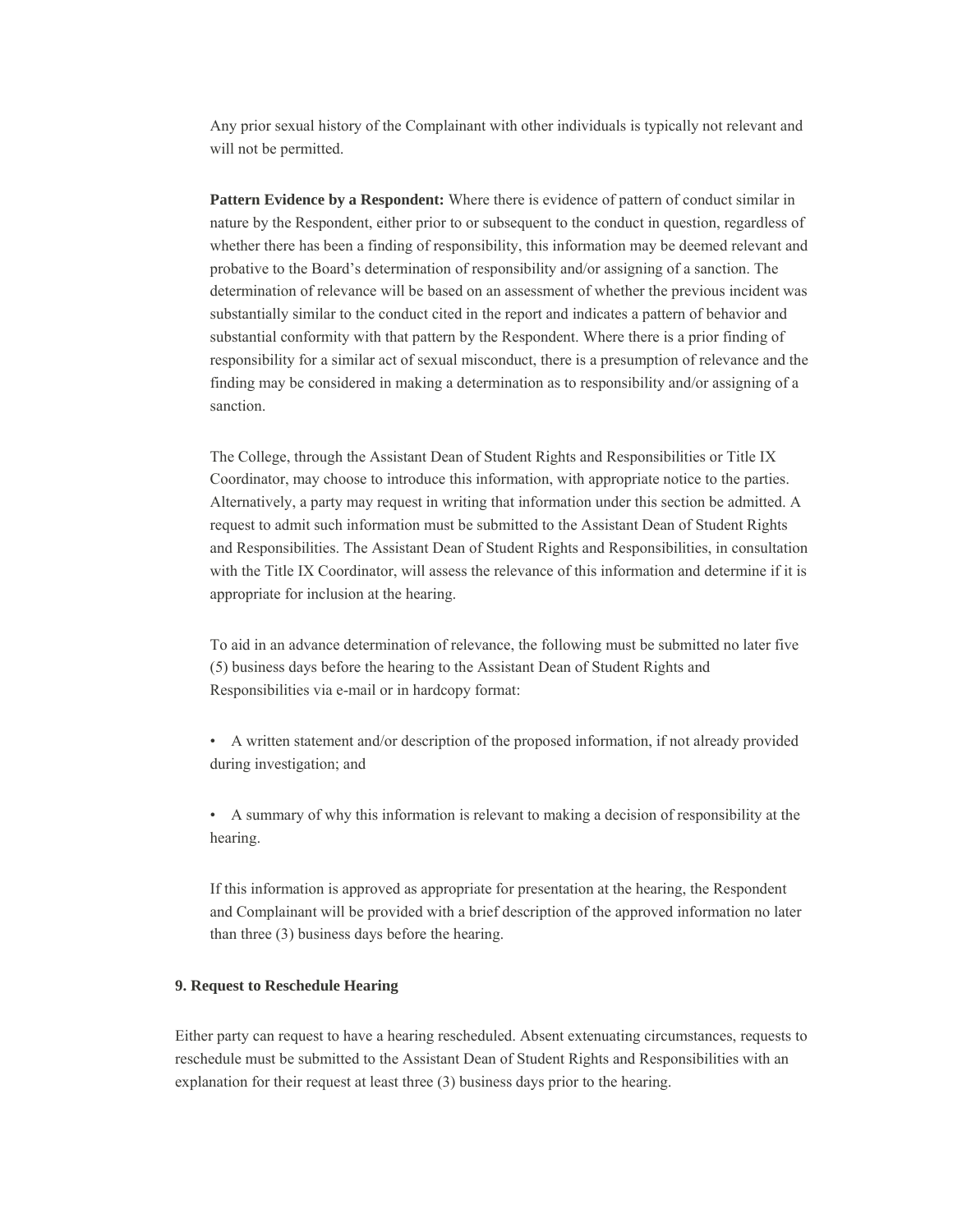#### **10. Consolidation of Hearings**

At the discretion of the Assistant Dean of Student Rights and Responsibilities, in consultation with the Title IX Coordinator, multiple reports may be consolidated against a Respondent into one hearing, if the evidence related to each incident would be relevant and probative in reaching a determination on the other incident. Matters may be consolidated where they involve multiple Complainants, multiple Respondents, or related conduct that would regularly have been heard under the Code of Conduct.

#### **E. Sexual Misconduct Board Procedures**

#### **1. Attendance at Hearing**

If a party does not attend a hearing for any non-emergency or compelling reason, the hearing may be held in their absence at the discretion of the Assistant Dean of Student Rights and Responsibilities.

A Respondent will not be permitted to withdraw from the College prior to the conclusion of an investigation or formal resolution under this policy. If a Respondent chooses not to participate, the College will move forward with the hearing and imposition of sanction, if any, in absentia. The Respondent's academic transcript will be marked Withdrawal Pending Disciplinary Action, or, if finally resolved in absentia, with the final outcome in accordance with regular practice under this policy.

Throughout the course of the hearing, steps will be taken to ensure that the Complainant and Respondent are not present in the hearing concurrently and are kept separate throughout the process.

#### **2. Participants in Hearing Procedures**

The Sexual Misconduct Board is a closed hearing; it is not open to the public. The individuals who may appear before the Sexual Misconduct Board are: the Complainant; the Respondent; any individual serving as an approved advisor or support person; and any individuals approved to appear as witnesses. Attorneys, including family members acting as attorneys, are not permitted, unless the attorney is in the role of Complainant, Respondent, approved advisor, support person, or witness and not as a legal representative of a party to the proceeding.

#### **3. Safeguarding of Privacy**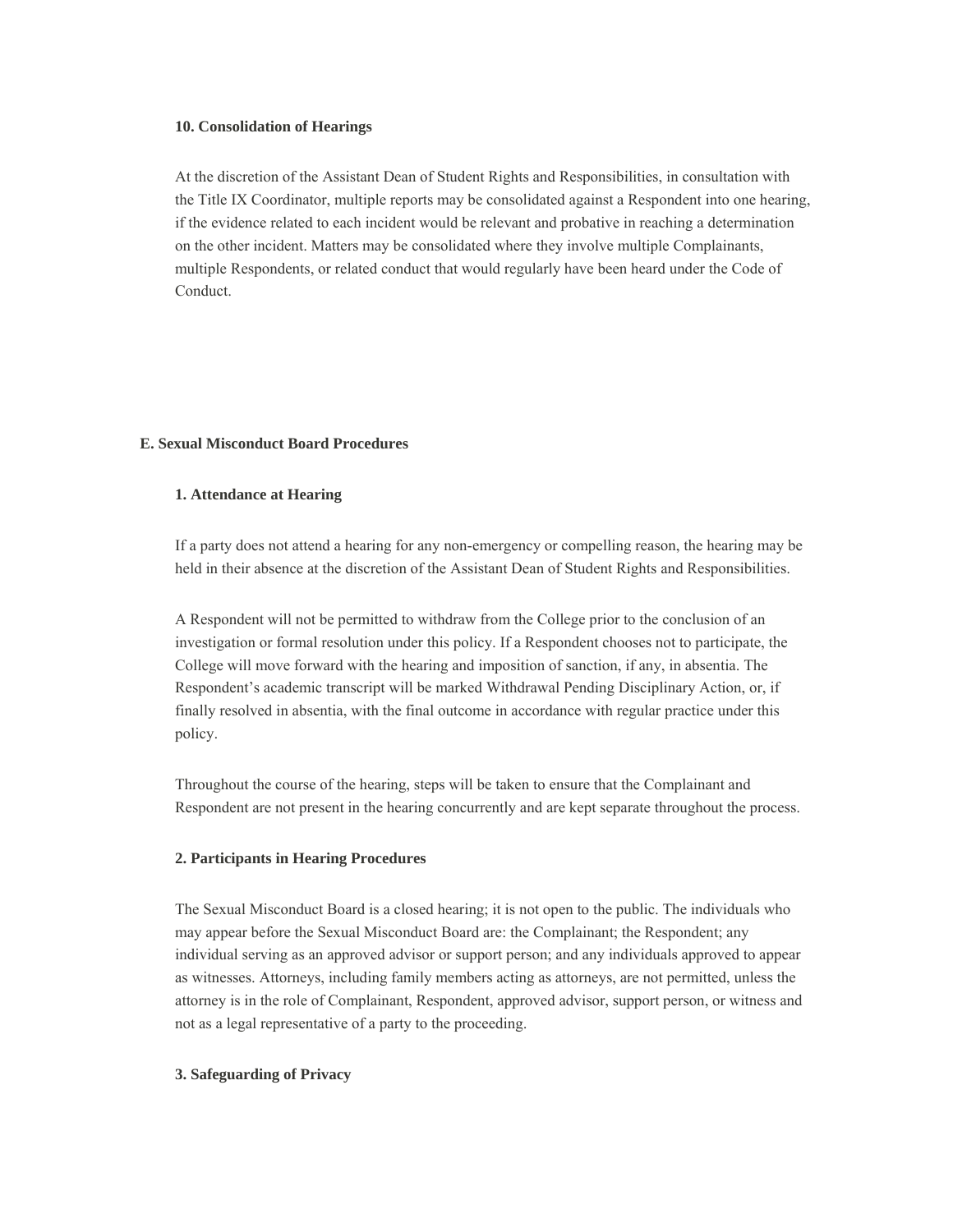All participants involved in a hearing are required to keep the information learned in preparation for the hearing and at the hearing private. No copies of documents provided are to be made or shared with any third parties. All copies provided must be returned to the College at the conclusion of the hearing and any appeals. Any breach of this duty is subject to further disciplinary action by the College.

#### **4. Sexual Misconduct Board Procedures**

A hearing is not intended to be adversarial; rather, it is intended to be educational and developmental. The hearing is intended to provide a fair and ample opportunity for each side to present their account of the incident and for the Sexual Misconduct Board to determine the facts of the case, make a determination as to whether College policy was violated, and to recommend appropriate sanctions, if necessary. The hearing is an informal proceeding not comparable to a criminal trial; it is the mechanism by which the College assesses, and as appropriate, takes formal disciplinary action regarding a violation of College policy.

The Sexual Misconduct Board must review all pertinent information regarding the incident in question prior to the date of the hearing, including the investigative report and supporting materials submitted to the investigator.

The Assistant Dean of Student Rights and Responsibilities will chair the Sexual Misconduct Board, and will call the hearing to order. The Assistant Dean of Student Rights and Responsibilities serves as an advisor (non-voting) to the Board. The Assistant Dean of Student Rights and Responsibilities will explain the hearing process and will provide an opportunity to all parties to ask procedural questions prior to initial statements and the presentation of information.

At the beginning of the hearing, the Board, the investigator, and the Assistant Dean of Student Rights and Responsibilities will be present in the room. The investigator will provide a brief opening statement summarizing the investigation. The opening statement will focus on the areas of agreement and disagreement in order to assist the Board in prioritizing areas of inquiry.

The Complainant may then provide a brief opening statement. This is not intended to be a retelling of the event. The Complainant may supplement the information provided to the Sexual Misconduct Board, and may ask questions of the investigator. They can also suggest questions to be asked of the Respondent, and of any witnesses who may be called. The Sexual Misconduct Board may pose questions to the Complainant and to the investigator.

After these steps are complete, the Complainant will exit the hearing and the Respondent will enter the hearing. At this time, the investigator will again provide their brief opening statement. The Respondent will be given an opportunity to make a brief statement. The Sexual Misconduct Board may pose questions to the Respondent, including questions suggested by the Complainant. The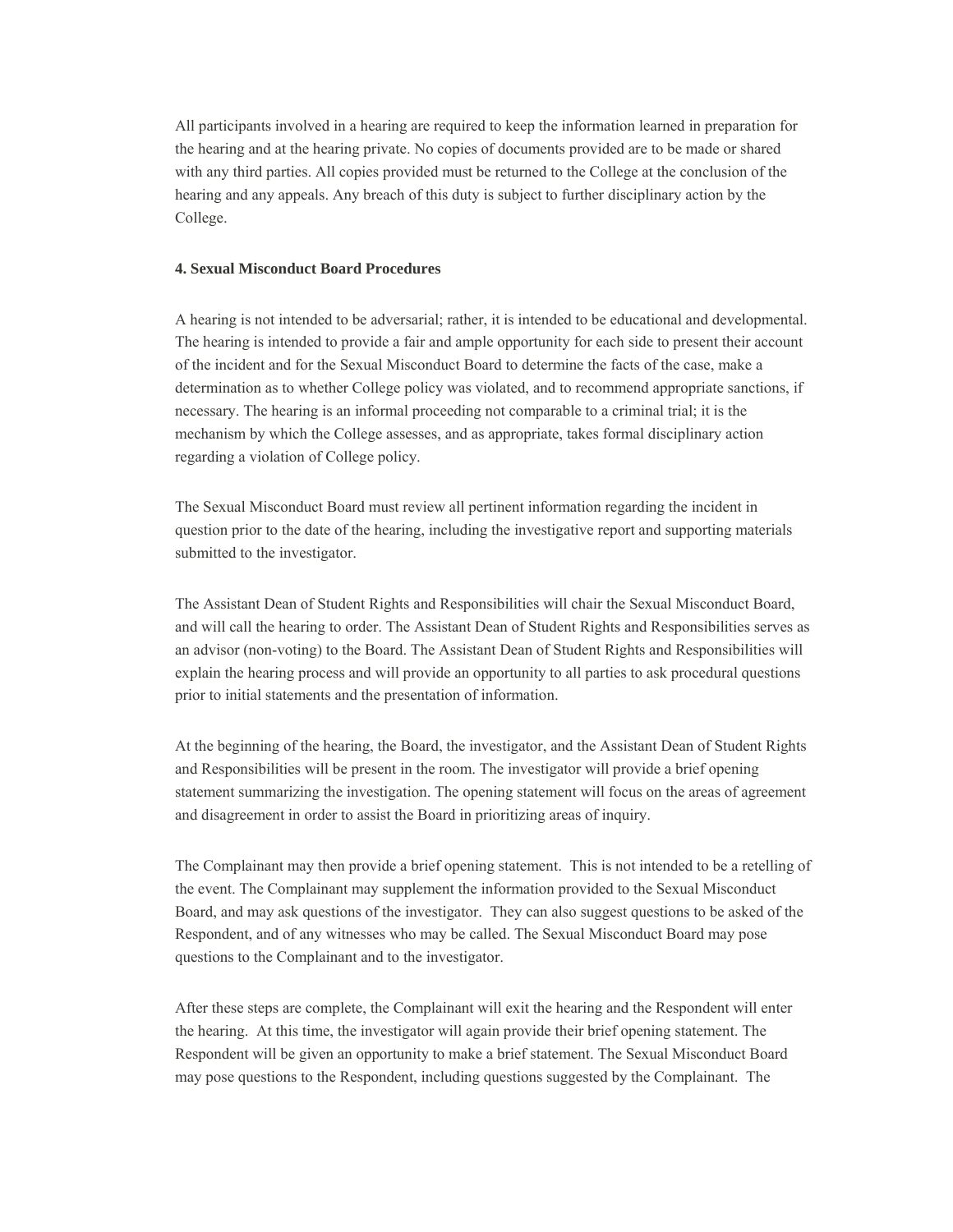Respondent may also ask questions of the investigator, and suggest questions for the Complainant and for any witnesses who may be called to the Board.

Any approved witnesses will be available at the hearing, and it will be at the Board's discretion whether to call those witnesses into the hearing for questioning. After the questioning of any approved witness, the Board will subsequently call in the Complainant to explain what they have heard, and to ask any questions raised by their questioning of the witness. Subsequently, the Complainant will leave the hearing and the same procedure will be repeated with the Respondent.

At the discretion of the Board, the Complainant or the Respondent may be called back into the hearing to address any outstanding issues of fact.

#### **5. Questioning of Witnesses**

It is the responsibility of the Sexual Misconduct Board to assure that the information necessary to make an informed decision is presented. The Board members may play an active role in questioning both parties and witnesses involved in the case. At times, the Board members may need to ask difficult or sensitive questions in order to understand areas of factual dispute or to gain a full understanding of the context.

At no time will the Complainant or the Respondent be permitted to directly question one another. As outlined above, the parties may submit questions for one another or for approved witnesses to the Sexual Misconduct Board, in writing in advance or during the hearing, which may be posed at the discretion of the Board.

Both parties are encouraged to prepare a written list of questions in advance. The parties may also submit questions to the chair throughout the course of the hearing. The chair, in consultation with the Board, will determine the appropriateness and relevance of the questions.

Parties and other individuals who offer information at a hearing are expected to respond honestly, and to the best of their knowledge. The Board reserves the right to recall any party or witness for further questions and to seek additional information necessary to make a decision.

#### **6. Deliberation**

After all of the information has been presented, all parties will be dismissed and the hearing will be formally concluded.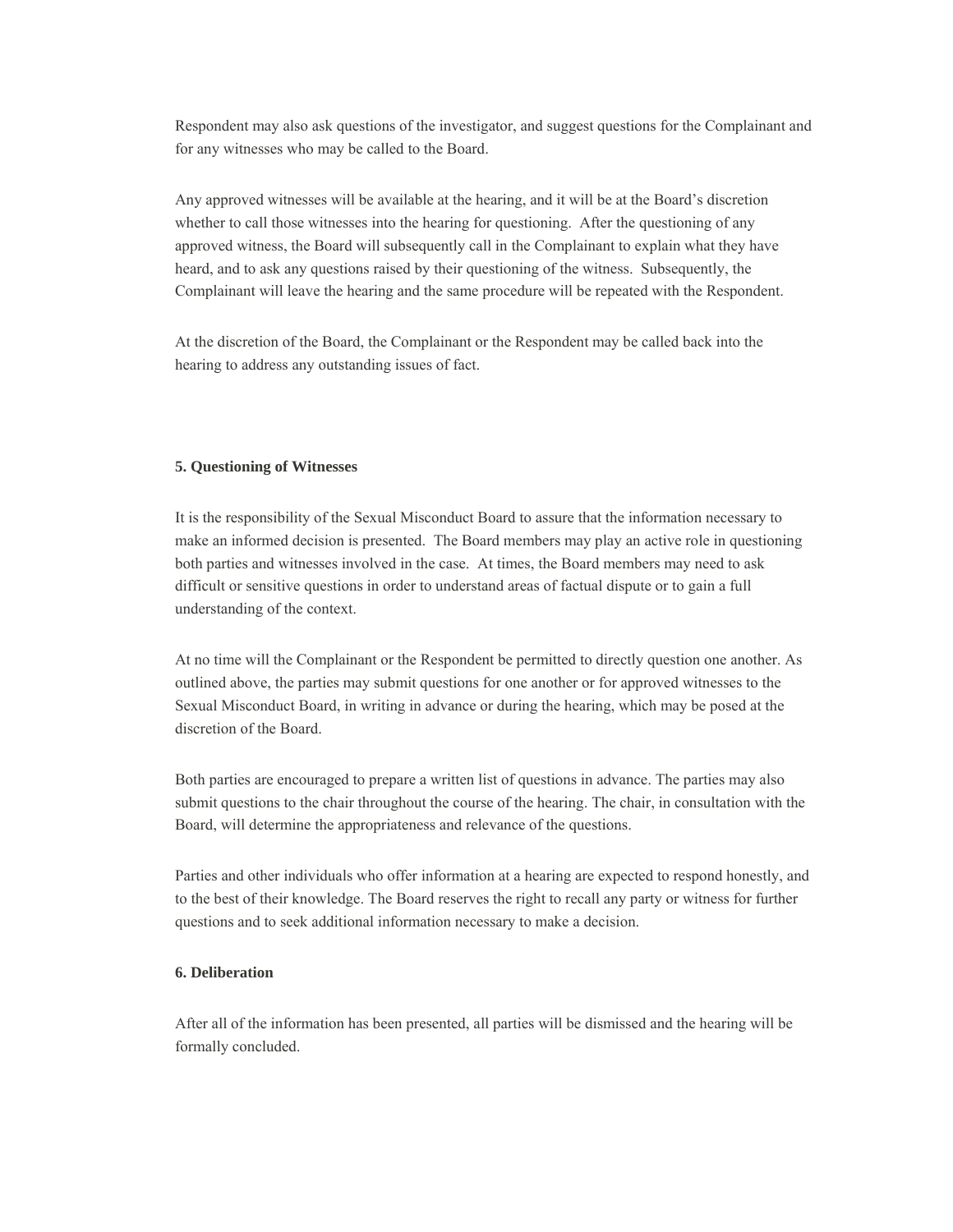The Board members will conduct their deliberations in private. The Board must complete their deliberations within two (2) business days, but every attempt will be made to complete the deliberations promptly. The Assistant Dean of Student Rights and Responsibilities may remain for deliberations, but may not vote.

The Sexual Misconduct Board will determine a Respondent's responsibility by a preponderance of the evidence. This means that the Board will decide whether it is "more likely than not," based upon all of the relevant information, that the Respondent is responsible for the alleged violation(s). The Board must reach a decision on responsibility by majority vote. Only the decision on responsibility will be shared with the Complainant and the Respondent.

If the Board finds the Respondent responsible, the panel will then recommend appropriate sanctions to the Assistant Dean of Student Rights and Responsibilities. The Assistant Dean of Student Rights and Responsibilities, in consultation with the Title IX Coordinator, will review the recommendations and impose an appropriate sanction.

The findings of the Board will be summarized in writing. This summary will detail the findings of fact and the basis/rationale for the decision of the Board, making reference to the evidence that led to their decision.

#### **F. Sanctions**

A student found in violation of this policy may receive sanctions that include, but are not limited to, those set forth below. Sanctions may be issued individually or in combination. The Complainant and Respondent will each have the opportunity to present a statement about the impact of the situation and/or requested sanctions. These statements will be considered only if the Respondent has been found responsible for one or more violations.

Students found responsible for violating the Sexual Misconduct Policy may face sanctions up to and including expulsion. The appropriate sanctions will be determined by considering the following:

- the severity, nature, and impact of the violation,
- the Respondent's prior conduct history,
- the Respondent's ethical development,
- the on-going risk to the involved individuals and the College community, and
- the educational mission of the institution.

The Sexual Misconduct Board may deviate from the range of recommended sanctions, based upon a full consideration of the following factors: (1) the Respondent's prior conduct history; (2) how the College has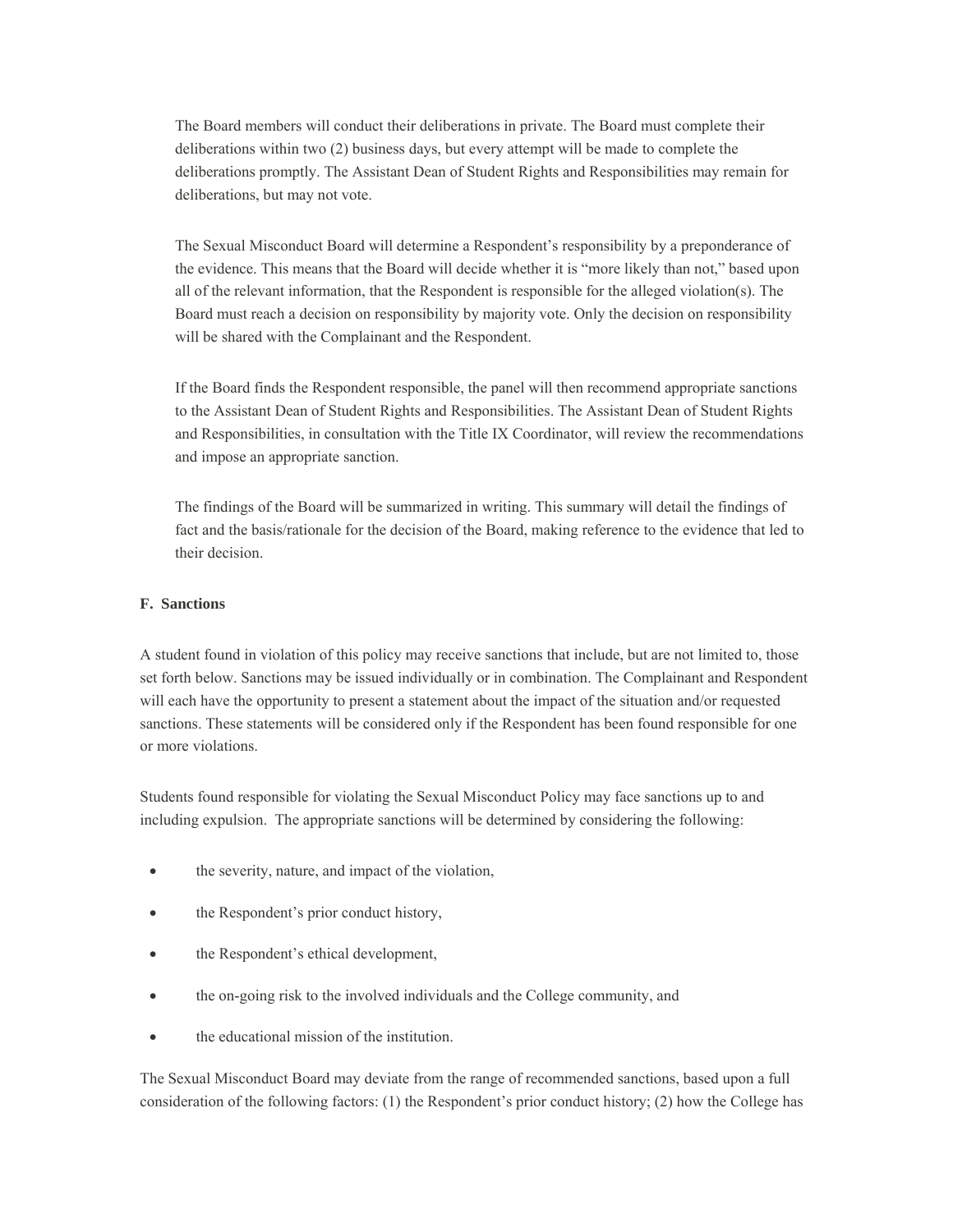sanctioned similar incidents in the past; (3) the nature and violence of the conduct at issue; (4) the impact of the conduct on the Complainant; (5) the impact of the conduct on the community, its members, or its property; (6) whether the Respondent has accepted responsibility for their actions; (7) whether the Respondent is reasonably likely to engage in the conduct in the future; (8) the need to deter similar conduct by others; and (9) any other mitigating or aggravating circumstances, including the College's values.

The Sexual Misconduct Board or the Assistant Dean of Student Rights and Responsibilities may also consider restorative justice outcomes that, taking into account the safety of the community as a whole, allow a Respondent to learn about the origins of their behavior, their responsibility for this behavior, and how they can change this behavior.

In appropriate cases, a Board may determine that the conduct was motivated by bias, insofar as a Complainant was selected on the basis of their race, color, ethnicity, national origin, religion, age, disability or other protected class. Where the Board determines that student misconduct was motivated by bias, the Board may elect to increase the sanction imposed as a result of this motivation.

The Sexual Misconduct Board will make a recommendation about the appropriate sanction. The Assistant Dean of Student Rights and Responsibilities, in consultation with the Title IX Coordinator, may affirm or modify the recommended sanction(s). The Assistant Dean of Student Rights and Responsibilities and Title IX Coordinator will review the Board's recommendations and take reasonable steps to foster consistency for similar violations and circumstances.

#### **Sanctions that may be imposed under this policy include:**

Formal Warning: Notice, in writing, that continuation or repetition of prohibited conduct may be cause for additional disciplinary action.

Disciplinary Probation: Exclusion from participation in privileged activities for a specified period of time (privileged activities may include, but are not limited to, elected or appointed ASOC offices, student research, athletics, some student employment, and study abroad). Additional restrictions or conditions may also be imposed. Violations of the terms of disciplinary probation or any other College policy violations may result in further disciplinary action.

Restitution: Repayment to the College or to an affected party for damages resulting from a violation of this Code. To enforce this sanction, the College reserves the right to withhold its transcripts and degrees or to deny a student participation in graduation ceremonies and privileged events.

Removal from Campus Housing: Students may be removed from College housing and/or barred from applying for campus housing due to disciplinary violations of this Code.

 Suspension: Exclusion from College premises, attending classes, and other privileges or activities for a specified period of time, as set forth in the suspension notice. Notice of this action will remain in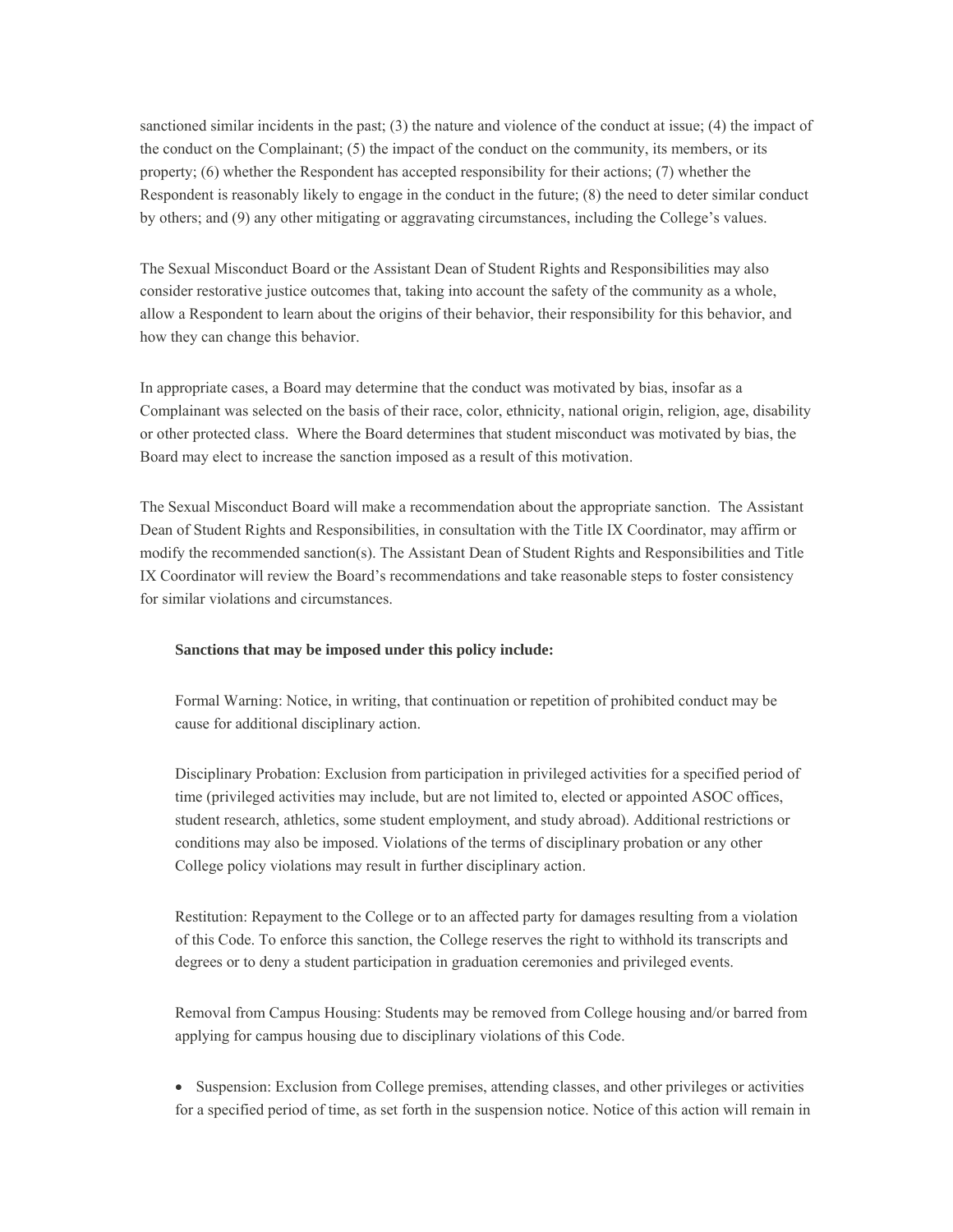the student's conduct file. Conditions for readmission may be specified in the suspension notice, including completion of any outstanding disciplinary outcomes, and meeting with staff to set expectations for the student's return to campus. Duration of suspension can range from the remainder of a semester to multiple academic years, as deemed appropriate by the conduct authority hearing the case.

Disciplinary Dismissal: Permanent termination of student status and exclusion from College premises, privileges, and activities. This action will be permanently recorded on the student's academic transcript.

Revocation of Admission and/or Degree: Admission to, or a degree awarded by, the College may be revoked for fraud, misrepresentation in obtaining the degree or violation of College policies, the Code of Conduct or for other serious violations committed by a student prior to enrollment or graduation.

Withholding Degree: The College may withhold awarding a degree otherwise earned until the completion of the process set forth in this Code, including the completion of all sanctions imposed, if any.

Other sanctions may be imposed instead of, or in addition to, those specified here. Service, education, or research projects may also be assigned. More than one of the sanctions listed above may be imposed for any single violation.

#### **G. Outcome Letter**

The outcome of the Sexual Misconduct Board will be final and communicated to the Complainant and Respondent in writing, usually within four (4) business days from the date the hearing is concluded. The notification of each party should occur at or near the same time.

Both parties have the right to be informed of the outcome. In addition, the Respondent and Complainant will be fully informed of any sanctions.

#### **H. Appeals**

Appeals of cases involving a complaint against a student are handled as outlined in the Student Code of Conduct, section XIX. Appeals.

#### **I. Integrity of Proceedings**

These procedures are entirely administrative in nature and are not considered legal proceedings. Neither party may audio or video record the proceedings, nor is formal legal representation allowed.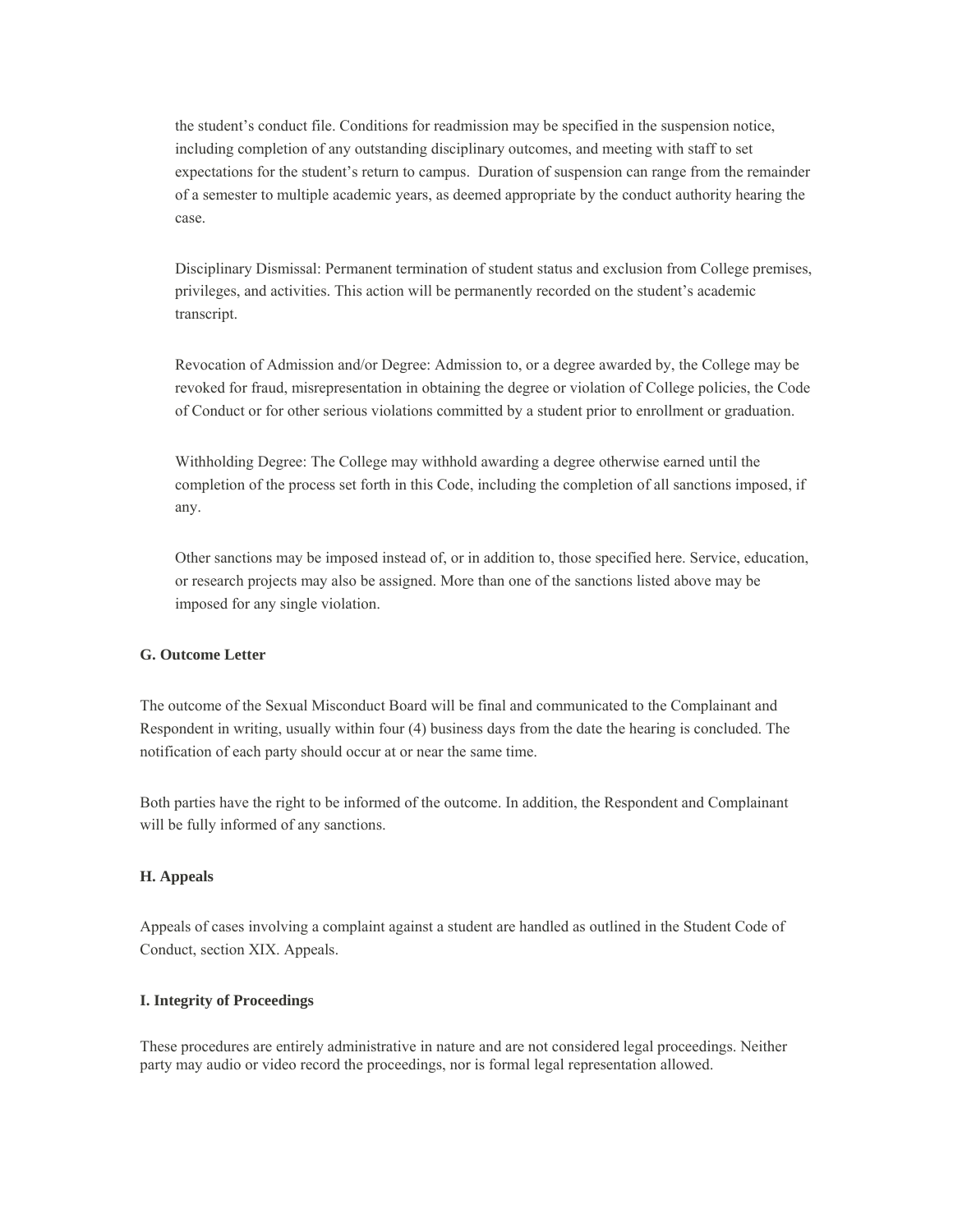At the Assistant Dean of Student Rights and Responsibilities' discretion, anyone disrupting the hearing may be removed.

#### **J. Records**

The Title IX Coordinator will retain records of all reports and complaints, regardless of whether the matter is resolved by means of Title IX assessment, informal resolution, or formal resolution. Complaints resolved by means of Title IX assessment or informal resolution are not part of a student's conduct file or academic record or of an employee's personnel record.

Affirmative findings of responsibility in matters resolved through formal resolution are part of a student's conduct record and an employee's personnel record. Such records shall be used in reviewing any further conduct, or developing sanctions, and shall remain a part of a student's conduct record or an employee's personnel record.

Generally suspension, expulsion, and withdrawal pending disciplinary action are permanently noted on a student's transcript. The conduct files of students who have been suspended or expelled from the College are maintained in the Dean of Students Office indefinitely. Conduct files of students who have not been suspended or expelled are maintained in the Dean of Students Office for no fewer than seven years from the date of the incident. Further questions about record retention should be directed to the Dean of Students Office.

*Amended by Executive Council: September 7, 2016* 

### Sexual Assault Crime Response Protocol

Lewis & Clark College and the Portland Police Bureau cooperate in the investigation of sexual assault crimes, to the benefit of victims/survivors.

### Sexual Misconduct Prevention and Awareness Programs

### **Primary Prevention and Awareness**

#### Undergraduate students:

Prior to arriving on campus, each incoming undergraduate student is required to complete an online educational course that addresses healthy relationships, consent and sexual misconduct. As a part of the course students are required to review and acknowledge that they have read the campus Sexual Misconduct Policy. The course curriculum is researched-based and designed to be interactive and non-judgmental to fully engage students. It also provides information designed to aid survivors of sexual misconduct by listing options, resources, and support services both on and off campus. This course meets Title IX and the SaVe Act requirements.

The New Student Orientation program for undergraduate students includes a presentation that is focused on consent and healthy relationships. New Student Orientation Leaders lead discussions with small groups about the course and the program continuing to engage students and answer questions that they might have.

The Pioneer Success Institute (PSI) is a six-part course that all incoming students are required to complete. One of the sessions focuses on sexual health and consent. This session is led by trained peer facilitators and covers consent, prevention through bystander intervention, sexual misconduct policies, resources and reporting options.

Graduate and law students: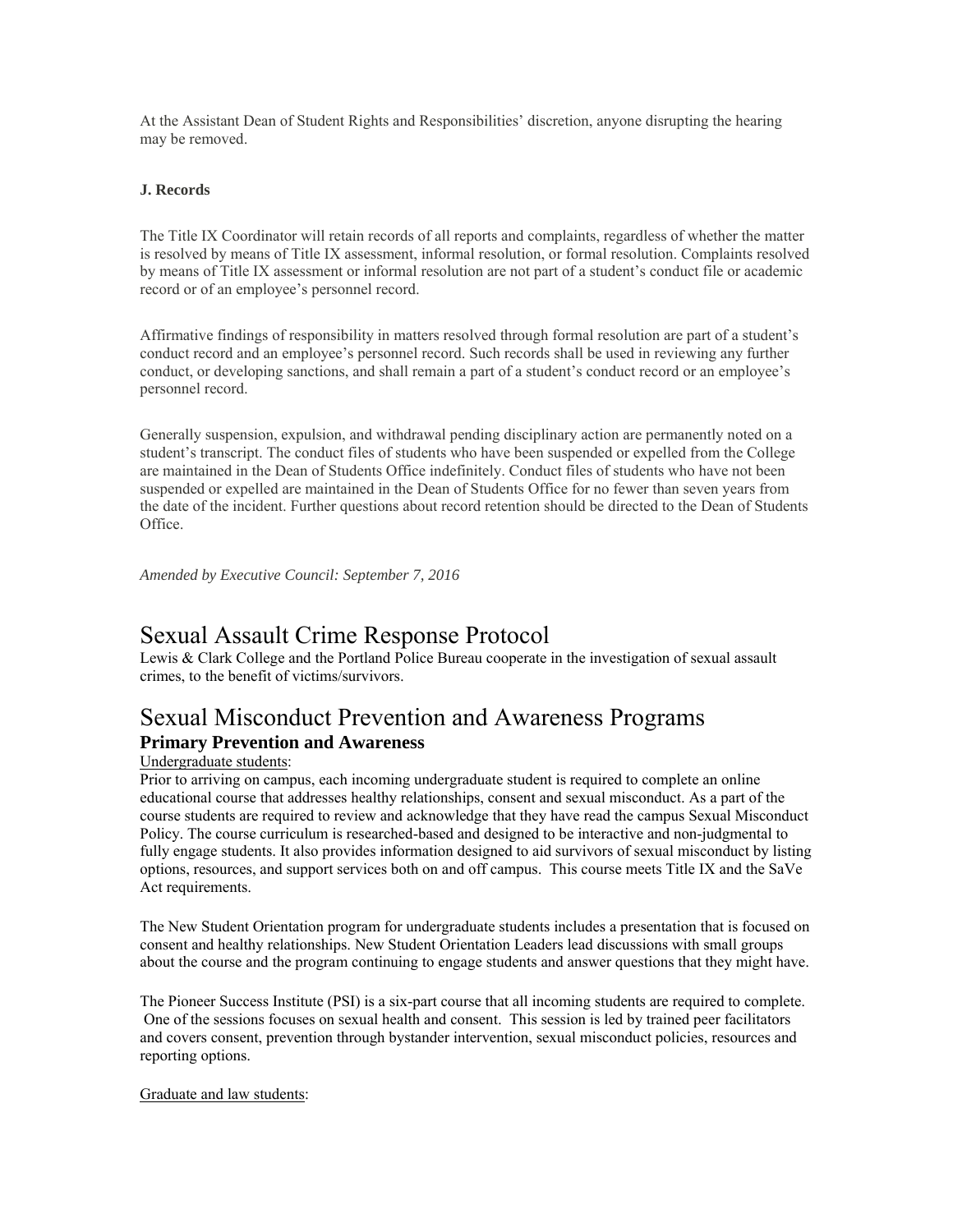Graduate and law students receive information about the institution's sexual misconduct policy, reporting options and obligations, and resources for support during their respective orientations. Continuing students and employees receive this information as well.

#### **On-going Prevention and Awareness**

To publicize Lewis & Clark's zero tolerance for sexual misconduct, the College gets messages out to all community members using various methods such as electronic signage, emails, social media and posters and flyers. The College hosts events and trainings for students, faculty and staff that include reporting and filing a complaint options, resources, and how to support someone who has experienced sexual misconduct. The Title IX Coordinator and Deputy Coordinators supervise these efforts.

All live-in Campus Living staff members receive training on how to discuss sexual misconduct issues with students and how to appropriately respond in the event of an incident. Student members of the Feminist Student Union, the Queer Student Union, and other student leaders receive a three-hour training on basic advocacy skills each year. This training is offered at least twice a year and is available to any interested student. The Associated Students of Lewis & Clark (undergraduate student government) receive an annual training each year on sexual misconduct.

A variety of programs occur throughout each academic year focusing on prevention of sexual misconduct and, more generally, on issues of respect and tolerance.

Sexual misconduct prevention and response programs are reviewed on an annual basis. Policy and procedures are also reviewed and updated frequently. Modifications and updates are incorporated into the programming.

**Statement on risk reduction**<br>To reduce the risk of sexual misconduct, every member of our community must have a clear understanding of consent and make sure they have consent from every party involved before, and during any engagement in sexual activity. While there are things that people can do to reduce their risk of experiencing sexual misconduct, only the perpetrator can choose not to act. To protect yourself and your friends from sexual misconduct, keep these things in mind:

- Be sure to obtain consent every time, for every sexual activity, with every partner.
- Be an active bystander. If you see something that doesn't look right, it probably isn't. Step in and address the situation, or get help if it could compromise your own safety.
- Be mindful of your alcohol consumption. If you are too drunk to reliably obtain consent, then don't engage in sexual activity. Remember, in cases where both parties are under the influence, the initiator of the sexual activity is responsible.
- When you go to a social gathering, go with a group of friends, arrive together, check in with each other throughout the evening, and leave together. Knowing where you are and who is around you, may help you to find a way out of a bad situation.
- Watch out for your friends, and vice versa. If a friend seems out of it, is way too intoxicated for the amount of alcohol they've had, or is acting out of character, get them to a safe place immediately. If you notice a friend making someone else uncomfortable, step in and address it with your friend.
- Trust your instincts. If you feel unsafe, uncomfortable, or worried for any reason, don't ignore these feelings. Go with your gut. Get somewhere safe and find someone you trust or call law enforcement.

#### **Bystander Intervention tips**

#### **If you see someone in a risky situation**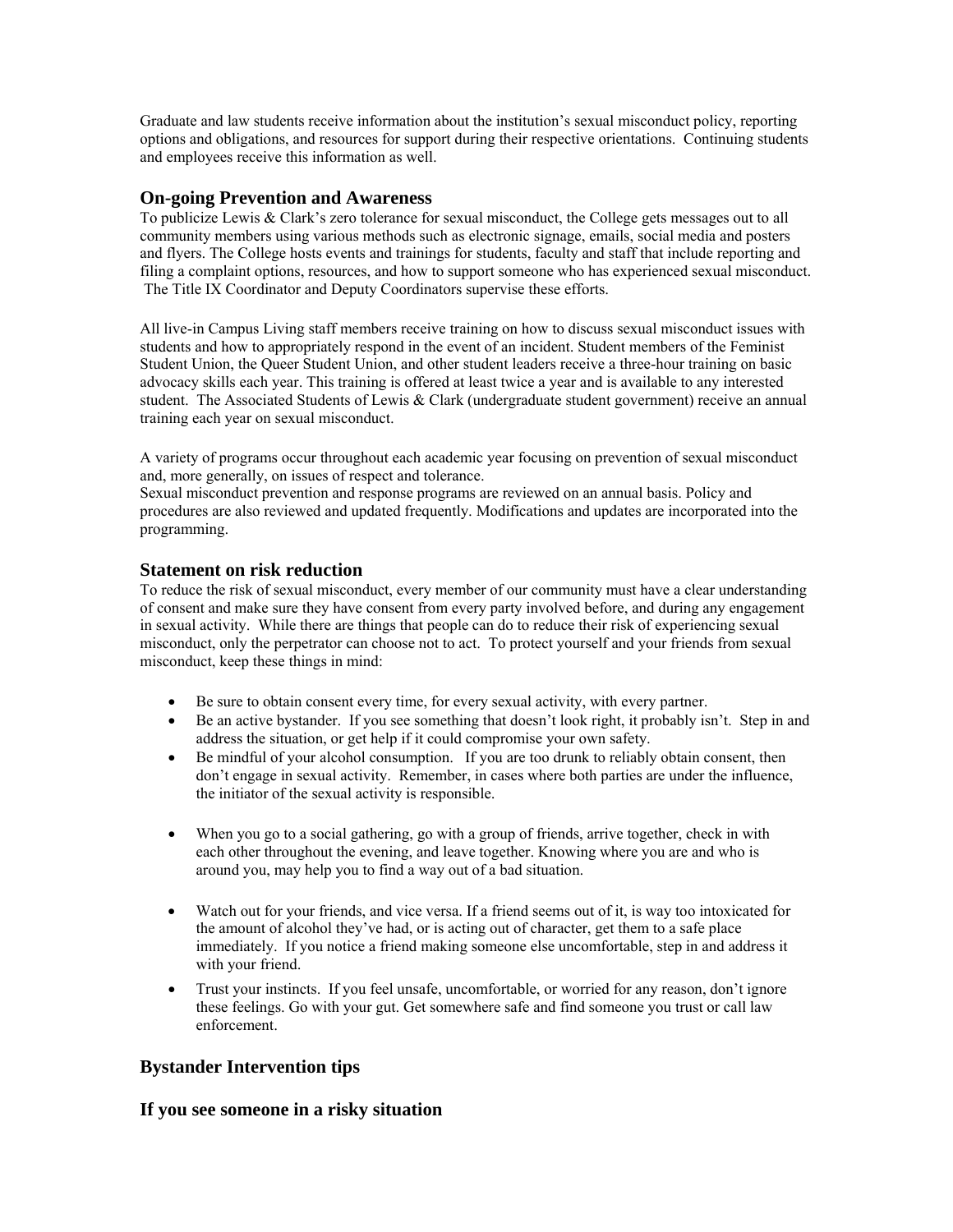- Step in and offer assistance. Ask if the person needs help. Before intervening, make sure to evaluate the risk. If it means putting yourself in danger, call 911, or get assistance from others instead.
- Don't leave. If you remain at the scene and are a witness, the perpetrator is less likely to do anything.
- If you know the perpetrator, tell them you do not approve of their actions. Ask the person to leave the other person alone.

#### **Be an ally**

- When you go to a party, go with a group of friends. Arrive together, check in with each other frequently and leave together.
- Have a buddy system. Don't be afraid to let a friend know if you are worried about their safety.
- If you see someone who is intoxicated, offer to call a cab.

#### **If you know someone who has experienced sexual misconduct**

- Listen. Be there. Don't be judgmental.
- Be patient. Remember, it will take your friend some time to deal with it.
- Help to empower your friend. Sexual misconduct takes away an individual's power, it is important not to compound this experience by putting pressure on your friend to do things that they are not ready to do yet.
- Encourage your friend to report the incident to campus authorities, or to law enforcement. If your friend has questions about reporting options, talking with a Sexual Assault Response Advocate (http://go.lclark.edu/sara) or with someone on the National Sexual Assault Hotline, 1- 800-656-HOPE can help.
- Let your friend know that professional help is available on campus and in the community through the Sexual Violence Prevention and Response website.
- If your friend is willing to seek medical attention or report the assault, offer to accompany them wherever they need to go (hospital, police station, campus security, etc.)
- Encourage them to contact one of the support resources, but realize that only your friend can make the decision to get help.

\* Adapted from RAINN (https://rainn.org/get-information/sexual-assault-prevention/bystanders-canhelp).

### Alcohol policy

Lewis & Clark seeks to encourage and sustain an academic environment that both respects individual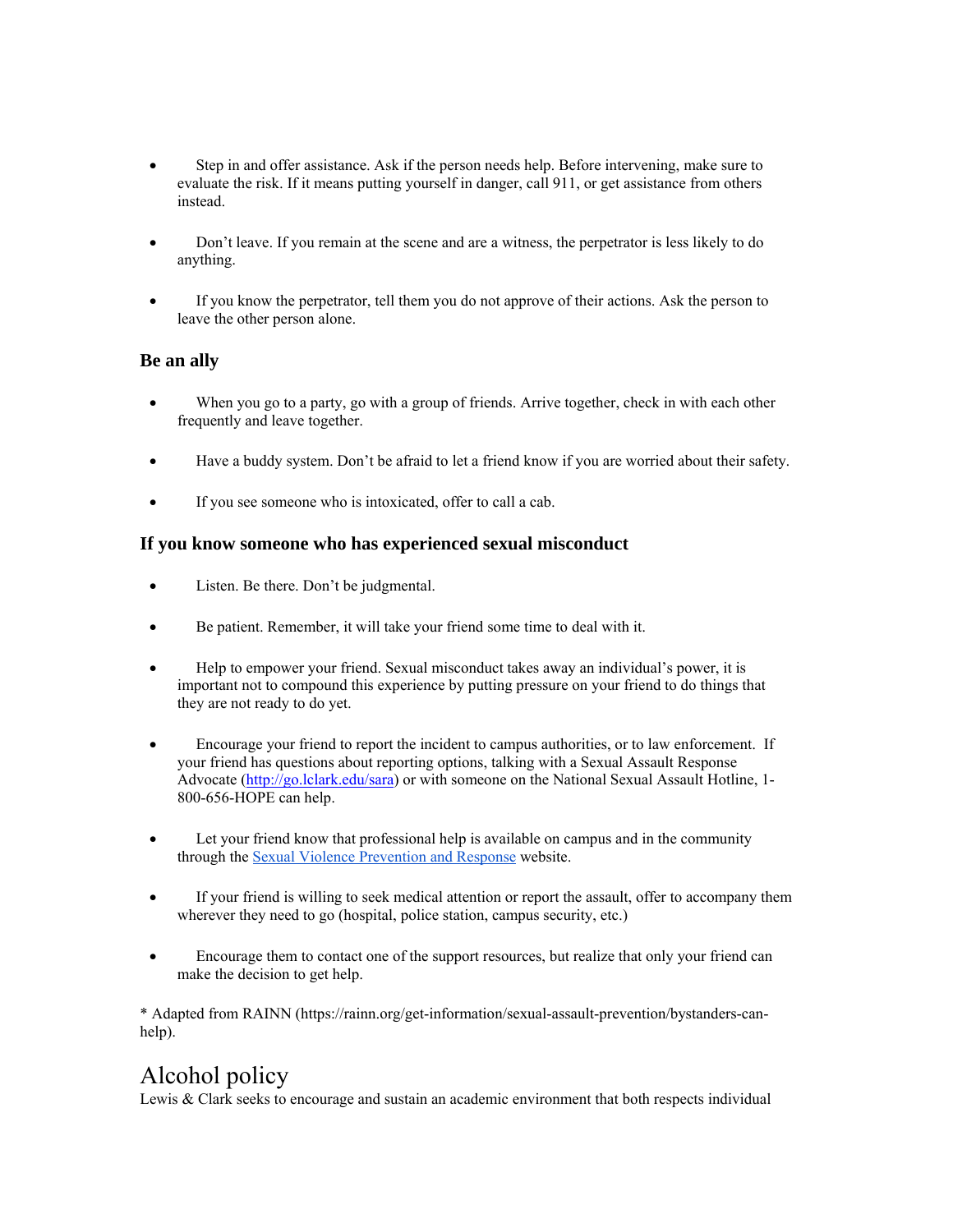freedom and promotes the health, safety, and welfare of all members of the community. In keeping with these objectives, the College has established a policy and guidelines governing the distribution and consumption of alcoholic beverages on the College campus, consistent with laws of the state of Oregon. Underage possession and/or consumption of alcoholic beverages is not permitted on property owned or controlled by the College.

Intentionally or knowingly selling, or intentionally or knowingly "furnishing" alcoholic beverages to persons under the age of 21, or to persons obviously inebriated, is not permitted on property owned or controlled by the College.

Alcohol can be served at public events only to those over the age of 21 and only if in conformity with those requirements of the Oregon Liquor Control Commission and the College regarding the serving of alcohol. Arrangements for serving alcohol at public events must be made through the Office of Campus Conferences and Events in Templeton Campus Center.

Any individual known to be in violation of the College alcohol policy is subject to disciplinary action and possible arrest (citation in lieu) or fine according to state or federal law.

### Illegal drugs

Lewis & Clark does not condone possession, use, or distribution of any and all illegal drugs by anyone in any campus facility. Any individual known to be possessing, using, or distributing such drugs is subject to disciplinary action and possible arrest, imprisonment, or fine according to state or federal law. The possession of marijuana, while legal in the state of Oregon under some circumstances for persons over the age of 21, is not allowed on campus.

### Alcohol and other drug education programs

The College has an employee assistance program, through Cascade Centers, for confidential counseling and referrals for issues including drug and alcohol abuse.

Each fall, incoming undergraduate students are required to complete an online alcohol and other drug education program prior to beginning classes. As a part of the course, students are required to review and acknowledge that they have read the campus Alcohol and Drug Policies. The course curriculum is researched-based and designed to be interactive and non-judgmental to fully engage students. During New Student Orientation Campus Living staff conduct sessions to explain and discuss the Student Code of Conduct and, more importantly, responsible behavior in general. Use of alcohol and other drugs is a major topic during these sessions. Staff members continue group and one-on-one discussions about alcohol and other drugs as necessary throughout the academic year.

The College draws upon the National Institute on Alcohol Abuse and Alcoholism's (NIAAA) recommendations for addressing college drinking to drive its strategies in alcohol and other drug use education and prevention. Programs and interventions that combine cognitive-behavioral skills with norms clarification and motivational enhancement have been shown to be effective with the college-aged population. The College employs these evidence based strategies for education and prevention of excessive use of alcohol and other drugs. The use of College-specific health behavior data collected through the American College Health Association-National College Health Assessment II (ACHA-NCHA II) is used for norms clarification and dispelling common myths regarding alcohol and other drug use by college students. This has been effective in challenging behavior and perceptions.

Outcomes for students who are in violation of the Student Code of Conduct regarding alcohol and other drug use are designed to be educative. These outcomes, based on the above recommendations include individual and group sessions based on Alcohol Skills Training Program (ASTP) and Brief Alcohol Screening and Intervention for College Students (BASICS). Referrals to off-campus licensed addiction specialists are made when appropriate. Other outcomes for violations of the Student Code of Conduct include student-generated alcohol education programs, topic-specific readings, and other brief motivational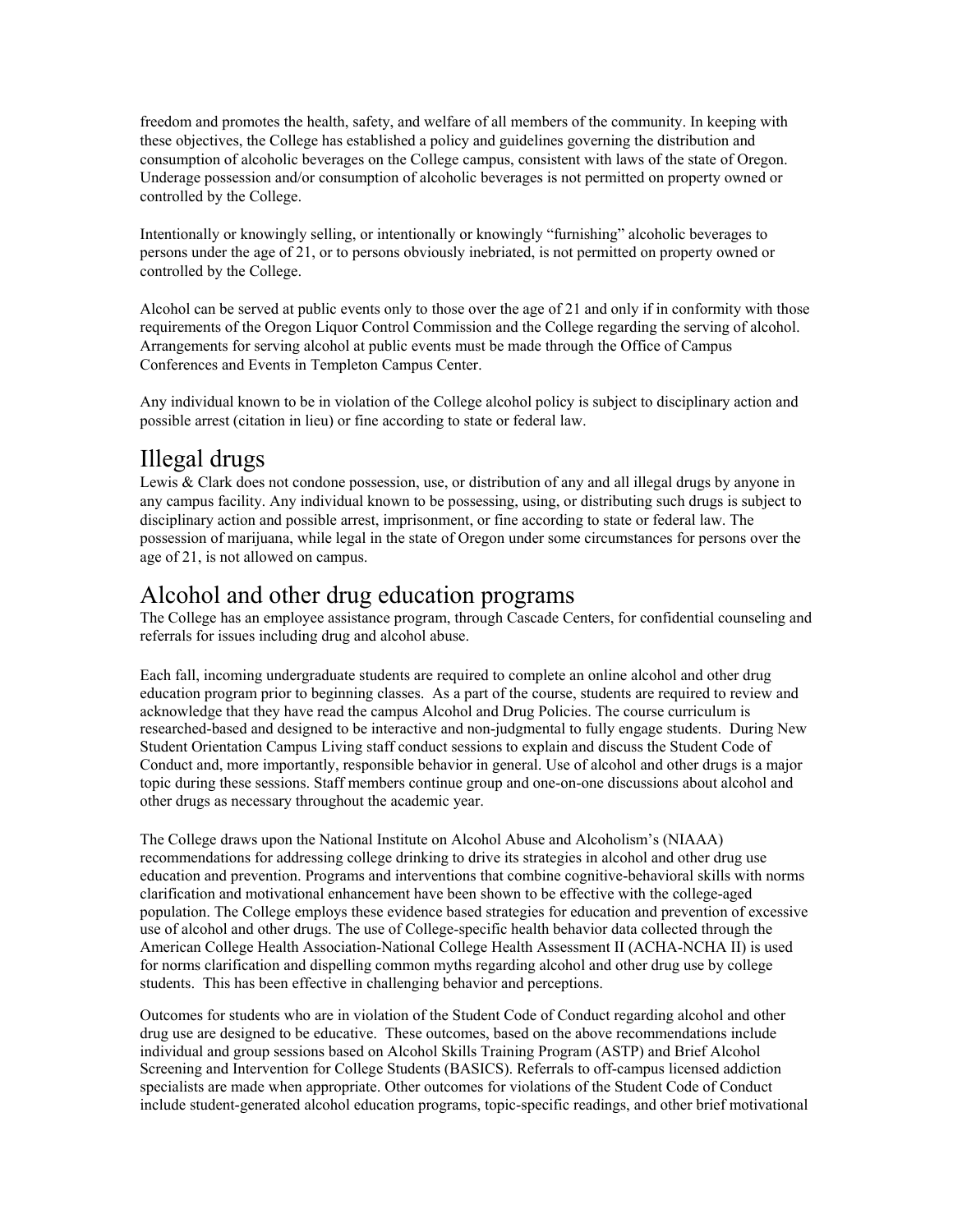enhancement sessions. Similar educational outcomes are used with students found responsible for other drug violations.

These efforts, along with consistent enforcement, communication, and policy review, provide a comprehensive approach to alcohol and other drug use prevention and education. Alcohol and other drug policies and programs are reviewed every two years. Updates to policy and programming are made based on these reviews. The Office of Health Promotion and Wellness coordinates institutional programmatic interventions relating to alcohol and other drug use issues.

### Weapons

For the safety of everyone, all types of weapons are prohibited on campus. This includes, but is not limited to, firearms, ammunition, explosives, air guns, BB guns, crossbows, bows and arrows, spring-type guns, knives with blades longer than three and one half inches, slingshots, firecrackers, fireworks, and cherry bombs. Anyone possessing or using any of these weapons can and will be subject to disciplinary action.

### Crime statistics reporting

Current regulations require the College to report occurrences (for the three prior years) of all Clery crimes, including criminal homicide, murder, non-negligent manslaughter, manslaughter by negligence, rape, fondling, incest, statutory rape , robbery, aggravated assault, burglary, motor vehicle theft and arson. Additionally, the College must report "hate crimes" – any of the aforementioned offenses motivated by the following categories of bias: race, gender, gender identity, religion, sexual orientation, ethnicity, national origin or disability, as well as other offenses motivated by the same categories of bias, including larcenytheft, simple assault, intimidation, and destruction , damage or vandalism of property. The College is also required to report all Violence Against Women Act (VAWA) offenses, including occurrences of domestic violence, dating violence and stalking. Lastly, the College must disclose arrests and referrals for disciplinary action for weapons violations, drug abuse violations and liquor law violations.

The Director of Campus Safety, or designee, gathers and compiles the crime statistics for this annual report. In addition to the crimes reported to Campus Safety that are included in this report, the Director of Campus Safety canvasses many other "Campus Security Authorities" for additional criminal activity that may not have been reported to the Office of Campus Safety. Those "Campus Security Authorities" include, but are not limited to, the Title IX Coordinator and Deputy Title IX Coordinators, Overseas and Off Campus Programs Director and Associate Director, Faculty/Staff Advisors to student organizations, the Director and Associate Directors of Physical Education and Athletics (including other administrators/staff) as well as Athletic Team Head Coaches, members of the Campus Safety Department, the Dean of Students, Associate Deans of Students, the Associate Director of Campus Living, the Assistant Dean of Student Rights and Responsibilities, the Director of College Outdoors, the Associate Director for Health Promotion, the Director of Housing and Orientation, the Director of Student Activities, the Area Directors, Resident Advisors, and specified persons at the Graduate School of Education and Counseling and the Law School.

Crime statistics in this report from off-campus venues and adjacent streets were compiled in collaboration with the Portland Police Bureau. There are no off-campus student organizations affiliated with Lewis  $\&$ Clark College such as fraternities or sororities. Double-counting of these crimes is avoided by an oversight process conducted by the Director of Campus Safety.

The College does not require that its mental health counselors report crimes, when the knowledge of such crimes arose in the context of a privileged relationship. In addition, the College has determined that the following individuals are not obligated to report Clery crime information they may learn in performing their professional activities – Associate Dean of Students for Health and Wellness, Director of the Student Health Service, all SARAs, Ombuds, Dean of Religious and Spiritual Life, Associate Director for Health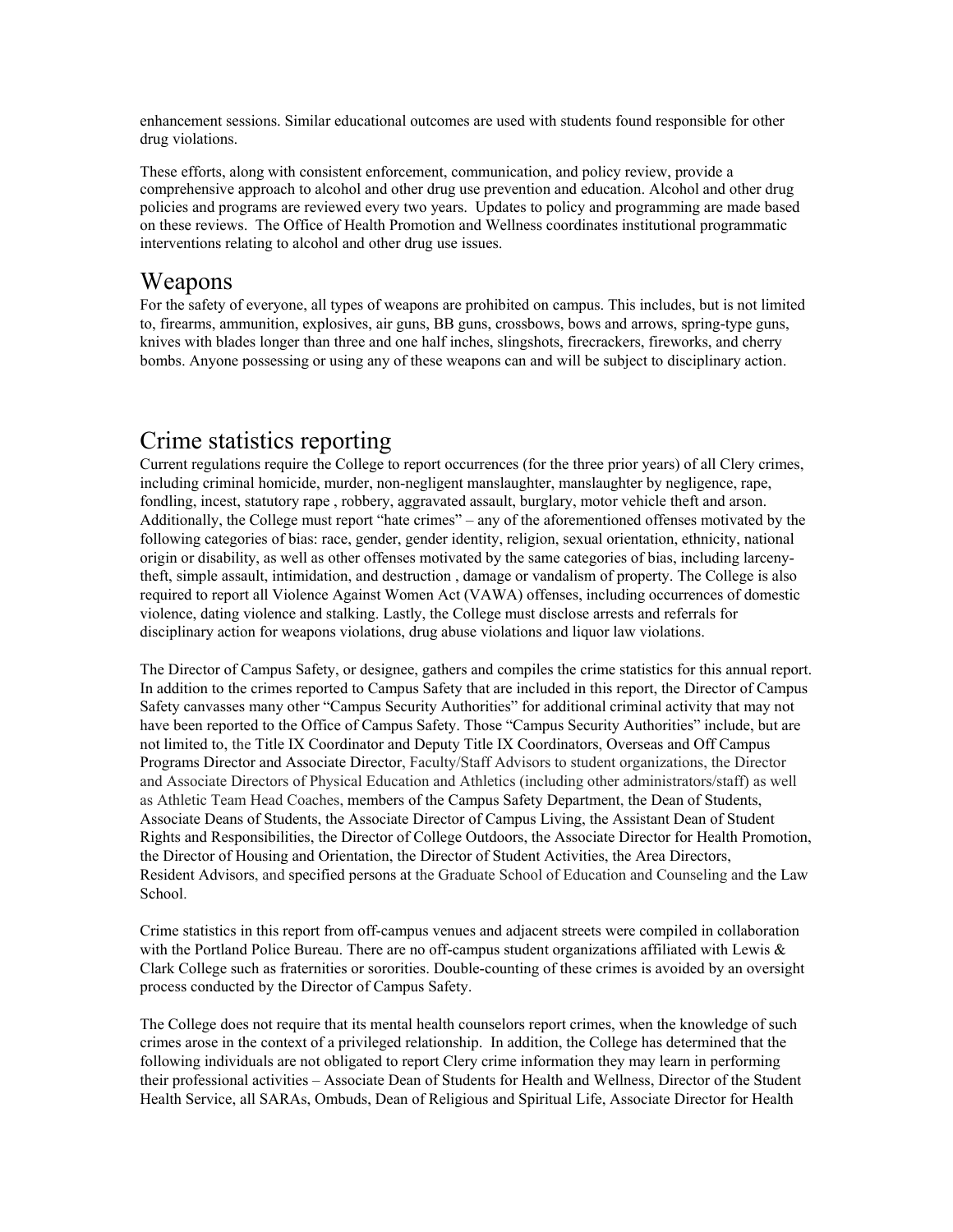Promotion, and the clinical staff in the Student Health Service. However, the College does have procedures in place whereby all those referenced above encourage clients to voluntarily report crimes to the police and/or college officials.

The reporting of sexual assaults through the Sexual Assault Response Network allows for the reporting of crimes on a voluntary, confidential basis for inclusion in the annual report. The only other process in place allowing for the anonymous reporting of Clery crimes, VAWA offenses and hate/bias crimes is by access to the "Report a Concerning Situation" portal on the College's Title IX Compliance site.

Lewis & Clark will, upon written request, disclose to the alleged victim of a crime of violence, or a nonforcible sexual assault, the results of any disciplinary hearing conducted by the college against the student who is the alleged perpetrator of the crime or offense. If the alleged victim is deceased as a result of the crime or offense, Lewis & Clark will provide the results of the disciplinary hearing to the victim's next of kin, if so requested.

| <b>CATEGORY</b>                                   | <b>VENUE</b>                                               | 2014           | 2015 | 2016             |
|---------------------------------------------------|------------------------------------------------------------|----------------|------|------------------|
| <b>Murder and</b>                                 |                                                            |                |      |                  |
| <b>Non-Negligent</b>                              | On campus<br>$\bullet$                                     | 0 <sub>0</sub> |      | $\theta$         |
| <b>Manslaughter</b>                               | In dormitories or other residential<br>facilities          | 0 <sub>0</sub> |      | $\theta$         |
|                                                   | In or on a non-campus building or<br>property              | 0 <sub>0</sub> |      | $\overline{0}$   |
|                                                   | On public property<br>$\bullet$                            | 0 <sub>0</sub> |      | $\overline{0}$   |
| <b>Manslaughter</b>                               |                                                            | 2014           | 2015 | 2016             |
| by Negligence                                     | On campus<br>$\bullet$                                     | 0 <sub>0</sub> |      | $\boldsymbol{0}$ |
| In dormitories or other residential<br>facilities |                                                            | 0 <sub>0</sub> |      | $\theta$         |
|                                                   | In or on a non-campus building or<br>$\bullet$<br>property |                |      | $\theta$         |
|                                                   | On public property                                         | 0 <sub>0</sub> |      | $\overline{0}$   |
| Rape                                              |                                                            | 2014           | 2015 | 2016             |
| (additional                                       | On campus<br>$\bullet$                                     | 65             |      | 10               |
| narrative<br>below)                               | In dormitories or other residential<br>facilities          | 65             |      | 10               |
|                                                   | In or on a non-campus building or<br>property              | 0 <sub>0</sub> |      | $\overline{0}$   |

### THE JEANNE CLERY DISCLOSURE OF CAMPUS SECURITY POLICY AND CAMPUS CRIMES STATISTICS ACT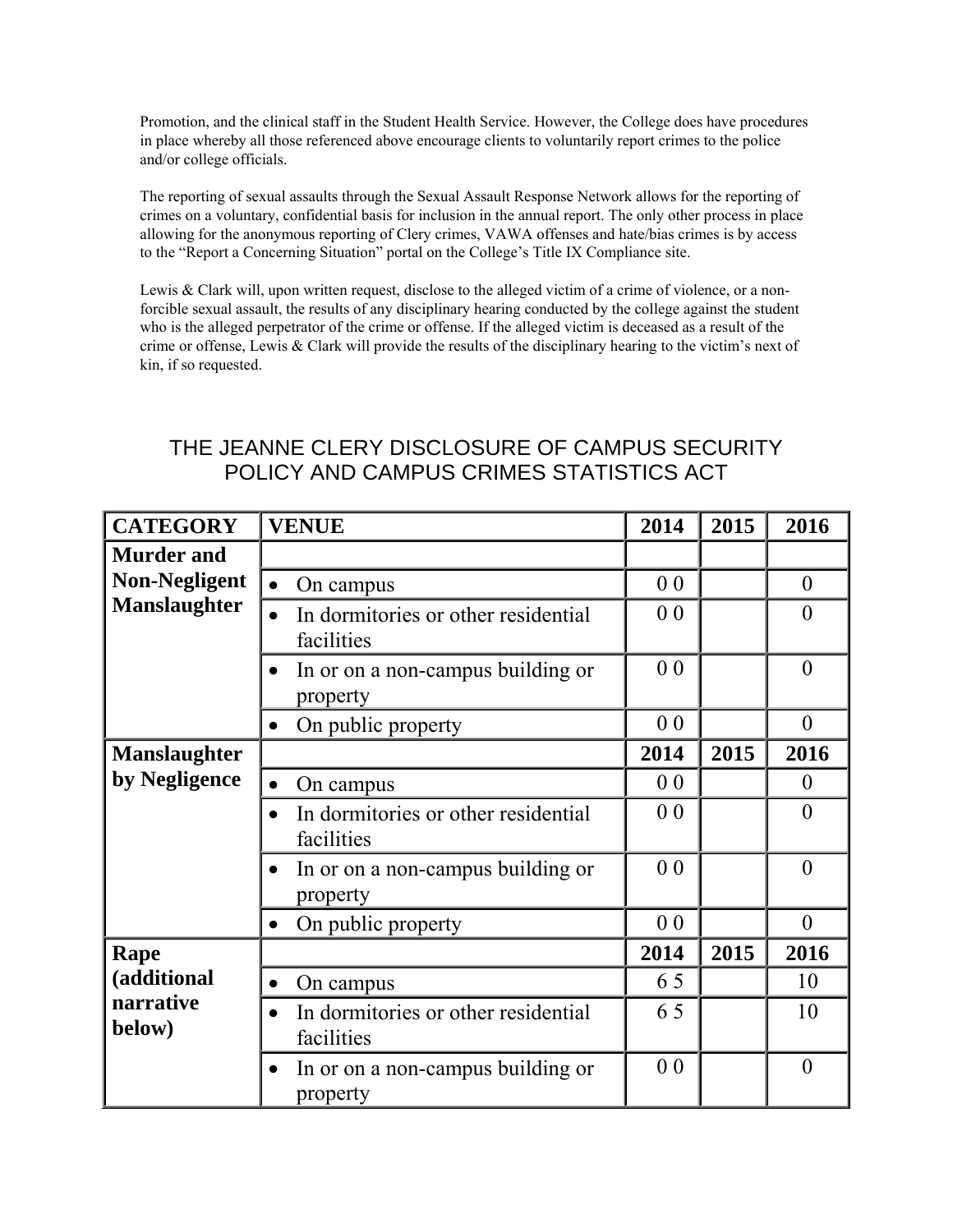|                                                       | On public property<br>$\bullet$                                | 0 <sub>0</sub> |      | $\boldsymbol{0}$ |
|-------------------------------------------------------|----------------------------------------------------------------|----------------|------|------------------|
| <b>Fondling</b><br>(additional<br>narrative<br>below) |                                                                |                |      |                  |
|                                                       | On campus<br>$\bullet$                                         | 43             |      | 5                |
|                                                       | In dormitories or other residential<br>$\bullet$<br>facilities | 0 3            |      | 1                |
|                                                       | In or on a non-campus building or<br>$\bullet$<br>property     | 0 <sub>0</sub> |      | 1                |
|                                                       | On public property<br>$\bullet$                                | 0 <sub>0</sub> |      | $\overline{0}$   |
| <b>Incest and</b><br><b>Statutory</b><br>Rape         |                                                                | 2014           | 2015 | 2016             |
|                                                       | On campus<br>$\bullet$                                         | 0 <sub>0</sub> |      | $\overline{0}$   |
|                                                       | In dormitories or other residential<br>facilities              | 0 <sub>0</sub> |      | $\boldsymbol{0}$ |
|                                                       | In or on a non-campus building or<br>$\bullet$<br>property     | 0 <sub>0</sub> |      | $\boldsymbol{0}$ |
|                                                       | On public property<br>$\bullet$                                | 0 <sub>0</sub> |      | $\overline{0}$   |
|                                                       |                                                                | 2014           | 2015 | 2016             |
|                                                       | On campus<br>$\bullet$                                         | 12             |      | $\theta$         |
| <b>Dating</b><br><b>Violence</b>                      | In dormitories or other residential<br>$\bullet$<br>facilities | 11             |      | $\theta$         |
|                                                       | In or on a non-campus building or<br>$\bullet$<br>property     | 0 <sub>0</sub> |      | $\boldsymbol{0}$ |
|                                                       | On public property<br>$\bullet$                                | 0 <sub>0</sub> |      | $\overline{0}$   |
|                                                       |                                                                | 2014           | 2015 | 2016             |
| <b>Domestic</b>                                       | On campus<br>$\bullet$                                         | 0 <sub>0</sub> |      | 1                |
| <b>Violence</b><br>(additional                        | In dormitories or other residential<br>facilities              | 0 <sub>0</sub> |      | 1                |
| narrative<br>below)                                   | In or on a non-campus building or<br>$\bullet$<br>property0    | 0 <sub>0</sub> |      | $\theta$         |
|                                                       | On public property<br>$\bullet$                                | 0 <sub>0</sub> |      | $\theta$         |
| <b>Stalking</b>                                       |                                                                | 2014           | 2015 | 2016             |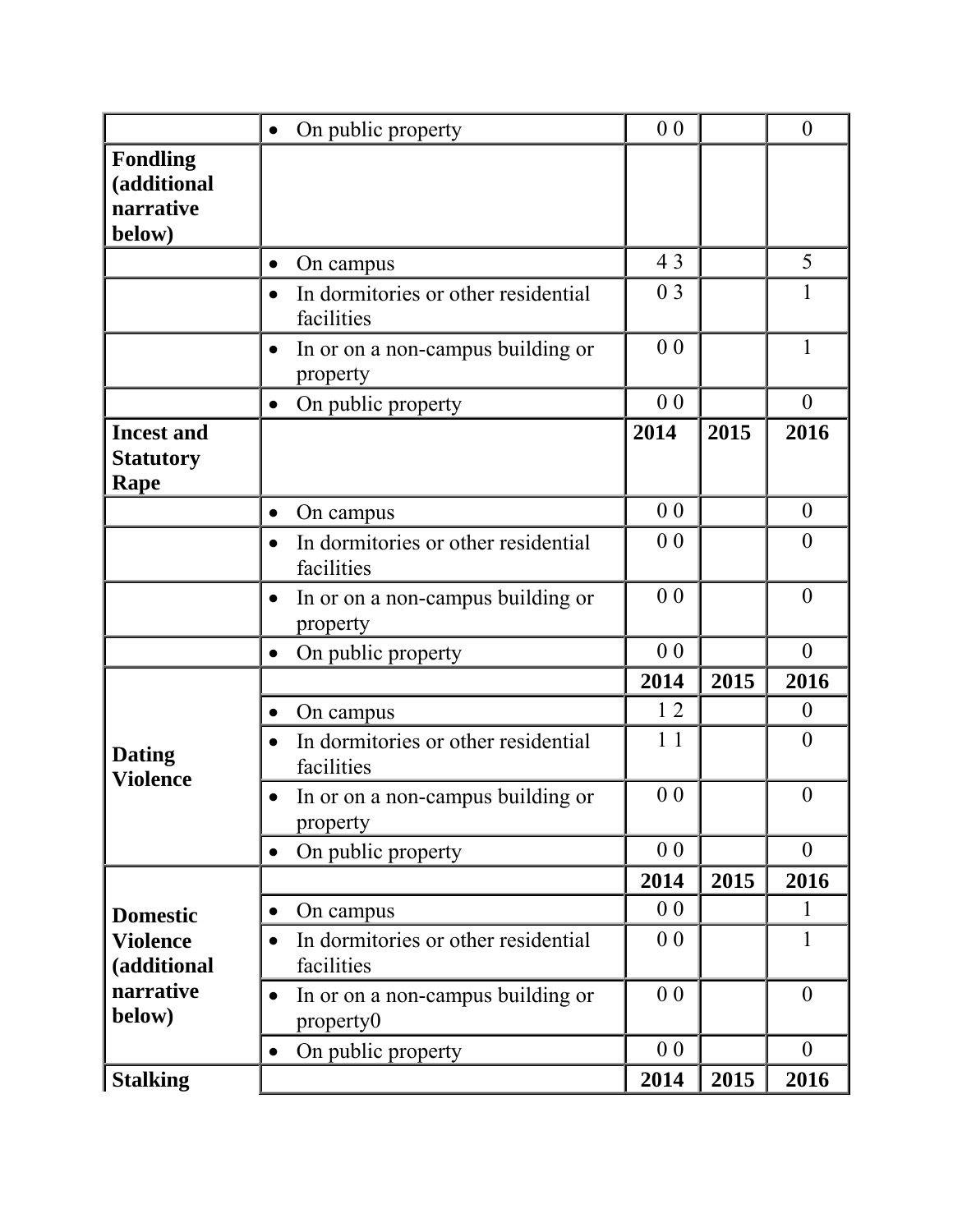| (additional                                    | On campus<br>$\bullet$                                         | 14             |      | $\overline{2}$   |  |
|------------------------------------------------|----------------------------------------------------------------|----------------|------|------------------|--|
| narrative<br>below)                            | In dormitories or other residential<br>facilities              | 14             |      | $\overline{2}$   |  |
|                                                | In or on a non-campus building or<br>property                  |                |      |                  |  |
|                                                | On public property<br>$\bullet$                                | 0 <sub>0</sub> |      | $\overline{0}$   |  |
|                                                |                                                                | 2014           | 2015 | 2016             |  |
|                                                | On campus<br>$\bullet$                                         | 16             |      | $\theta$         |  |
| <b>Hate Crimes</b><br>(additional<br>narrative | In dormitories or other residential<br>$\bullet$<br>facilities | 0 <sub>0</sub> |      | $\overline{0}$   |  |
| below)                                         | In or on a non-campus building or<br>property                  | 0 <sub>0</sub> |      | $\overline{0}$   |  |
|                                                | On public property<br>$\bullet$                                | 0 <sub>0</sub> |      | $\theta$         |  |
|                                                |                                                                | 2014           | 2015 | 2016             |  |
| <b>Aggravated</b><br><b>Assault</b>            | On campus                                                      | 0 <sub>0</sub> |      | $\overline{0}$   |  |
|                                                | In dormitories or other residential<br>facilities              | 0 <sub>0</sub> |      | $\overline{0}$   |  |
|                                                | In or on a non-campus building or<br>$\bullet$<br>property     | 0 <sub>0</sub> |      | $\overline{0}$   |  |
|                                                | On public property<br>$\bullet$                                | 0 <sub>0</sub> |      | $\theta$         |  |
| <b>Robbery</b>                                 |                                                                |                | 2015 | 2016             |  |
|                                                | On campus<br>$\bullet$                                         | 0 <sub>0</sub> |      | 1                |  |
|                                                | In dormitories or other residential<br>facilities              | 0 <sub>0</sub> |      | $\theta$         |  |
|                                                | In or on a non-campus building or<br>property                  | 0 <sub>0</sub> |      | $\mathbf{0}$     |  |
|                                                | On public property<br>$\bullet$                                | 0 <sub>0</sub> |      | $\boldsymbol{0}$ |  |
| <b>Burglary</b>                                |                                                                | 2014           | 2015 | 2016             |  |
|                                                | On campus<br>$\bullet$                                         | 44             |      | 3                |  |
|                                                | In dormitories or other residential<br>$\bullet$<br>facilities | 40             |      | $\overline{3}$   |  |
|                                                | In or on a non-campus building or<br>property                  | 0 <sub>0</sub> |      | $\theta$         |  |
|                                                | On public property<br>$\bullet$                                | 0 <sub>0</sub> |      | $\theta$         |  |
| <b>Arson</b>                                   |                                                                | 2014           | 2015 | 2016             |  |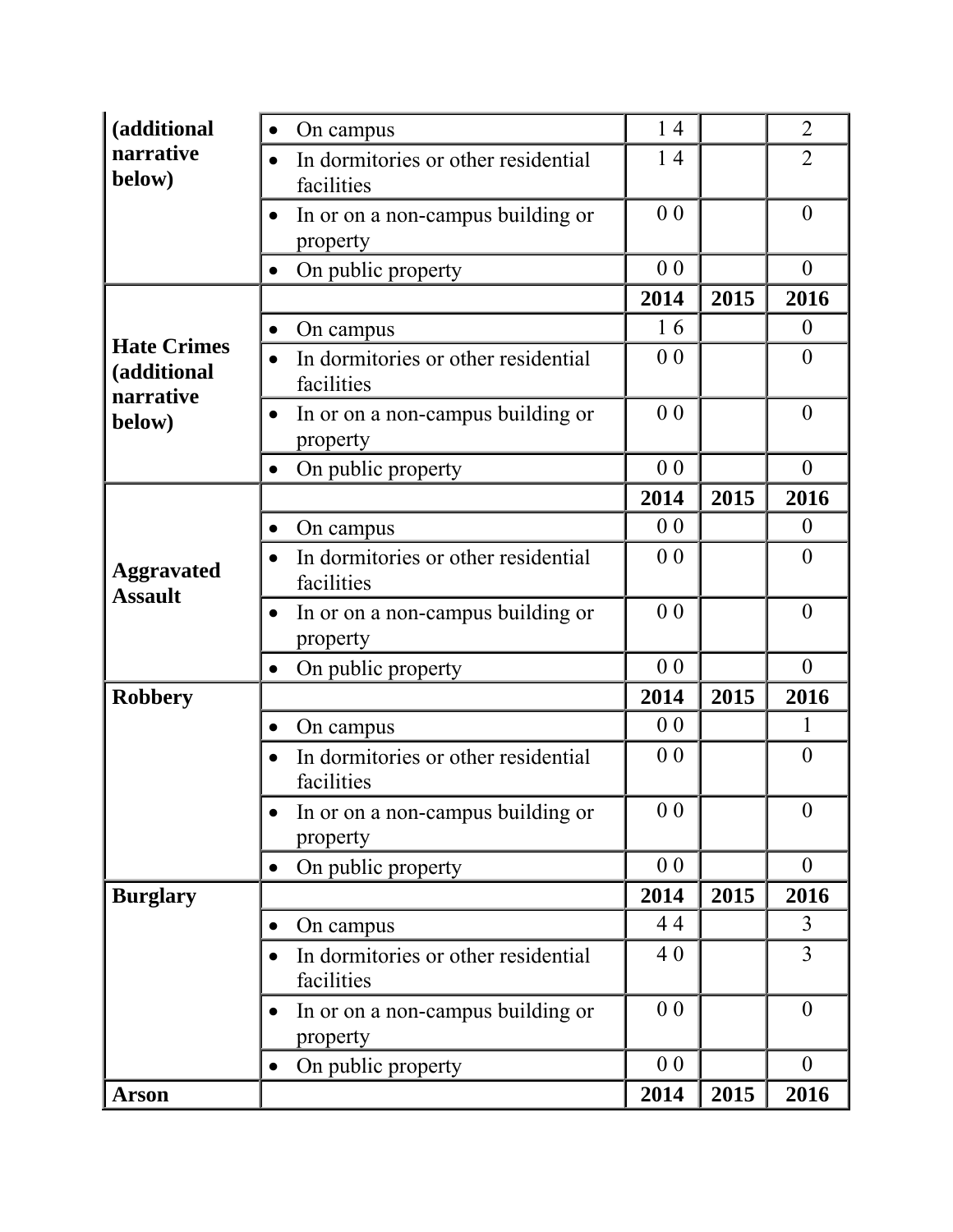|                                   | On campus<br>$\bullet$                                         | 20             |                | $\theta$         |
|-----------------------------------|----------------------------------------------------------------|----------------|----------------|------------------|
|                                   | In dormitories or other residential<br>facilities              | $\overline{2}$ | 0 <sub>0</sub> |                  |
|                                   | In or on a non-campus building or<br>property                  | 0 <sub>0</sub> |                | $\theta$         |
|                                   | On public property<br>$\bullet$                                | 0 <sub>0</sub> |                | $\boldsymbol{0}$ |
| <b>Motor Vehicle</b>              |                                                                | 2014           | 2015           | 2016             |
| <b>Theft</b>                      | On campus<br>$\bullet$                                         | 20             |                | $\overline{2}$   |
|                                   | In dormitories or other residential<br>facilities              | 0 <sub>0</sub> |                | $\overline{0}$   |
|                                   | In or on a non-campus building or<br>property                  | 0 <sub>0</sub> |                | $\overline{0}$   |
|                                   | On public property<br>$\bullet$                                | 0 <sub>0</sub> |                | $\boldsymbol{0}$ |
| <b>Arrest For</b>                 |                                                                | 2014           | 2015           | 2016             |
| <b>Liquor</b> law                 | On campus<br>$\bullet$                                         | 0 <sub>0</sub> |                | $\overline{0}$   |
| violations                        | In dormitories or other residential<br>$\bullet$<br>facilities | 0 <sub>0</sub> |                | $\theta$         |
|                                   | In or on a non-campus building or<br>property                  | 0 <sub>0</sub> |                | $\theta$         |
|                                   | On public property<br>$\bullet$                                | 70             |                | $\overline{0}$   |
| <b>Arrest For</b>                 | On campus<br>$\bullet$                                         | 4 1            |                | $\theta$         |
| <b>Drug-related</b><br>violations | In dormitories or other residential<br>$\bullet$<br>facilities | 4 1            |                | $\theta$         |
|                                   | In or on a non-campus building or<br>property                  | 0 <sub>0</sub> |                | $\boldsymbol{0}$ |
|                                   | On public property<br>$\bullet$                                | 0 <sub>0</sub> |                | $\theta$         |
| <b>Weapons</b>                    | On campus<br>$\bullet$                                         | 0 <sub>0</sub> |                | $\boldsymbol{0}$ |
| possession                        | In dormitories or other residential<br>facilities              | 0 <sub>0</sub> |                | $\overline{0}$   |
|                                   | In or on a non-campus building or<br>property                  | 0 <sub>0</sub> |                | $\overline{0}$   |
|                                   | On public property<br>$\bullet$                                | 0 <sub>0</sub> |                | $\overline{0}$   |
| <b>Disciplinary</b>               |                                                                | 2014           | 2015           | 2016             |
| <b>Referrals:</b>                 | On campus<br>$\bullet$                                         | 216209         |                | 219              |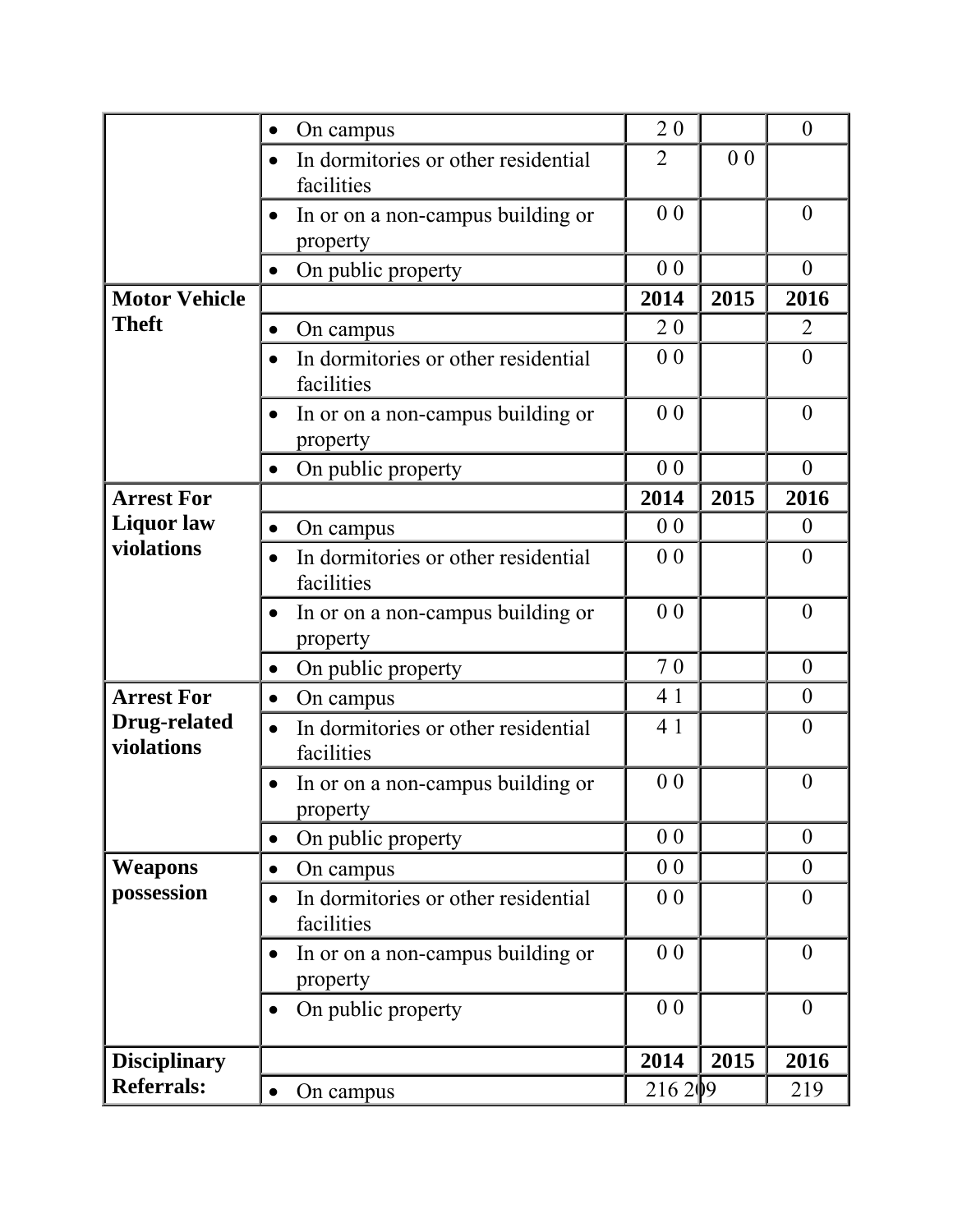| <b>Liquor Law</b><br>violations | In dormitories or other residential<br>$\bullet$<br>facilities | 188 181        | 205      |
|---------------------------------|----------------------------------------------------------------|----------------|----------|
|                                 | In or on a non-campus building or<br>property                  | 27 11          | 19       |
|                                 | On public property                                             | 20             | 3        |
| <b>Drug-related</b>             | On campus                                                      | 211 245        | 120      |
| violations                      | In dormitories or other residential<br>facilities              | 145 1\$5       | 68       |
|                                 | In or on a non-campus building or<br>property                  | 20             | $\theta$ |
|                                 | On public property<br>$\bullet$                                | 02             | 3        |
| <b>Weapons</b>                  | On campus<br>$\bullet$                                         | 0 <sub>0</sub> | $\theta$ |
| possession                      | In dormitories or other residential<br>facilities              | 0 <sub>0</sub> | $\theta$ |
|                                 | In or on a non-campus building or<br>property                  | 0 <sub>0</sub> | $\theta$ |
|                                 | On public property                                             | 0 <sub>0</sub> | $\theta$ |

The category "On campus" is composed of all on-campus incidents, including those listed in the category, "In dormitories or other residential facilities"". Therefore, the two categories are not cumulative, but duplicative.

The category "In or on a non-campus building or property" refers to multiple Portland, Oregon addresses, including the Lewis & Clark College Boat Dock at 9932 S.W Riverside Drive, the Lewis & Clark Community Counseling Center at 4445 SW Barbur Blvd, Suites 106, 107 and 205, the National Crime Victim Law Institute at 1130 SW Morrison St., and the Small Business Legal Clinic and Low Income Tax Clinic, both at 310 SW 4<sup>th</sup> Ave., #1018. Also included are several college owned residences that house law school students-those being  $10300$  SW 4th Ave.,  $10512$  SW  $4<sup>th</sup>$  Ave.,  $10514$ SW 4th Ave., 9919 SW Boones Ferry Road, 10015 SW Boones Ferry Road, 10025 SW Boones Ferry Road, 425 SW Maplecrest Drive, and 0620 SW Palatine Hill Road. Lastly, it includes a downtown Portland address, 1332 W. Burnside Street, which the College controls on one evening a year.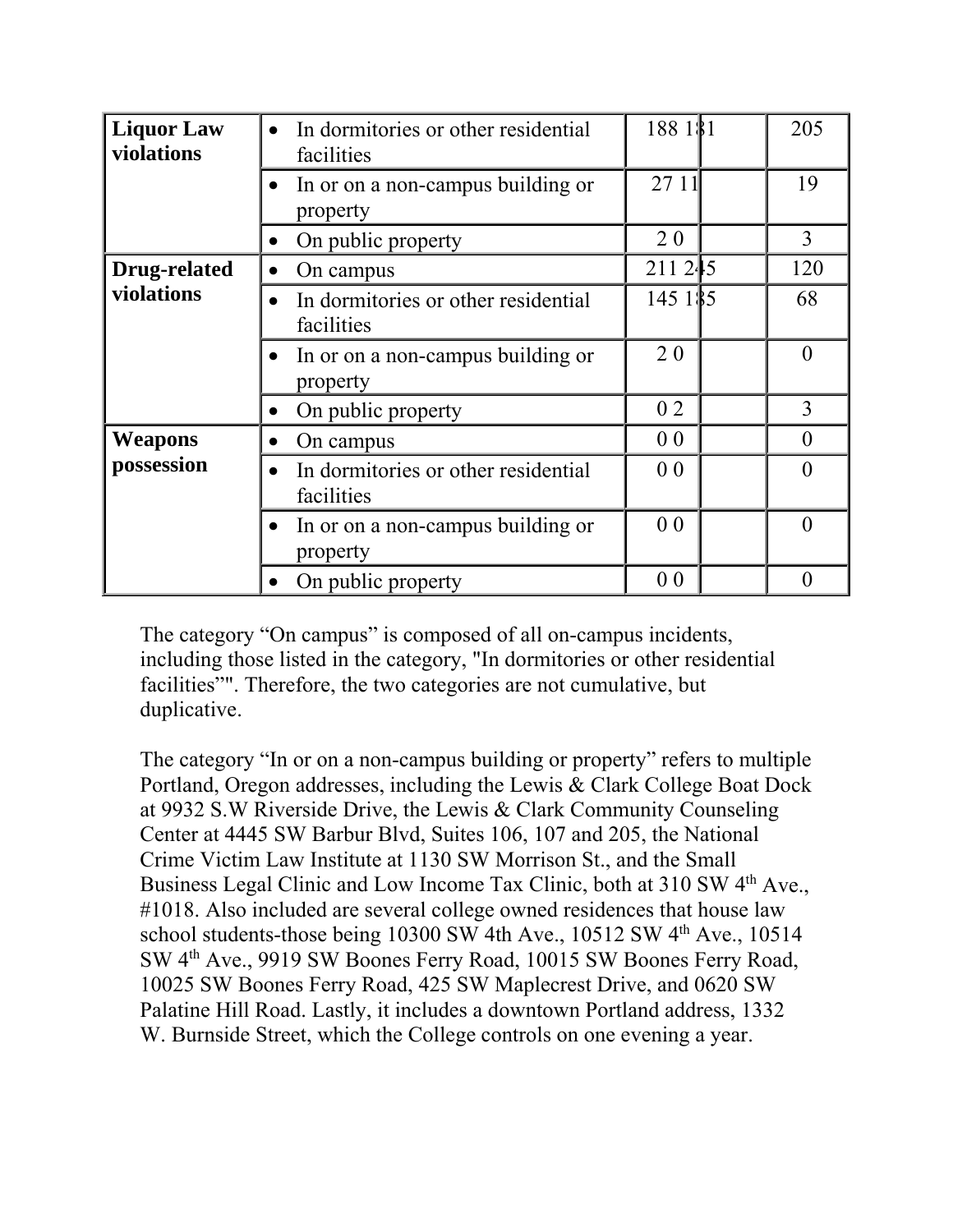The category "On public property" includes all streets (SW Palatine Hill Road, SW Comus Street, SW Palater Road, SW Terwilliger Boulevard, SW Boones Ferry Road, and SW 4 Avenue) that are adjacent to Lewis & Clark College facilities, as well as River View Natural Area and Tryon Creek State Park, which are accessible public property adjacent to Lewis & Clark College.

### **Sexual assaults**

Of the ten on-campus forcible sexual assaults reported for calendar year 2014, one of those was reported to have actually occurred during calendar year 2011, one of those was reported to have actually occurred during calendar year 2012, and four of those were reported to have actually occurred during calendar year 2013.

Of the five on-campus rapes reported for calendar year 2015, one of those was reported to have actually occurred during calendar year 2013, and two of those were reported to have actually occurred during calendar year 2014.

Of the ten on-campus rapes reported for calendar year 2016, one of those was reported to have actually occurred during calendar year 2013, and three of those (one was multiple counts) were reported to have actually occurred during calendar year 2015.

### **VAWA offenses**

Of the four on-campus stalking incidents reported for calendar year 2015, one of those was reported to have actually occurred during calendar year 2014.

The one reported domestic violence incident for calendar year 2016 was reported to have included multiple counts.

**Hate crimes** (**including crime and bias categories**) for the years 2014 through 2016:

2014: One on-campus intimidation characterized by race bias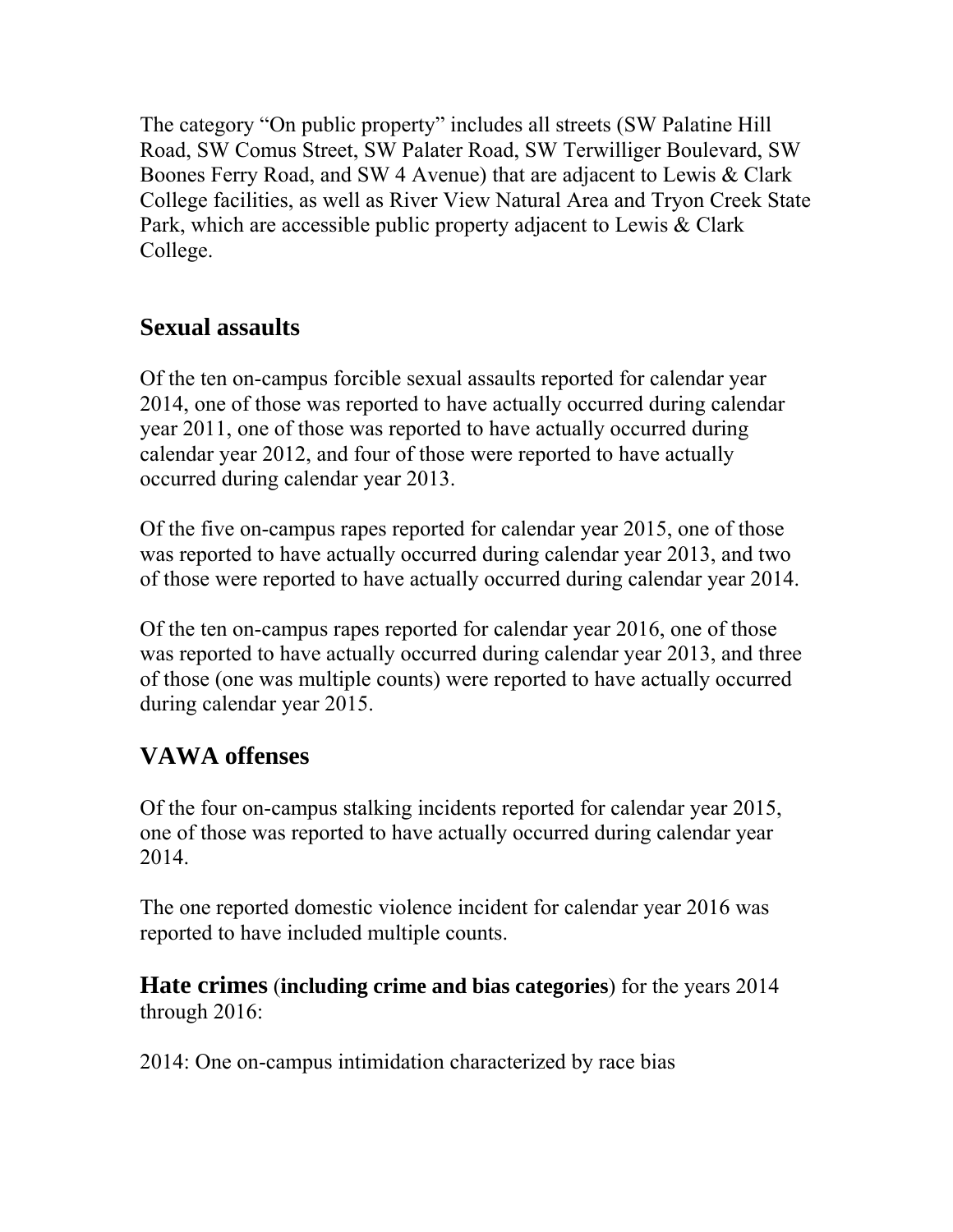2015: Two on-campus vandalisms characterized by race bias, two oncampus intimidations characterized by race bias, one on-campus simple assault characterized by race bias, and one on-campus simple assault characterized by gender identity bias

2016: Nothing to report

### Daily crime log

In addition to the annual reporting of the above referenced major crimes over the prior three year period, the Office of Campus Safety maintains a daily crime log that lists all current reported crimes. The log contains information about the crimes (case number, date/ time reported, date/time occurred, location, and disposition). To view the daily crime log, access the Campus Safety web site at http://www.lclark.edu/about/campus\_safety/.

### Fire safety in residence halls

In the residence halls, a fire safety training program for Resident Advisors is conducted annually by the College's Risk Management Coordinator. Resident Advisors, in turn, cover fire safety and evacuation during their community meetings with students who reside on campus at the start of each semester.

Inspections related to fire safety are conducted each semester in every residence hall room. Area Directors' checks include sprinkler heads and piping, smoke detectors and wall surfaces. They also check for prohibited and high risk items.

At Lewis & Clark, smoking is not permitted except in Designated Smoking Areas well away from residence halls. Additionally, residential students are prohibited from having camping stoves and fuel, fireworks, halogen lamps, and appliances with open coils, such as toasters, hot plates and toaster ovens. Burning candles, sage, incense, and other like items are also prohibited.

Campus Safety officers, assisted by Area Directors or Resident Advisors, conduct fire drills twice each semester (four total per year) in each of the residence halls. Portland Fire Bureau personnel are notified of the drills and are allowed to participate.

Students should be aware of the location of the residence hall exits, fire alarm pull stations, and fire extinguishers.

### Procedures to follow in the event of a fire

- In all cases of fire, call 911 and Campus Safety (ext. 7777). Give your name and describe the location of the fire.
- If you have been trained and are able to safely extinguish the fire, do so. Use the proper fire extinguisher for the type of fire. Keep your back to an exit and, depending on the size of your extinguisher, stand 10 to 20 feet away from the fire.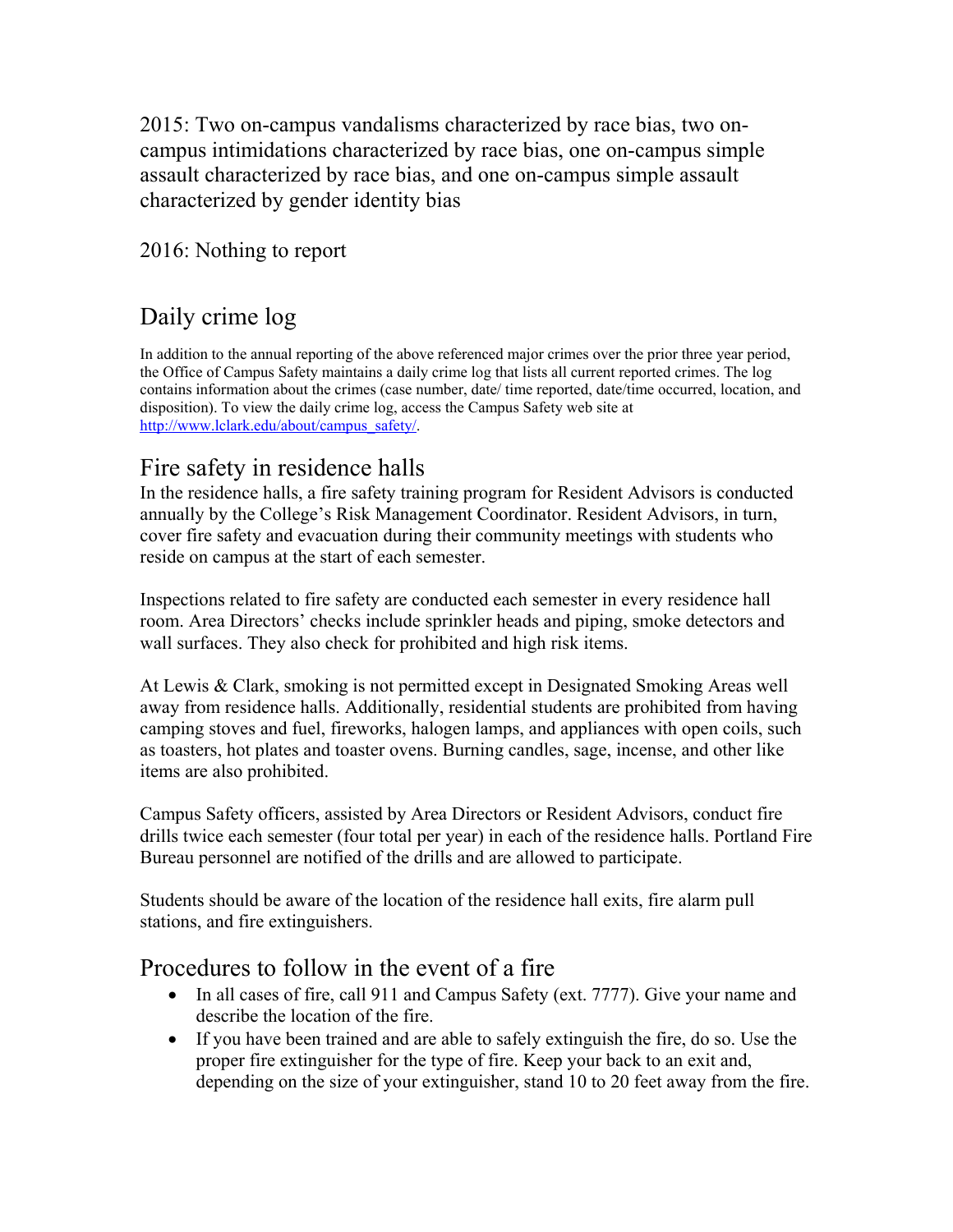Follow the four-step **PASS** procedure. If the fire does not begin to go out immediately, leave the area at once.

**Pull** the pin. This unlocks the operating lever and allows you to discharge the extinguisher.

**Aim** the extinguisher nozzle or hose at the base of the flames.

**Squeeze** the trigger while holding the extinguisher upright.

**Sweep** the extinguisher from side to side, covering the area of the fire with the extinguishing agent.

Watch the fire area. If the fire reignites, repeat the process. *(WARNING: Portable fire extinguishers discharge faster than most people think – many within 15 to 30 seconds.)* 

- If the fire is large, very smoky, or spreading rapidly, leave the building immediately by the nearest clear exit. Pull the fire alarm and clear the area. Do not stop or return to collect personal belongings. Evacuate all effected rooms, closing all doors and windows to confine the fire and reduce oxygen—DO NOT LOCK DOORS.
- Follow the directions of Emergency Team Leaders (ETLs), including Resident Advisors, Area Directors or other emergency personnel.
- Assist disabled persons. Do not use elevators.
- If there is a closed door in your exit path, touch the door lightly with the back of your hand. If the **door is not warm**, open slowly. Be prepared to close the door quickly if smoke or flames are present. Leave immediately if clear and be prepared to crawl if you encounter smoke. Cooler cleaner air is near the floor. If the **door is warm**, do not open it. Seek an alternate route.
- If you **become trapped** in the residence hall during a fire and a window is available, place an article of clothing (shirt, coat, etc.) outside the window as a marker for emergency personnel. If there is no window, stay near the floor, where the air will be more breathable. Cover your mouth with a dampened cloth. Shout at regular intervals to alert emergency personnel of your location.
- If your clothes catch fire STOP, DROP  $& ROLL$  to extinguish the flame. DO NOT RUN!
- Once outside the residence hall, proceed to the designated Evacuation Assembly Area (EAA) for your building, avoiding fire lanes and hydrants. Notify emergency personnel if you suspect someone is trapped inside.
- Follow the directions of Emergency Team Leaders (ETLs), including Resident Advisors, Area Directors or other emergency personnel, and **do not** reenter the residence hall until you have been authorized to do so.

| <b>Residence</b><br>Hall | <b>Alarms</b> | <b>Smoke</b><br><b>Detectors</b><br>in $H/K^*$ | <b>Horns</b> | <b>Strobes</b> | Auto<br><b>Close</b><br><b>Doors</b> | <b>Smoke</b><br><b>Detectors</b><br>in<br>rooms** | <b>Sprinkler</b> |
|--------------------------|---------------|------------------------------------------------|--------------|----------------|--------------------------------------|---------------------------------------------------|------------------|
| Akin                     |               | v                                              |              |                |                                      |                                                   |                  |
| <b>Stewart</b>           |               | v                                              | $\vee$       |                |                                      |                                                   |                  |
| Odell                    |               | v                                              | v            |                |                                      |                                                   |                  |

### Fire Safety Systems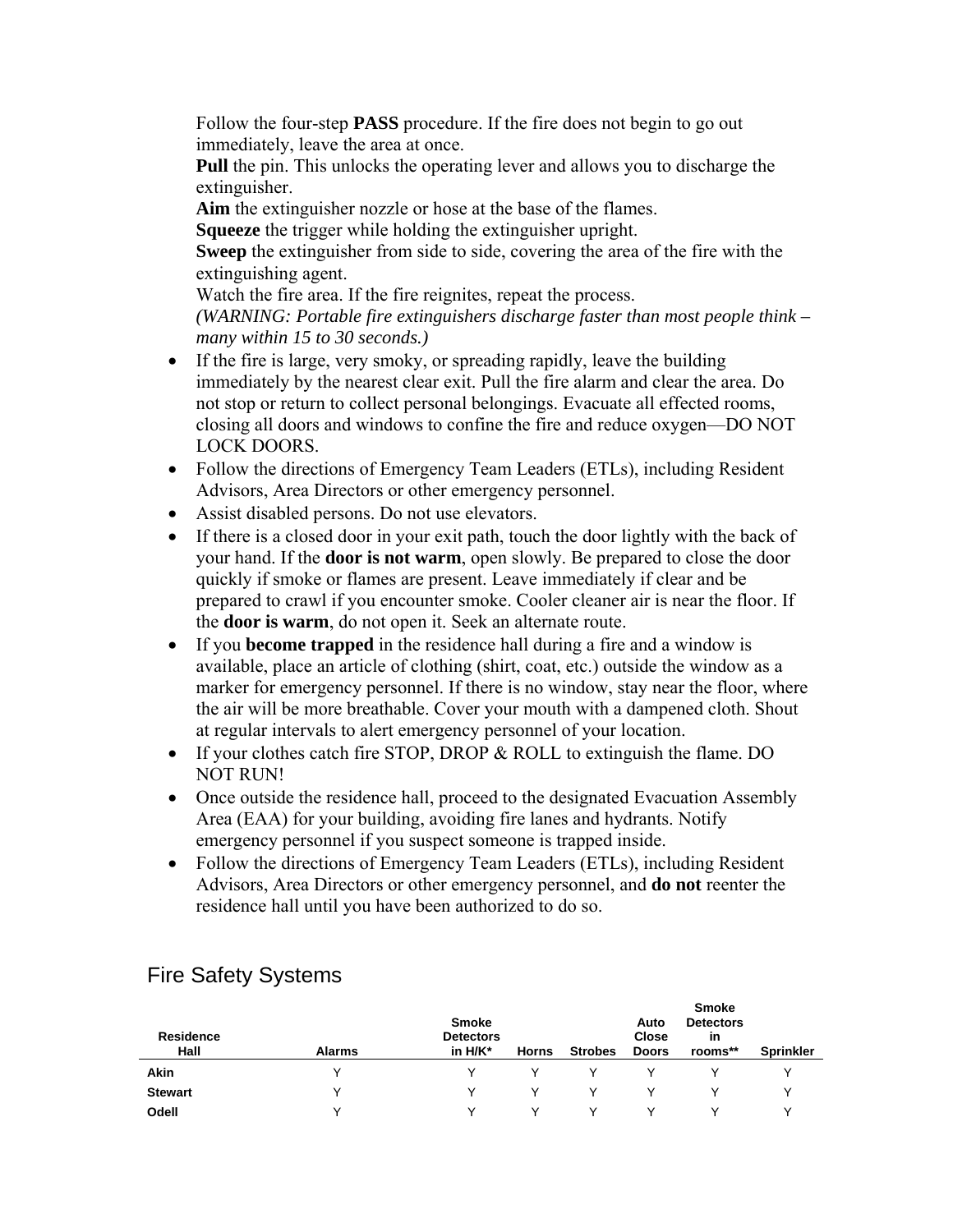| Ponderosa           | $\checkmark$                                 | Υ            | Υ            | Υ | v           | Y            | Υ |
|---------------------|----------------------------------------------|--------------|--------------|---|-------------|--------------|---|
| <b>Spruce</b>       | $\checkmark$                                 | Υ            | Υ            | Υ | v           | Υ            | Υ |
| Juniper             | v                                            | Υ            | Υ            | Υ | Y           | Υ            | Υ |
| <b>Manzanita</b>    | v                                            | Υ            | Υ            | Υ | Y           | Υ            | Υ |
| Alder               |                                              | Υ            | Υ            | Υ | v           | Υ            | Υ |
| <b>Hartzfeld</b>    | $\checkmark$                                 | Y            | Υ            | Υ |             | Υ            | Υ |
| <b>Holmes</b>       |                                              | Υ            | Υ            | Υ |             | Υ            | Υ |
| <b>Platt-Howard</b> | $\checkmark$                                 | ٧            | ٧            | Υ |             | Υ            | Υ |
| Copeland            |                                              | $\checkmark$ | ٧            | Υ | $\check{ }$ | v            | Υ |
| East                |                                              | v            | $\checkmark$ | Υ |             | $\checkmark$ | Υ |
| West                |                                              | v            | $\checkmark$ | Υ |             | v            | Υ |
| <b>Roberts</b>      |                                              | $\checkmark$ | Υ            | Υ |             | ◡            | Υ |
|                     | $\Phi$ and the Hammar and HW to all the same |              |              |   |             |              |   |

**\* Hallways/Kitchens** 

**\*\* Independent of Fire System** 

## Reported fires

| <b>Residence Hall</b>                                                                                                                | <b>Fires</b>                                                     | Cause                                                                                                                                                      | <b>Injury</b>                                                           | Death                                                                   | Damage                                                     |
|--------------------------------------------------------------------------------------------------------------------------------------|------------------------------------------------------------------|------------------------------------------------------------------------------------------------------------------------------------------------------------|-------------------------------------------------------------------------|-------------------------------------------------------------------------|------------------------------------------------------------|
| Akin                                                                                                                                 |                                                                  |                                                                                                                                                            |                                                                         |                                                                         |                                                            |
| 2014                                                                                                                                 | 0                                                                | <b>NA</b>                                                                                                                                                  | 0                                                                       | 0                                                                       | 0                                                          |
| 2015                                                                                                                                 | 0                                                                | <b>NA</b>                                                                                                                                                  | $\Omega$                                                                | 0                                                                       | 0                                                          |
| 2016                                                                                                                                 | 0                                                                | <b>NA</b>                                                                                                                                                  | 0                                                                       | 0                                                                       | 0                                                          |
| <b>Stewart</b>                                                                                                                       |                                                                  |                                                                                                                                                            |                                                                         |                                                                         |                                                            |
| 2014                                                                                                                                 | 0                                                                | <b>NA</b>                                                                                                                                                  | 0                                                                       | 0                                                                       | 0                                                          |
| 2015                                                                                                                                 | 0                                                                | <b>NA</b>                                                                                                                                                  | 0                                                                       | 0                                                                       | 0                                                          |
| 2016                                                                                                                                 | 0                                                                | <b>NA</b>                                                                                                                                                  | 0                                                                       | 0                                                                       | 0                                                          |
| Odell                                                                                                                                |                                                                  |                                                                                                                                                            |                                                                         |                                                                         |                                                            |
| 2014                                                                                                                                 | 0                                                                | <b>NA</b>                                                                                                                                                  | $\mathbf 0$                                                             | 0                                                                       | 0                                                          |
| 2015                                                                                                                                 | 0                                                                | <b>NA</b>                                                                                                                                                  | 0                                                                       | $\mathbf 0$                                                             | 0                                                          |
| 2016                                                                                                                                 | 0                                                                | <b>NA</b>                                                                                                                                                  | 0                                                                       | 0                                                                       | 0                                                          |
| Ponderosa                                                                                                                            |                                                                  |                                                                                                                                                            |                                                                         |                                                                         |                                                            |
|                                                                                                                                      |                                                                  |                                                                                                                                                            |                                                                         |                                                                         |                                                            |
|                                                                                                                                      |                                                                  |                                                                                                                                                            |                                                                         |                                                                         |                                                            |
|                                                                                                                                      |                                                                  |                                                                                                                                                            |                                                                         |                                                                         |                                                            |
|                                                                                                                                      |                                                                  |                                                                                                                                                            |                                                                         |                                                                         |                                                            |
|                                                                                                                                      |                                                                  |                                                                                                                                                            |                                                                         |                                                                         |                                                            |
|                                                                                                                                      |                                                                  |                                                                                                                                                            |                                                                         |                                                                         |                                                            |
|                                                                                                                                      |                                                                  |                                                                                                                                                            |                                                                         |                                                                         |                                                            |
|                                                                                                                                      |                                                                  |                                                                                                                                                            |                                                                         |                                                                         |                                                            |
|                                                                                                                                      |                                                                  |                                                                                                                                                            |                                                                         |                                                                         |                                                            |
|                                                                                                                                      |                                                                  |                                                                                                                                                            |                                                                         |                                                                         |                                                            |
|                                                                                                                                      |                                                                  |                                                                                                                                                            |                                                                         |                                                                         |                                                            |
|                                                                                                                                      |                                                                  |                                                                                                                                                            |                                                                         |                                                                         |                                                            |
|                                                                                                                                      |                                                                  |                                                                                                                                                            |                                                                         |                                                                         |                                                            |
|                                                                                                                                      |                                                                  |                                                                                                                                                            |                                                                         |                                                                         |                                                            |
| 2014<br>2015<br>2016<br><b>Spruce</b><br>2014<br>2015<br>2016<br>Juniper<br>2014<br>2015<br>2016<br><b>Manzanita</b><br>2014<br>2015 | $\overline{2}$<br>0<br>0<br>0<br>0<br>0<br>0<br>0<br>0<br>0<br>0 | Paper cubes<br>set afire<br><b>NA</b><br><b>NA</b><br><b>NA</b><br><b>NA</b><br><b>NA</b><br><b>NA</b><br><b>NA</b><br><b>NA</b><br><b>NA</b><br><b>NA</b> | 0<br>0<br>0<br>0<br>$\mathbf 0$<br>$\mathbf 0$<br>0<br>0<br>0<br>0<br>0 | $\mathbf 0$<br>0<br>0<br>0<br>$\mathbf 0$<br>0<br>0<br>0<br>0<br>0<br>0 | \$0-\$99<br>0<br>0<br>0<br>0<br>0<br>0<br>0<br>0<br>0<br>0 |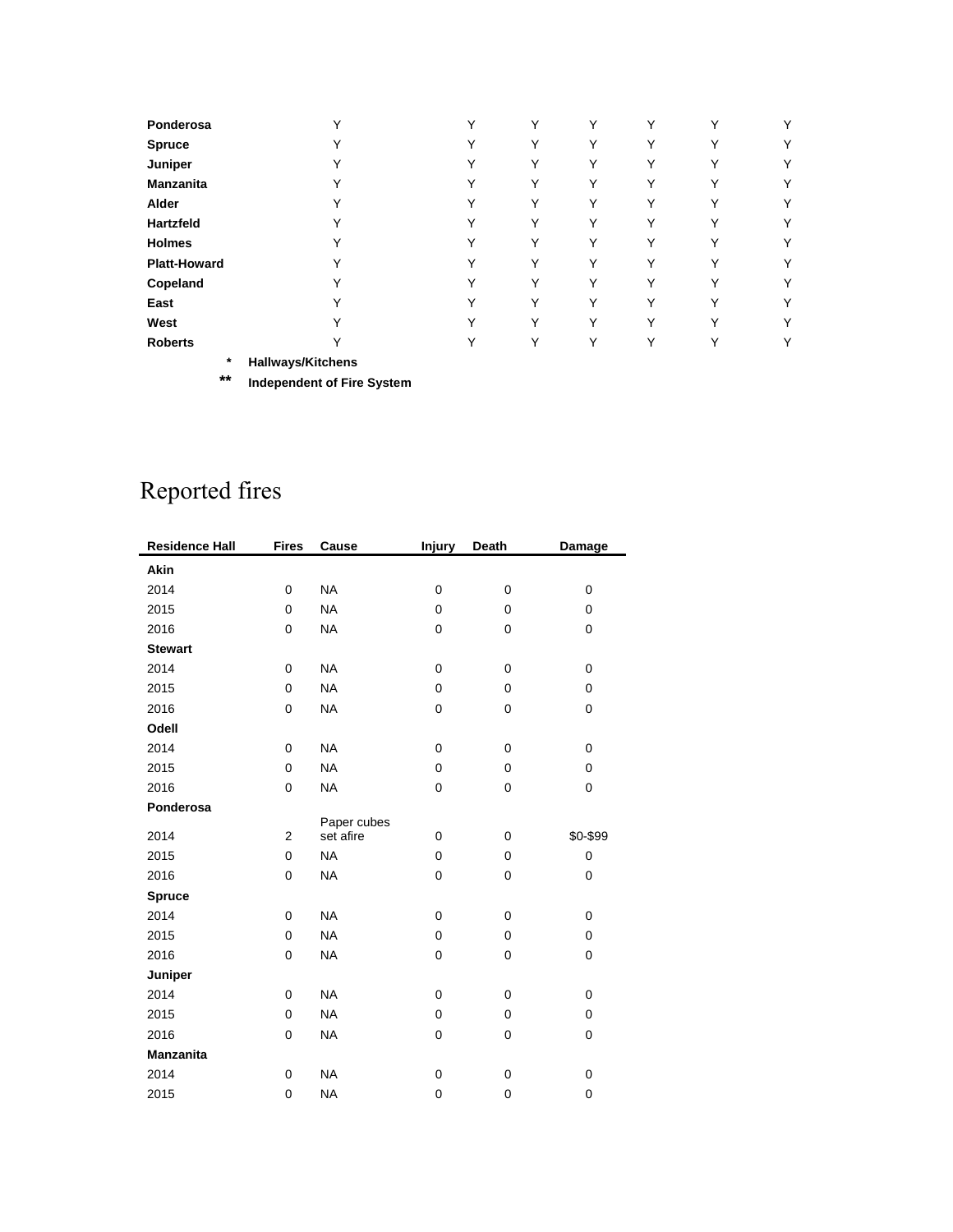| 2016                | 0            | <b>NA</b>                      | 0           | 0           | 0                   |
|---------------------|--------------|--------------------------------|-------------|-------------|---------------------|
| Alder               |              |                                |             |             |                     |
| 2014                | $\mathbf{1}$ | Flag set afire -<br>accidental | 0           | $\mathbf 0$ | \$1,000-<br>\$9,999 |
| 2015                | 0            | <b>NA</b>                      | 0           | $\mathbf 0$ | $\pmb{0}$           |
| 2016                | 0            | <b>NA</b>                      | 0           | 0           | 0                   |
| Hartzfeld           |              |                                |             |             |                     |
| 2014                | 0            | <b>NA</b>                      | $\mathbf 0$ | $\mathbf 0$ | 0                   |
|                     | 0            | <b>NA</b>                      | $\mathbf 0$ | $\mathbf 0$ | 0                   |
| 2015                |              |                                |             |             |                     |
| 2016                | 0            | <b>NA</b>                      | $\mathbf 0$ | $\mathbf 0$ | 0                   |
| <b>Holmes</b>       |              |                                |             |             |                     |
| 2014                | 0            | <b>NA</b>                      | $\mathbf 0$ | $\mathbf 0$ | 0                   |
| 2015                | 0            | <b>NA</b>                      | $\mathsf 0$ | $\mathbf 0$ | 0                   |
| 2016                | 0            | <b>NA</b>                      | $\mathbf 0$ | $\mathbf 0$ | 0                   |
| <b>Platt-Howard</b> |              |                                |             |             |                     |
| 2014                | 0            | <b>NA</b>                      | $\mathbf 0$ | $\mathbf 0$ | 0                   |
| 2015                | 0            | <b>NA</b>                      | $\mathbf 0$ | $\mathbf 0$ | 0                   |
| 2016                | 0            | <b>NA</b>                      | $\mathbf 0$ | $\mathbf 0$ | 0                   |
| Copeland            |              |                                |             |             |                     |
| 2014                | 0            | <b>NA</b>                      | $\mathbf 0$ | $\mathbf 0$ | 0                   |
| 2015                | 0            | <b>NA</b>                      | 0           | $\mathbf 0$ | 0                   |
| 2016                | 0            | <b>NA</b>                      | $\mathbf 0$ | $\mathbf 0$ | 0                   |
| East                |              |                                |             |             |                     |
| 2014                | 0            | <b>NA</b>                      | $\mathbf 0$ | 0           | 0                   |
| 2015                | 0            | <b>NA</b>                      | 0           | 0           | 0                   |
| 2016                | 0            | <b>NA</b>                      | 0           | 0           | 0                   |
| West                |              |                                |             |             |                     |
| 2014                | 0            | <b>NA</b>                      | 0           | 0           | 0                   |
| 2015                | 0            | <b>NA</b>                      | 0           | $\pmb{0}$   | 0                   |
| 2016                | 0            | <b>NA</b>                      | 0           | 0           | 0                   |
| <b>Roberts</b>      |              |                                |             |             |                     |
| 2014                | 0            | <b>NA</b>                      | $\pmb{0}$   | 0           | 0                   |
| 2015                | 0            | <b>NA</b>                      | 0           | 0           | 0                   |
| 2016                | 0            | <b>NA</b>                      | $\mathbf 0$ | $\pmb{0}$   | 0                   |

### Daily fire log

The Office of Campus Safety maintains a daily fire log that lists all reported fires in campus residence halls. The log contains information about the fires (case number, date/time reported, date/time occurred, location, and nature of the fire). To view the daily fire log, access the Campus Safety web site at http://www.lclark.edu/about/campus\_safety/.